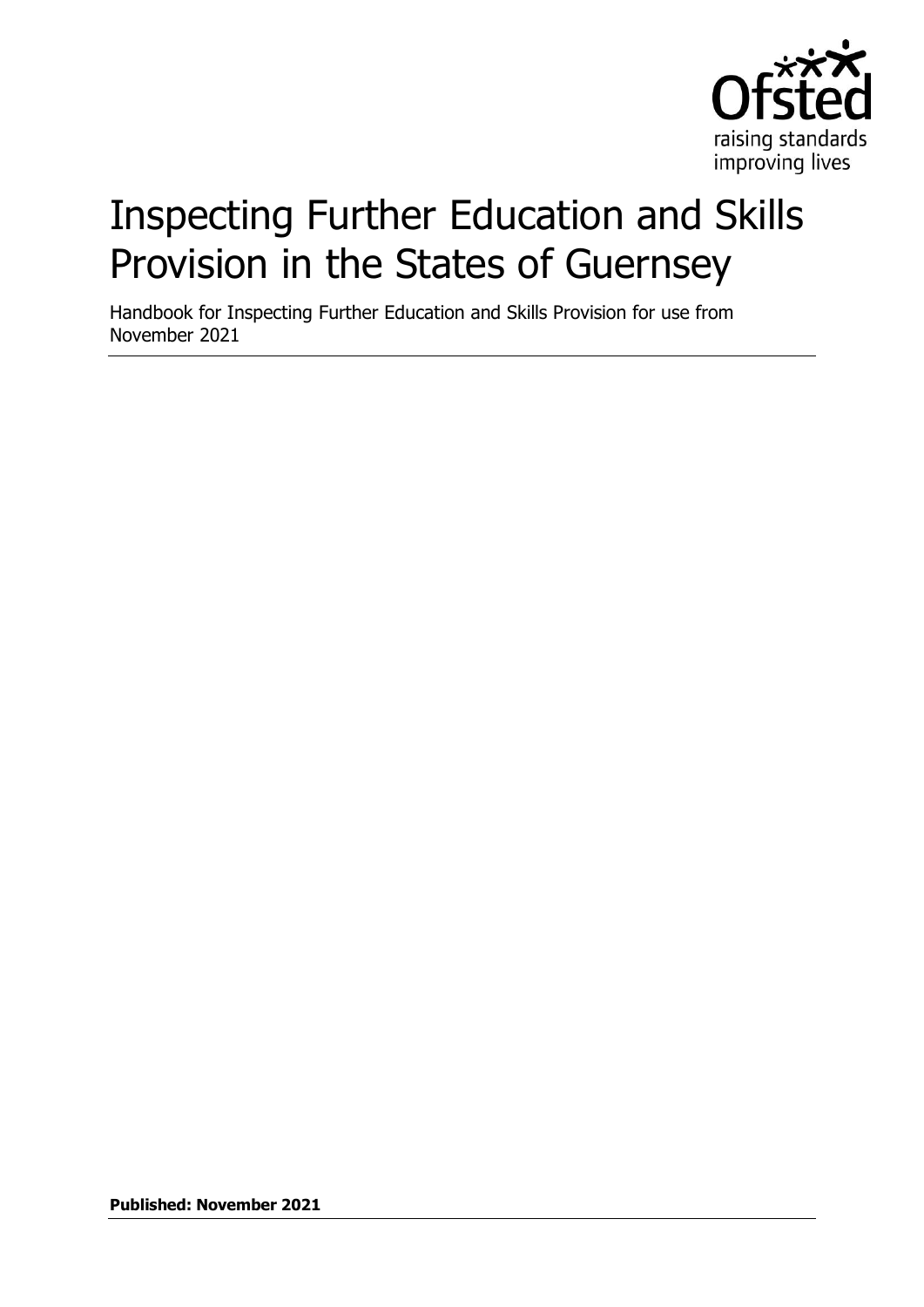# **Contents**

| <b>Introduction</b>                                                  | 3              |
|----------------------------------------------------------------------|----------------|
| Privacy notice                                                       | 3              |
| Part 1. How further education and skills provision will be inspected | 7              |
| Frequency of inspection                                              | 7              |
| Scope of inspection                                                  | 7              |
| What inspections will cover                                          | $\overline{7}$ |
| Before the inspection                                                | 8              |
| Planning for the inspection                                          | 10             |
| During the inspection                                                | 12             |
| After the inspection                                                 | 17             |
| Quality assurance and complaints                                     | 18             |
| Part 2. The evaluation schedule: how further education and skills    |                |
| provision will be judged                                             | 20             |
| Background to the evaluation schedule                                | 20             |
| The evaluation schedule and grade descriptors                        | 21             |
| Evaluating types of provision                                        | 21             |
| Quality of education                                                 | 25             |
| Behaviour and attitudes                                              | 33             |
| Personal development                                                 | 37             |
| Leadership and management                                            | 40             |
|                                                                      |                |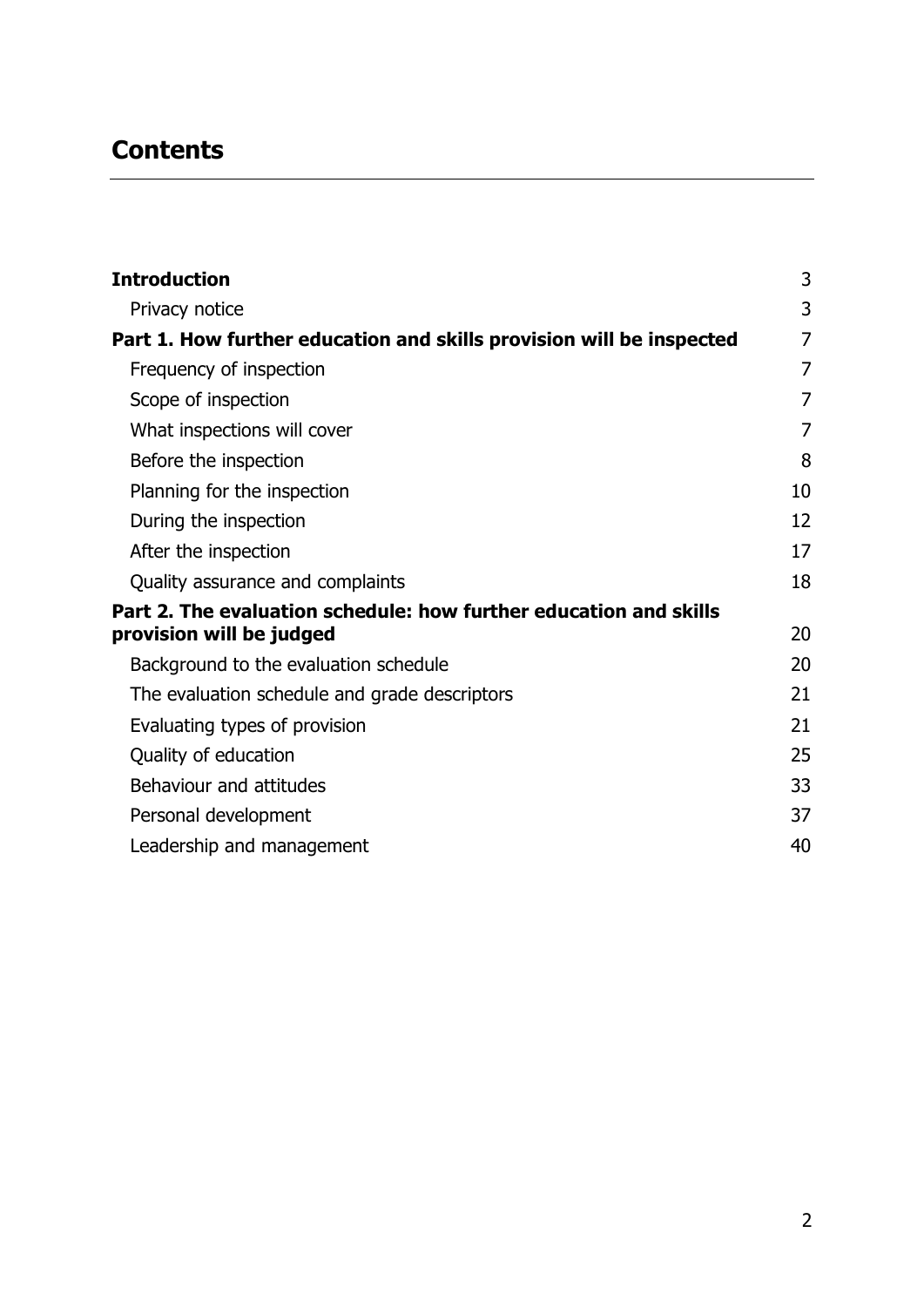# <span id="page-2-0"></span>**Introduction**

- 1. This handbook describes the main activities that inspectors undertake when they inspect further education and skills provision in the States of Guernsey. It also sets out the judgements that inspectors will make and on which they will report.
- 2. The handbook has two parts:
	- Part 1. How further education and skills provision will be inspected. This contains information about the processes before, during and after inspection.
	- Part 2. The evaluation schedule. This contains the evaluation criteria inspectors use to judge the quality and standards of further education and skills provision and the main types of evidence used.
- 3. This handbook is a guide for inspectors on how to carry out inspections of further education and skills provision in the States of Guernsey. It is also available to providers and other organisations to inform them about inspection processes and procedures. Inspectors will apply their professional judgement when they use this handbook.

# <span id="page-2-1"></span>**Privacy notice**

4. During an inspection, inspectors may collect information about staff and learners by talking to them, by looking at documents, records and survey responses and other recorded information and by observing everyday life at the college. Inspectors may also meet with employers where appropriate. Inspectors use this information to prepare their report and for the purposes set out in the privacy policy. $1$  No names will be recorded, but some of the information may make it possible to identify an individual.

# **Inspection and the COVID-19 (coronavirus) pandemic**

5. This section sets out our approach to inspections as a result of the COVID-19 pandemic. It covers how we will reflect the COVID-19 context when making judgements. It also covers the transitional period.<sup>2</sup>

 $2$  Ofsted defines the transitional period as the period for which transitional arrangements remain in place. We intend to review them in March 2022.

<sup>&</sup>lt;sup>1</sup> Further education and skills: Ofsted privacy notice, [www.gov.uk/government/publications/ofsted](https://www.gov.uk/government/publications/ofsted-privacy-notices/further-education-and-skills-ofsted-privacy-notice)[privacy-notices/further-education-and-skills-ofsted-privacy-notice.](https://www.gov.uk/government/publications/ofsted-privacy-notices/further-education-and-skills-ofsted-privacy-notice) Ofsted will not publish any information that identifies an individual in the report but may name the principal, the chief executive or equivalent.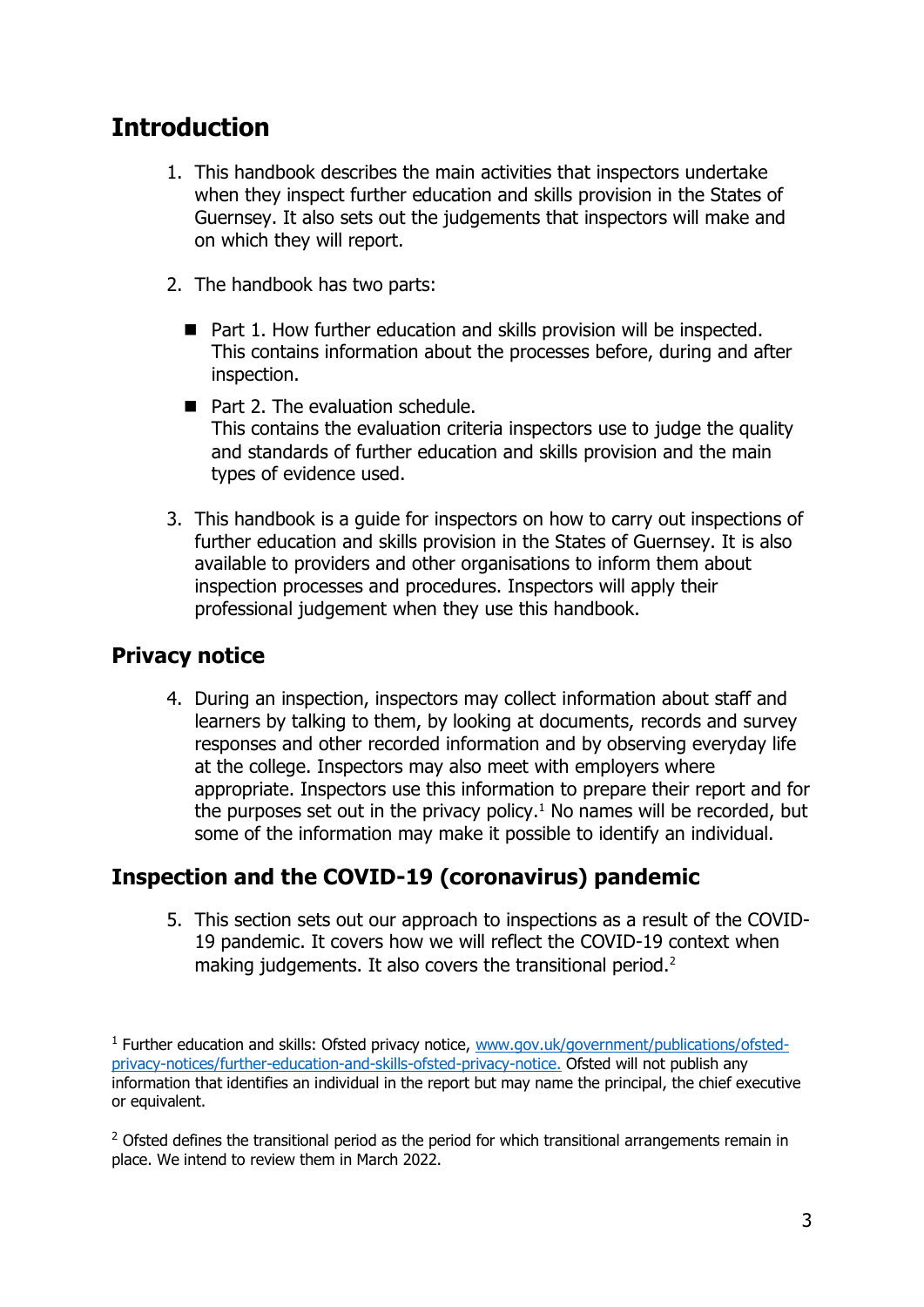6. We will keep this handbook and our inspection methodology under review as circumstances change and as we continue to emerge from the pandemic.

# **Preparation and planning**

- 7. During the planning call with the inspection nominee, the lead inspector will seek to understand the specific impact of COVID-19 on the provider and learners, and how leaders and managers responded to the situation.
- 8. This discussion will also explore how the provider implemented the curriculum and what, if any, elements of remote education remain in place at the time of inspection.
- 9. In this conversation, the lead inspector and nominee will agree safety protocols that the inspection team will follow to ensure that the inspection is completed in a COVID-19 secure way as necessary.

# **Curriculum**

- 10.Inspectors recognise that providers may have been unable to implement the curriculum in the usual way during the COVID-19 pandemic. They will seek to understand how leaders and managers have adapted and prioritised the curriculum.
- 11.This will include exploring how the provider implemented the curriculum remotely. Inspectors will also look at how managers and staff have been identifying learning gaps and any new starting points of learners, and how managers and staff have been responding to that in their curriculum planning.

# **Personal development**

- 12.When forming judgements about personal development, inspectors will seek to understand what took place before the pandemic, what the provider has in place currently and what its plans are.
- 13.Inspectors recognise that many elements of personal development that were in place before the pandemic may have been disrupted. Therefore, they will focus on understanding the steps that leaders have taken to offer or to restore a wide range of personal development opportunities.

# **Remote education**

14.Inspectors recognise that there are some limited circumstances in which learners may need to learn remotely. Ofsted does not have a preferred model for remote education. The quality of remote education during the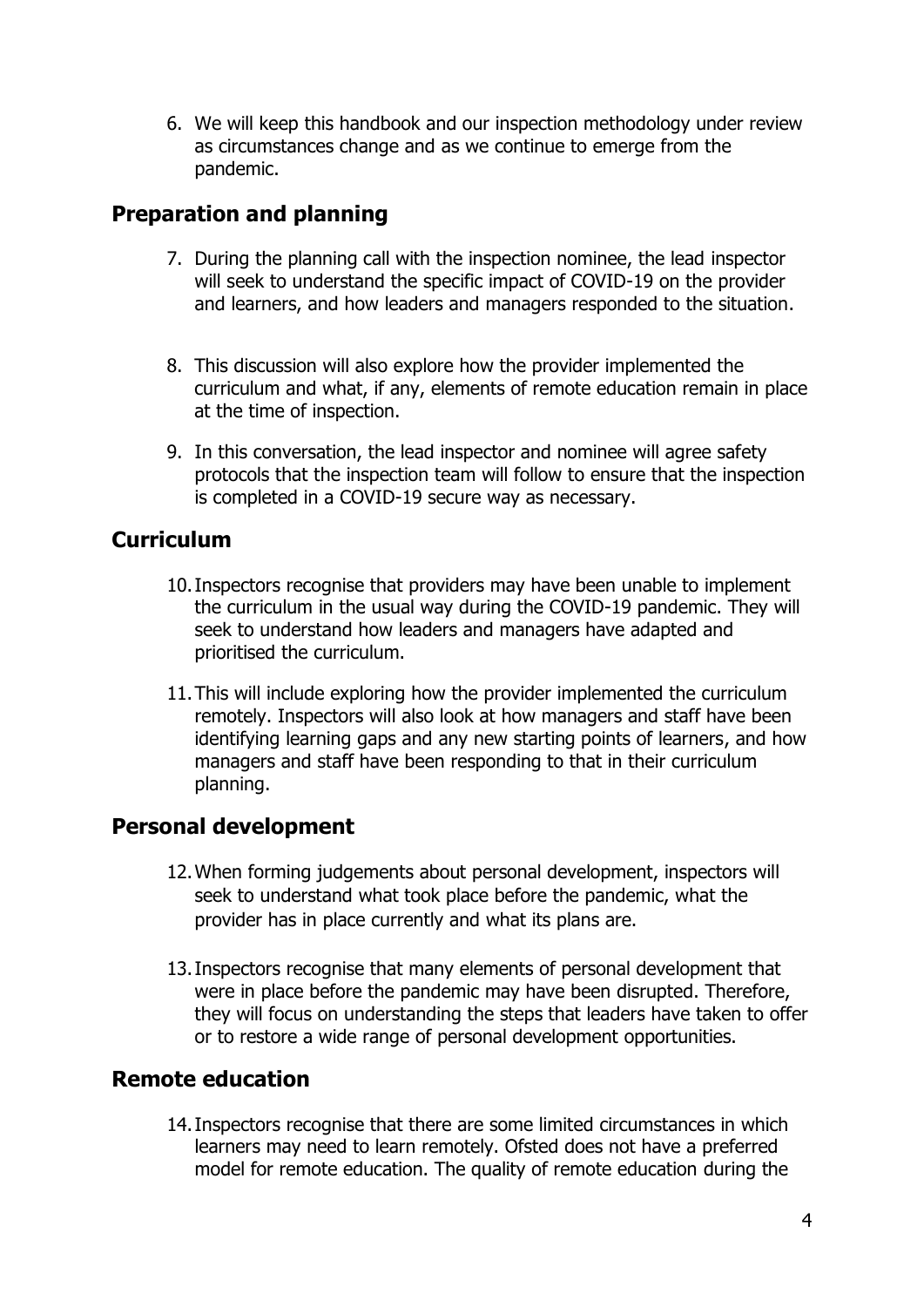periods of lockdown in Guernsey and Alderney will not impact on our judgement of the provider's education.

- 15.Where remote education remains in place, inspectors may observe remote teaching and training and review materials. We will only expect to see the provider's typical approach to remote education and do not expect providers to arrange anything solely for inspection.
- 16. To understand the implementation of the curriculum, inspectors may discuss remote education with teachers, trainers and learners. They may also review completed work and teaching materials.
- 17.Given the above, when we refer to the intent, implementation and impact of the curriculum and quality of education within this handbook, we are including remote education. We consider that education delivered remotely or online should be integrated into the programme of education/training and be designed to support the wider implementation of the provider's curriculum.

# **External data**

18.Inspectors will consider available external data. However, they will be mindful of the age of this data when making judgements. Teacherassessed grades from 2020 and 2021 will not be used to assess curriculum impact.

# **Leadership**

19.Inspectors will seek to understand how leaders have adapted their development plans as a result of the COVID-19 pandemic, including the rationale for any new or modified improvement priorities.

# **Safeguarding**

- 20.Inspectors will consider how leaders and managers adapted approaches to safeguarding during the pandemic to make sure that: vulnerable learners were prioritised for face-to-face education as necessary, and safeguarding procedures remained effective for those receiving remote education, as well as those attending the provider.
- 21.Inspectors will discuss how safeguarding arrangements have changed over time because of the pandemic, and how leaders and managers have made sure that they remain effective.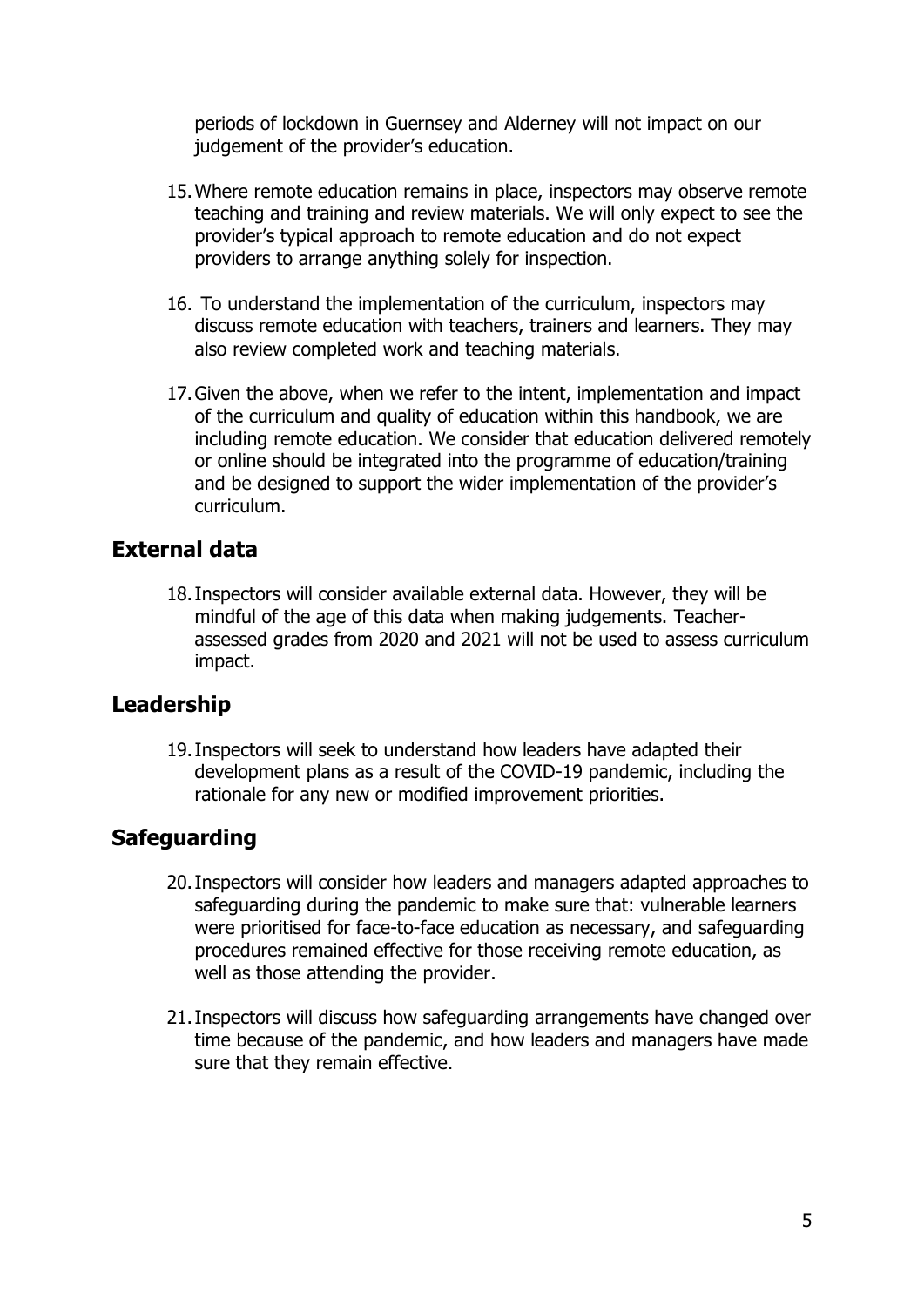# **Remote elements of the inspection**

22.As with our practice before the pandemic, we will continue to carry out some elements of the inspection or monitoring visit using video or telephone calls, where that is the most effective means of gathering information. We may use these calls to involve staff, learners, employers, those responsible for governance, subcontractors and others.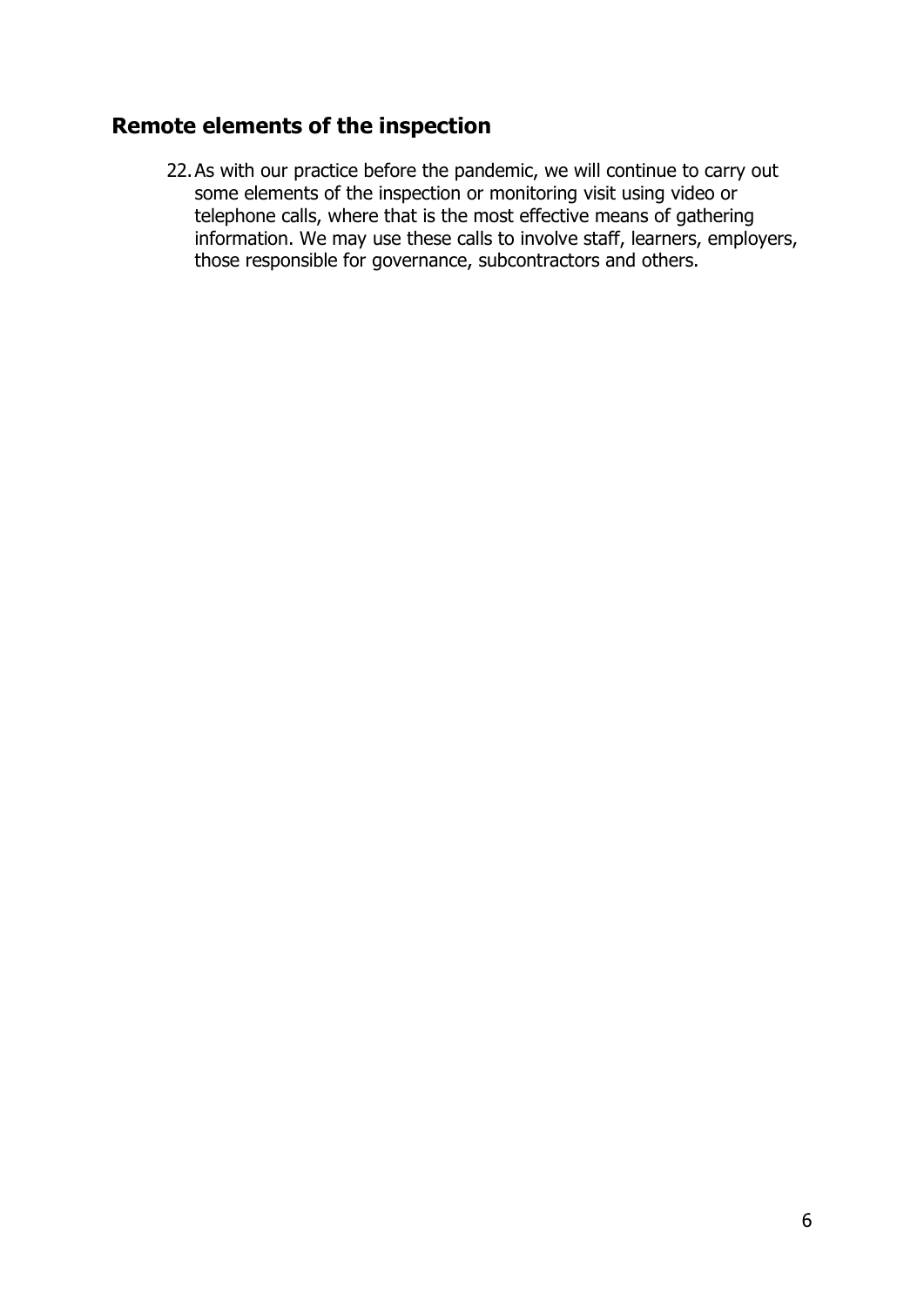# <span id="page-6-0"></span>**Part 1. How further education and skills provision will be inspected**

# <span id="page-6-1"></span>**Frequency of inspection**

23.The College of Further Education, part of The Guernsey Institute, will normally be inspected on a four-year cycle, as is the case with state schools in the Bailiwick of Guernsey.

# <span id="page-6-2"></span>**Scope of inspection**

- 24.Ofsted will normally inspect further education and skills provision for which the college is directly responsible.
- 25.Subcontracted provision that is part of the college's responsibility is also within the scope of inspection. Inspectors may inspect any provision carried out on behalf of the college by partners.

# <span id="page-6-3"></span>**What inspections will cover**

- 26. On a full inspection, inspectors will make key judgements on:
	- quality of education
	- behaviour and attitudes
	- personal development
	- leadership and management.
- 27.They will also make judgements on each major type of provision offered, as set out in the table below.

| <b>Type of provision</b>                 | <b>Description of provision</b>                                                                                                                                           |
|------------------------------------------|---------------------------------------------------------------------------------------------------------------------------------------------------------------------------|
| Education programmes for<br>young people | Provision for those aged 16 to 18 enrolled at the<br>college.                                                                                                             |
| Adult learning programmes                | Provision for learners aged 19 and over, including<br>those in community learning provision.                                                                              |
| Apprenticeships                          | Apprenticeships at levels 2 to 5.                                                                                                                                         |
| High Needs                               | Provision at all levels for learners with special<br>educational needs and/or disabilities and who have<br>transferred from special schools in the States of<br>Guernsey. |

28.Inspectors will take account of all types of provision in the scope of the inspection. They will grade and report on the types of provision. If the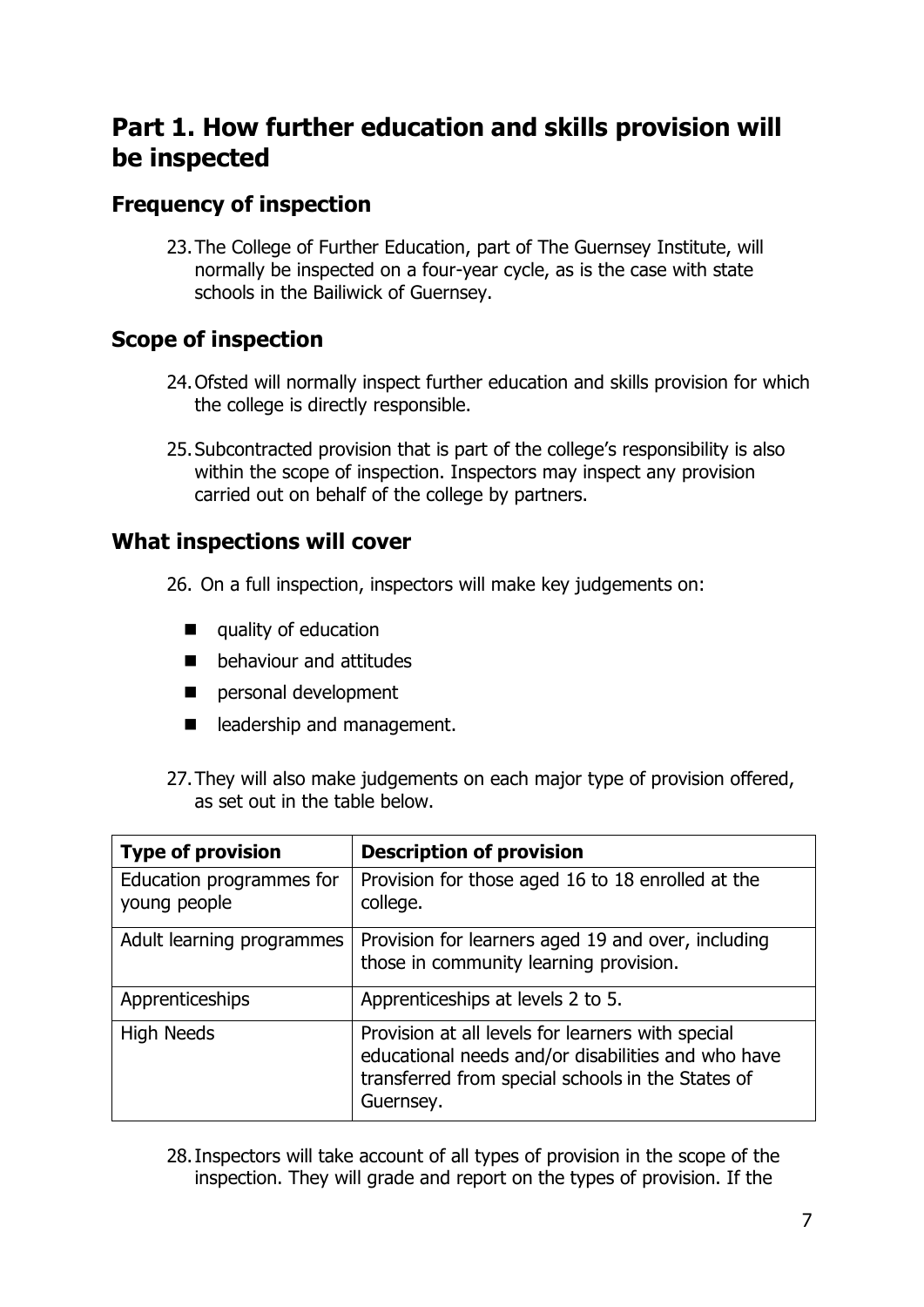number of learners in a particular type of provision is low, it will normally be inspected, but may not be graded. Provision for learners who have high needs will normally be graded if there are learners attending the provider, unless that number is very low.

- 29.The quality of provision for learners with special educational needs and/or disabilities (SEND) will always be considered during the inspection of any type of provision.
- 30.Sector subject areas will not be graded or reported on separately. Inspectors will use evidence about subjects to inform judgements about types of provision and key judgements.
- 31.The lead inspector will normally confirm to the college which types of provision will be graded separately.

# <span id="page-7-0"></span>**Before the inspection**

- 32.Inspectors may use a range of information to prepare for inspection, including:
	- previous inspection records
	- self-assessment reports where available
	- performance data
	- destination data where available and relevant
	- information provided, or concerns raised, by government regulators, employers, parents and carers, and learners
	- the views of learners, parents and carers, and employers
	- relevant local intelligence relating to changes in leadership or structures
	- any information about significant changes to the type of provision and the number of learners in the college.
- 33.The lead inspector's planning will focus primarily on how inspectors will gather evidence of learners' experiences, to evaluate the different types of provision offered by the college against the four key judgements of the inspection framework. Inspectors' evidence gathering will mainly take the form of deep dives. These will include lesson/session visits, scrutiny of learners' work/training and assessment and discussions with learners and teachers/trainers. Inspectors may carry out some inspection activities jointly with members of the college staff.
- 34.Inspectors may plan visits to learners at their employer's premises. These visits give inspectors the opportunity to talk to learners and employers, to discuss learning programmes and to look at learners' work. Inspectors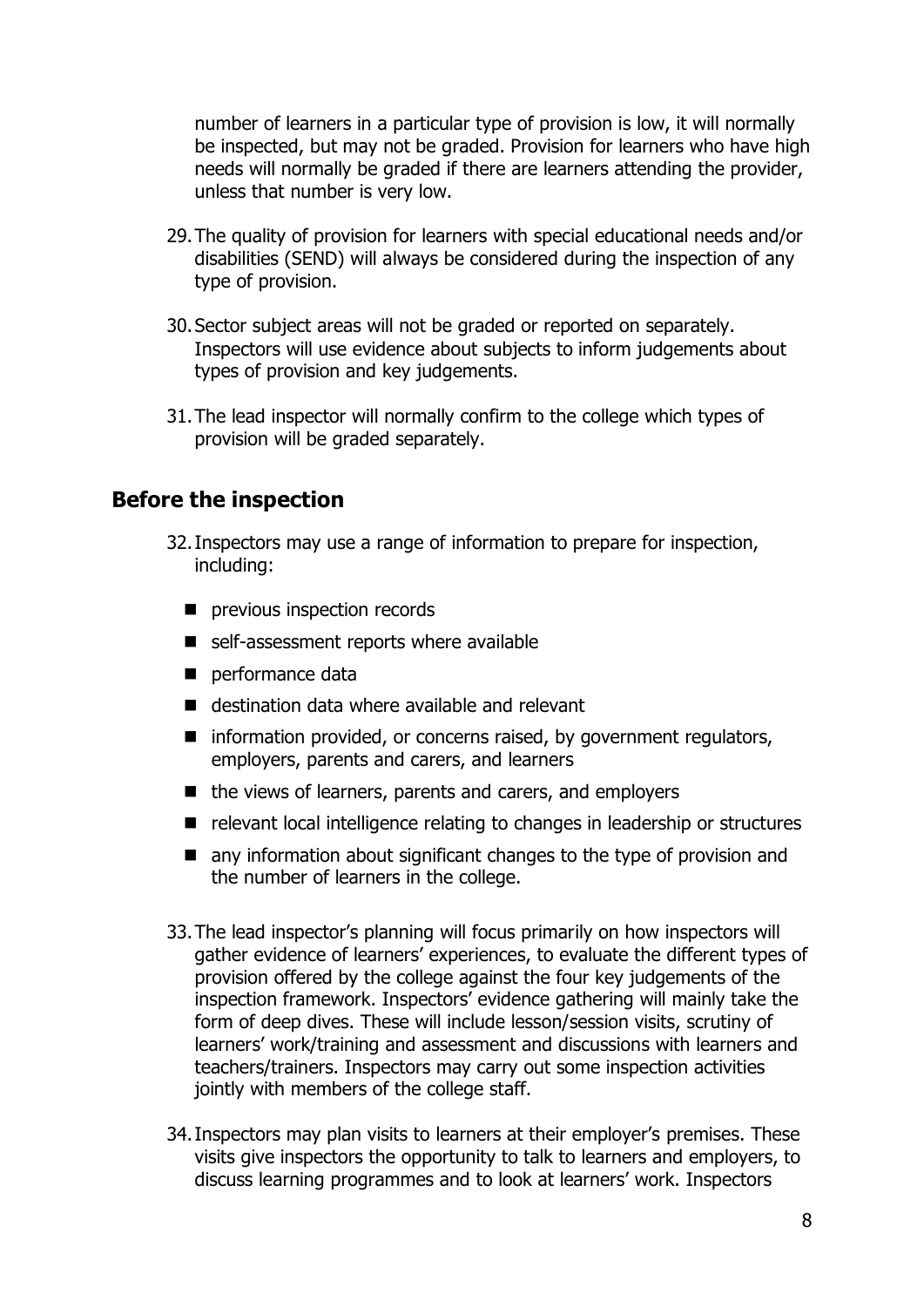may carry out interviews/discussions with learners, employers and staff by telephone, through video calls or webinars.

- 35.During the planning call with the inspection nominee, the lead inspector will seek to understand the impact of COVID-19 on the provider and learners, and how leaders and managers responded to the situation. This discussion will also explore whether the provider implemented any elements of the curriculum remotely and what, if any, elements of remote education remain in place at the time of inspection.
- 36.In this conversation, the nominee and lead inspector will agree safety protocols that the inspection team will follow to ensure that the inspection is completed in a COVID-19 secure way.

#### **The role of the nominee in inspection**

- 37.The college is invited to nominate a senior member of staff to act as the main link with the inspection team. The nominee should:
	- have a detailed understanding of the provider's programmes and operations
	- be sufficiently senior to ensure the cooperation of staff at all levels
	- have authority to carry out the role with autonomy.

38.The nominee's responsibilities include:

- providing information for the lead inspector to support inspection planning
- liaising with the lead inspector and ensuring that documents are available, and that staff can attend meetings
- briefing the provider's staff about arrangements
- $\blacksquare$  informing learners and employers about the inspection<sup>3</sup>
- $\blacksquare$  attending team meetings, in particular the final gradings/judgements team meeting, and coordinating feedback arrangements at the end of the inspection.

#### **Notification of inspection**

39.Notification of further education and skills inspections normally takes place up to two working days before the inspection.

<sup>3</sup> Inspectors may identify a number of off-site learners and employers to observe and/or interview. The nominee should make sure that they are notified, as well as any other users and partners who inspectors wish to meet.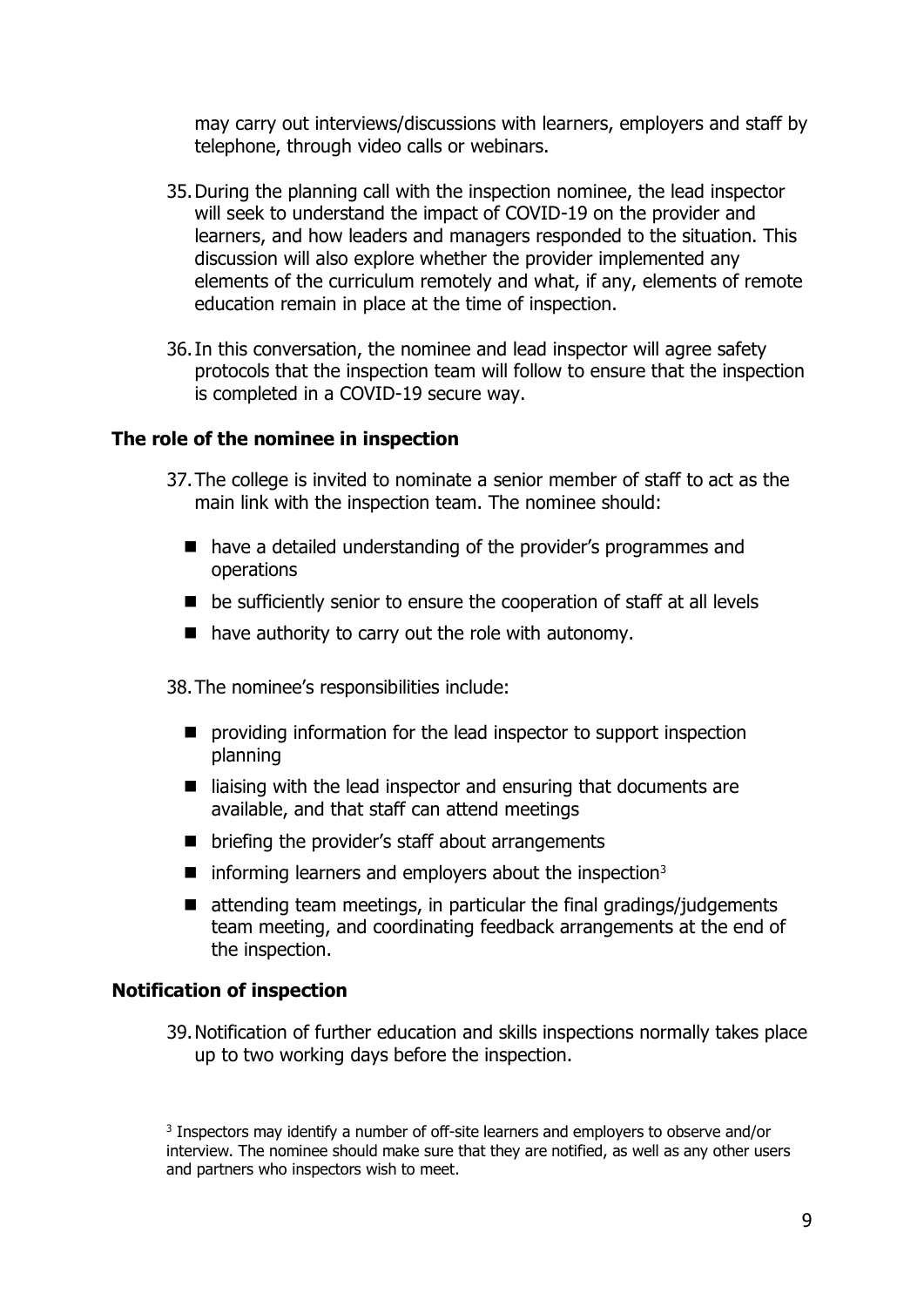40.Ofsted will normally notify the college and the Education Office in the morning of the notification day and will email the notification letter. The lead inspector will then contact the provider, normally by phone, as soon as possible and by the following morning at the latest. The lead inspector will establish good communications and will make sure that the arrangements for the inspection are confirmed and understood by the nominee.

# <span id="page-9-0"></span>**Planning for the inspection**

- 41.As soon as the provider has been notified of the inspection, the nominee should draw together information that will help inspectors to plan their activities. Such information will include:
	- details of the courses/programmes being delivered and their mode of delivery
	- timetables for lessons/sessions/workshops or other learning activities during the week
	- a list of provider staff and a diagram of the organisational structure
	- the geographical spread of training premises and learners, particularly work-based learners, and apprentices
	- the names and location of employers
	- contact information for key staff
	- $\blacksquare$  the current number of learners in the following age groups: 14 to 16; 16 to 22; 22+
	- $\blacksquare$  the current overall number of learners (excluding apprentices) at level 1 or below, level 2, level 3, and level 4/5, by subject area
	- the current number of apprentices, according to level, and age groups and by subject area
	- the current number of learners following employability programmes and those who have attended in the previous 12 months
	- details of learners who are on a full-time programme but who are not working towards a substantial qualification
	- the current number of learners on community learning programmes and those who have attended in the previous 12 months
	- the current numbers of learners with high needs and/or SEND and their particular needs.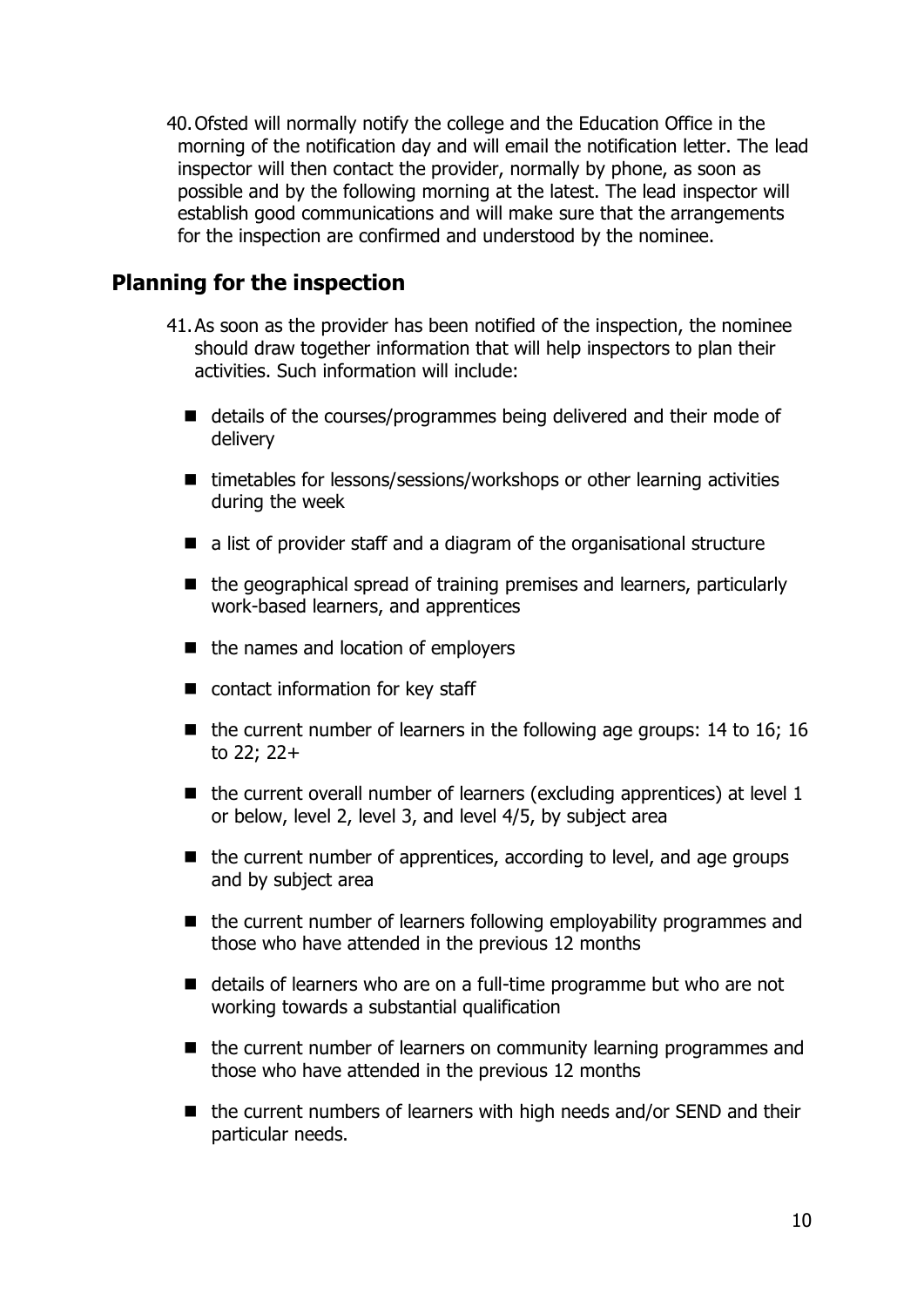- 42.Inspectors will be aware that the provider has to accommodate the inspection while still managing day-to-day operations.
- 43.To ensure that the provider understands the inspection process, the lead inspector will hold a telephone planning meeting with the nominee/most senior member of staff.
- 44.The nominee should inform all staff, current learners, employers, and other users about the inspection, emphasising that inspectors may visit any sessions involving learners either on the provider's premises or at other locations, including learners' workplaces or online.
- 45.The lead inspector will draw up a pre-inspection team briefing for the inspection team and the nominee. The purpose of this briefing is to focus inspection activity and identify areas for exploration, in particular the areas of the curriculum that will be reviewed through deep dives.
- 46.Inspectors will select the curriculum areas they will focus on (and associated inspection activities such as which learners and employers are to be visited) taking into account a range of factors including:
	- the types of provision
	- the courses on offer, their subjects, and levels
	- the relative performance on different courses
	- the number spread and coverage of sites
	- the geographical spread of learners
	- the geographical spread of employers
	- the mode of delivery and attendance
	- information from the provider's nominee, learners, and employers.
- 47.The team briefing letter will provide details about the start of the on-site inspection, including the location and timing of the initial meeting.

#### **Seeking the views of learners, parents and carers, employers, and staff**

48.Learners' views are important to inspection. It is important that all learners can express their views to inspectors. This also applies to employers and any other key stakeholders. Inspectors will consider the views of learners, parents and carers, provider staff and employers. They will do this before and during the inspection. These views may have a bearing on which areas of the curriculum are chosen for deep dive activity.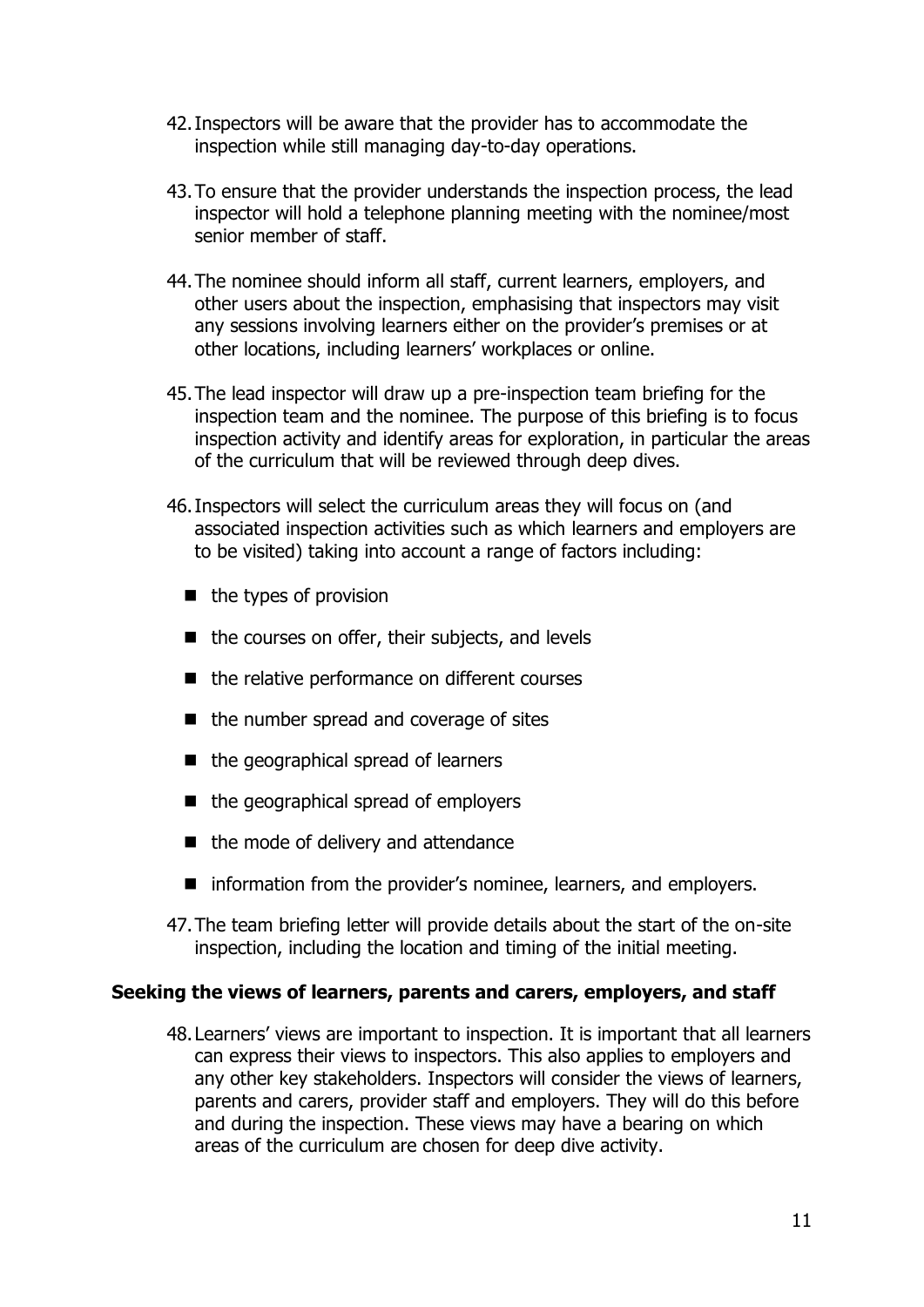- 49.The views of learners and staff in settings are gathered through questionnaires. The Education Office sends online links to the questionnaires to the college with the formal notification of inspection. The college is asked to encourage staff, employers and learners to complete the online questionnaires. Learners, employers and staff should complete their questionnaires by 3pm on the first day of the inspection.
- 50.Inspectors will speak to a range of learners and employers, often as part of the focused curriculum reviews. This may happen face-to-face or remotely, for instance through a webinar or online meeting. Ofsted may use other surveys to capture views.
- 51.Learners, employers, parents, and staff must be able to speak to inspectors in private to ensure that their responses are not influenced by the presence of the nominee or senior staff. Where there is an Executive Principal of further education and skills provision, they should be invited to contribute to the inspection.

# <span id="page-11-0"></span>**During the inspection**

#### **Days allocated to inspection and inspection team members**

- 52.Inspections will be led by one of Her Majesty's Inspectors (HMI), assisted by other HMIs and/or Ofsted Inspectors.<sup>4</sup>
- 53.A full inspection normally lasts between two and five days on site. The number of inspectors involved will vary according to the numbers of courses and learners at the college at the time. Some inspectors may only be required for part of the inspection.

## **Gathering and recording evidence**

- 54.Inspections will normally begin with discussion between leaders and managers and inspectors about the strategic intent of the curriculum. Inspectors will ask about what leaders intend learners to learn; what are the end points and next steps they wish them to reach through this; what are the key concepts that they need to understand, and in what order they will learn them
- 55.Inspectors will mainly gather evidence through a range of inspection activities, grouped into focused curriculum reviews, known as deep dives. These will provide evidence of the intent and effective implementation of the curriculum. These activities will be focused on curriculum areas selected by the lead inspector.

<sup>&</sup>lt;sup>4</sup> An Ofsted Inspector is an inspector who is not an HMI but is employed by Ofsted as a team inspector on further education and skills inspection.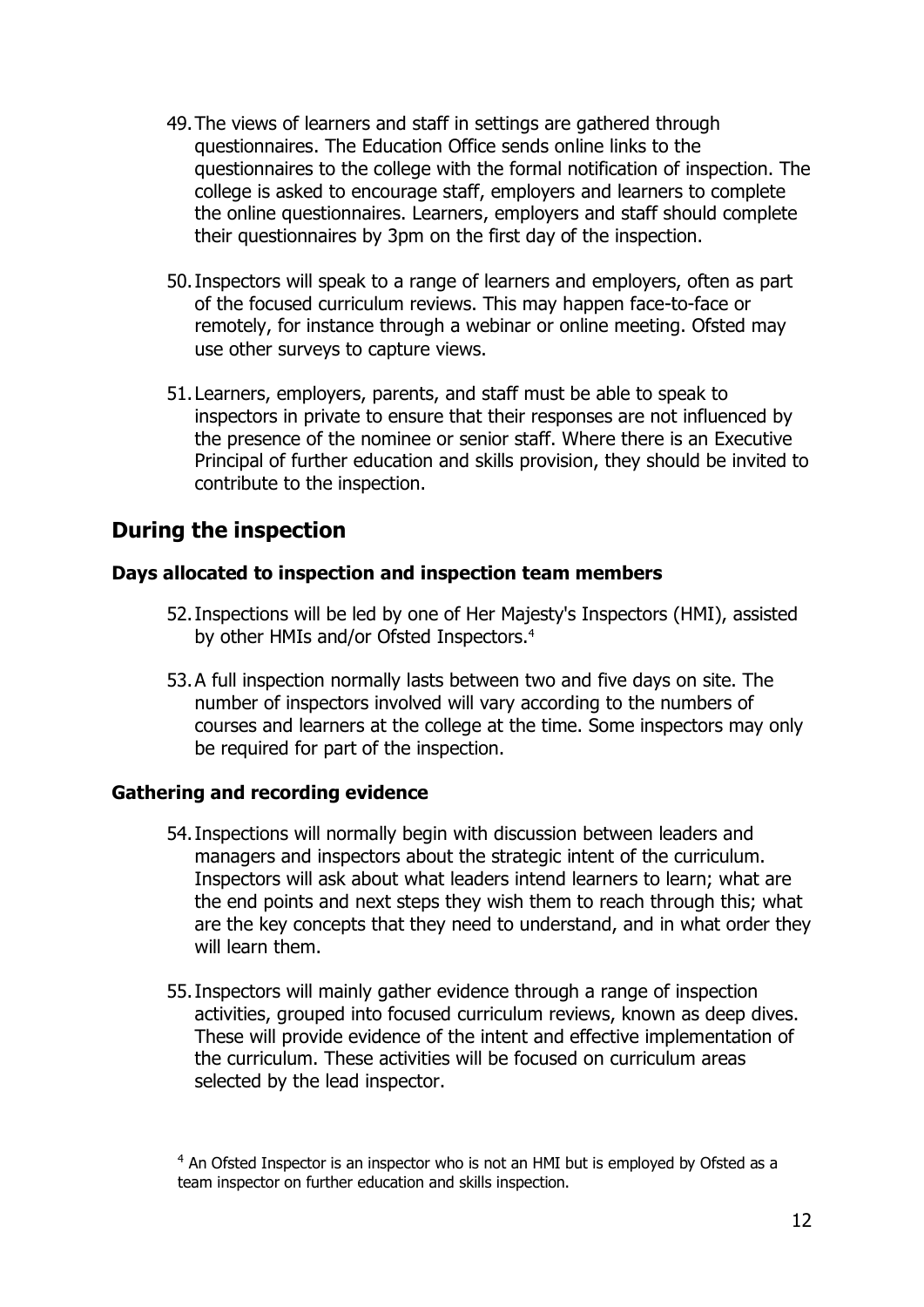56.Inspection activities include:

- direct observation of teaching, training, learning and assessment
- meetings and discussions with teachers, trainers, and other staff (in particular subject specialists and subject leaders) to understand the intent and implementation of the curriculum
- interviews and discussions with learners (these may happen in formal planned meetings or in more informal settings)
- scrutiny of learners' work
- evaluation of learning materials and their use by teachers, trainers, and learners
- analysis of provider and learner records, showing planning for, and monitoring of, learners' progress and destinations from their starting points
- assessment of learners' progress
- examination of what learners know, understand, can do and make as a result of their learning.
- 57.Evidence drawn from these different activities and focused on specific curriculum areas should provide valid, reliable and sufficient evidence of the quality of education and training when brought together.
- 58.Evidence from the deep-dive activities will also inform the other key judgements: behaviour and attitudes, personal development and leadership and management.
- 59.Other inspection activities may also be undertaken to gather evidence in relation to the key judgements.
- 60.Inspectors may also gather evidence from:
	- documents relating to leadership and management (for example, records relating to safeguarding or notes from meetings), documents relating to personal development and behaviour (for example, records relating to attendance or tutorial or enrichment activities).
- 61.Inspectors will collect, analyse and record evidence and judgements on paper or in electronic form. It is essential that records accurately reflect discussions. Inspectors should clearly identify information that was provided in confidence.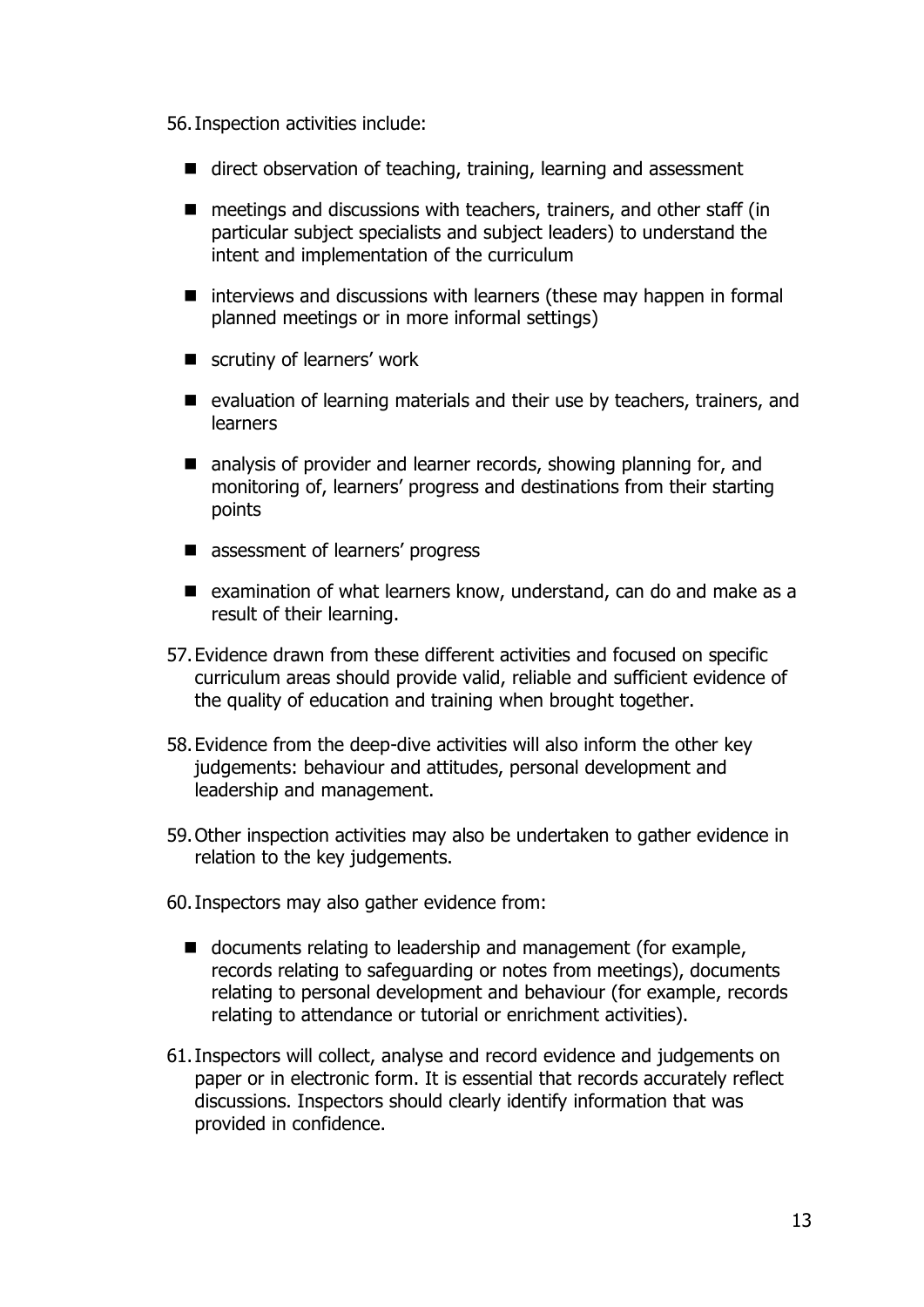- 62.The evidence forms, together with any briefings, plans or instructions prepared by the lead inspector, and responses from learners and employers, either in hard copy or in electronic form, contribute to the evidence base. The lead inspector is responsible for assuring the quality of evidence.
- 63.Inspectors may not indicate which sessions they plan to observe. The team reserves the right to visit any learner or employer and may cancel or add visits to ensure that enough evidence is collected. Inspectors will not normally give feedback to individual members of staff following these sessions.

#### **Observations of teaching and training**

- 64.An important element of the inspection approach will be to visit lessons, workshops, or sessions where teaching, training, learning and assessment are happening. Inspectors may often invite appropriate staff from the college to take part in joint observations of such sessions.
- 65.Ofsted has no preferred teaching or assessment style. Inspectors judge the quality of education by the ways in which learners acquire knowledge, develop skills and adopt successful behaviours for work and success in life or study. Teaching staff should plan their lessons and other activities as usual and should not prepare anything specifically for inspectors.
- 66.Observation is primarily useful for gathering evidence about curriculum implementation and how teaching and training sessions contribute to the quality of education and training. Inspectors can use observations to gather evidence about how well staff implement the curriculum by looking at teaching of one or more subjects, and by triangulating observations with evidence collected through discussions with staff, learners, and, where relevant, employers, and through work scrutiny.
- 67.Observation is not about evaluating individual teachers or trainers; there will be no grading of the teaching or training observed by inspectors. Instead, inspectors will view teaching, training and learning across a sample of the provision to provide evidence that will inform inspection judgements.
- 68.Observation is also useful for gathering evidence that contributes to other key judgements, including behaviour and attitudes. Observation enables inspectors to see direct evidence about how behaviour is managed and how behaviours and attitudes are developed in learning sessions. This evidence will complement the other evidence that inspectors gather about behaviour and attitudes during inspection.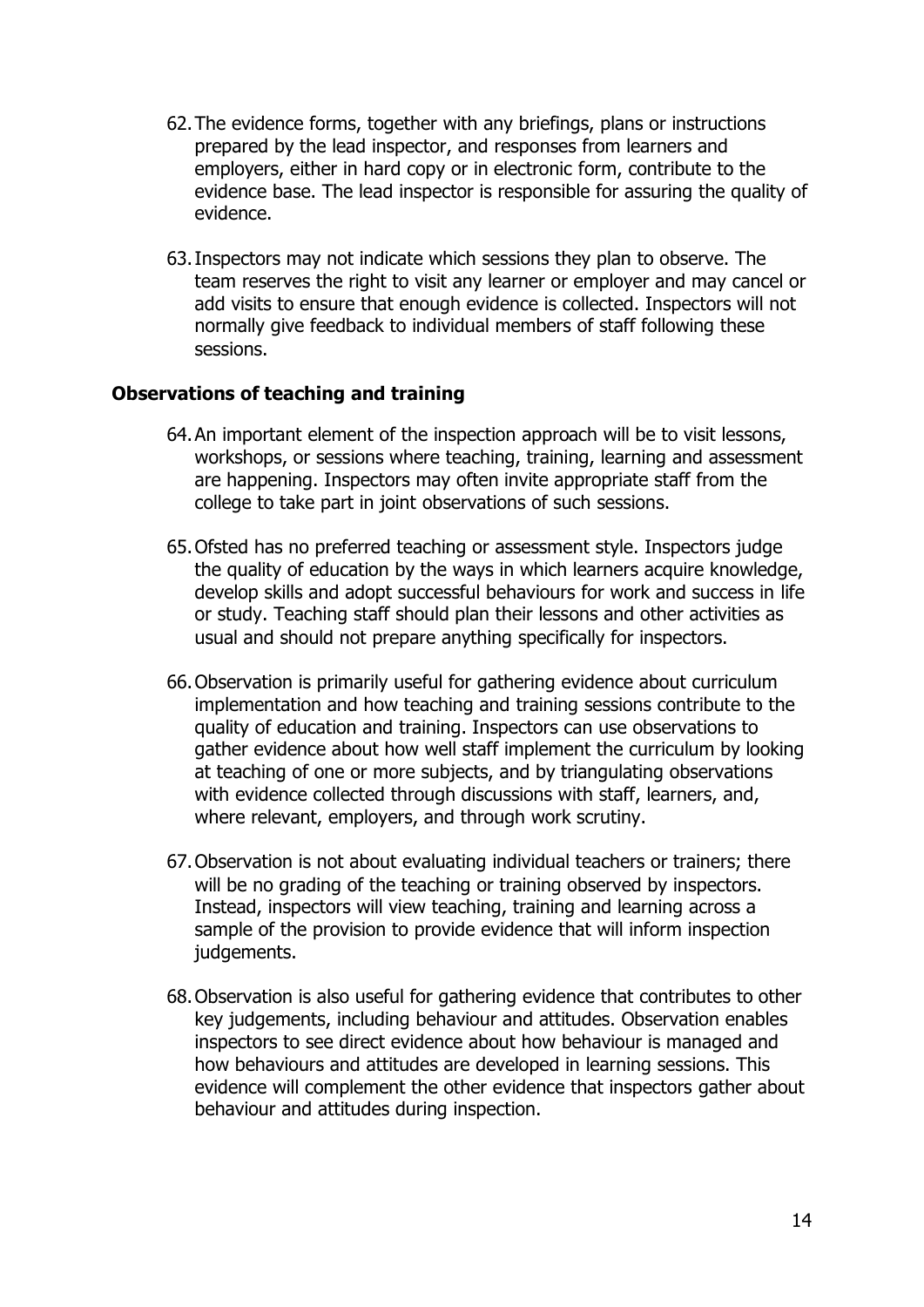#### **Work scrutiny**

- 69.Inspectors may scrutinise learners' work to inform their judgements about the impact of the education provided. Inspectors will not evaluate individual pieces of work. Inspectors will connect work scrutiny to lesson observation and, where possible, conversations with learners, staff and, where appropriate, with employers. Inspectors may invite appropriate staff from the provider to take part in joint scrutiny of learners' work.
- 70.Inspectors can use work scrutiny to evaluate learners' progress and progression through their course of study. Work scrutiny will show whether learners know more and can do more, and whether the knowledge and skills they have learned are well sequenced and have developed incrementally. Inspectors will synthesise what they find to contribute to their overall assessment of the quality of education across the college.

## **The use of data**

- 71.Inspectors may use whatever range of data that is available. Before and during the inspection, inspectors will analyse the performance of the provider using the most recent available data. Analysis may be at college level and/or for individual subjects or types of provision. Although data alone will not lead directly to judgements, the primary data that measures success for each type of provision will provide important evidence for judging the impact of the quality of education.
- 72.Inspectors will evaluate learners' progress in relation to their starting points, based on their rate of learning, acquisition of knowledge, skills and behaviours and whether they have achieved their individual, challenging targets. They will also take account of destinations data where such exists.
- 73.Inspectors will not look at internal progress and attainment data on GCSE and A-level courses where fixed-time final examinations make up the entire assessment of the course. Similarly, inspectors will not normally look at predicted in-year achievement and attainment data more generally. That does not mean staff cannot use such data if they consider it appropriate. Inspectors will, however, put more focus on the curriculum and less on leaders' generation, analysis and interpretation of performance data. Inspectors will be interested in the conclusions drawn and actions taken from any internal assessment information, but they will not examine or verify that information.

## **The self-assessment report**

74.Inspectors will use self-assessment reports, or equivalent documents where these exist, to assess risk, monitor standards and plan for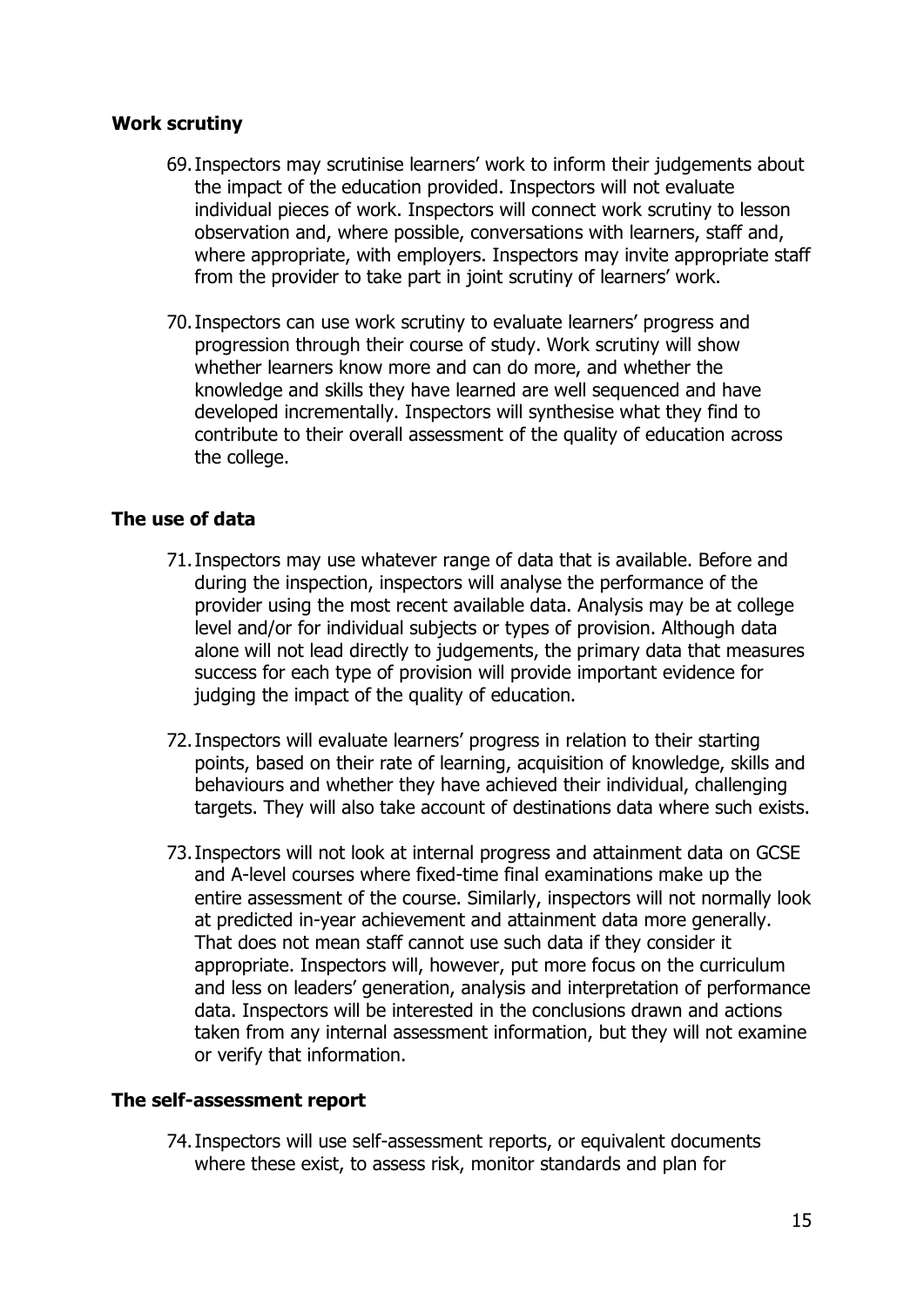inspection. Staff should share any existing reports/plans with the lead inspector following notification of the inspection.

75.Ofsted does not require self-assessment to be provided in a specific format. Any assessment that is provided should be part of the provider's processes and not generated solely for inspection purposes. Inspectors will in any case use other readily available information about the provider.

#### **Meetings during inspection**

- 76.Inspectors are likely to have several different meetings with college staff for different purposes. They will be concerned to minimise disruption to the college's regular business and to the inspection team's focus on assessing the quality of education and training. Meetings will be kept brief and purposeful.
- 77.Inspections will normally begin with in-depth discussion with senior leaders and managers about the provider's curriculum to establish the intent of the curriculum and quality of education. This initial meeting will also provide useful insights into leadership and management and other areas. There may be other meetings with senior leaders, including the nominee as necessary, as the inspection progresses.
- 78.The inspection team will hold meetings. They may be meetings of the whole team or between two or more inspectors. They may be held remotely online or by telephone or face-to-face. These may include:
	- an initial team meeting to brief the inspection team about the context and nature of further education in the States of Guernsey. The meeting will also be used to discuss the schedule for the inspection, to clarify any queries relating to team members' roles
	- a meeting for the nominee to hear the emerging judgements and identify any opportunities to provide additional evidence
	- a grading/progress judgement meeting on the final day of the inspection to reach judgements about the provision.
- 79.The nominee may attend inspection team meetings, although they may not contribute to decisions about inspection judgements. By taking part in discussions about evidence collected during the inspection, the nominee can help to ensure that all appropriate evidence is considered. Any concerns about evidence should be raised with the lead inspector. The nominee will report to their colleagues on the progress of the inspection.
- 80.The lead inspector will hold a feedback meeting for senior staff and invitees to hear the key messages at the end of the inspection.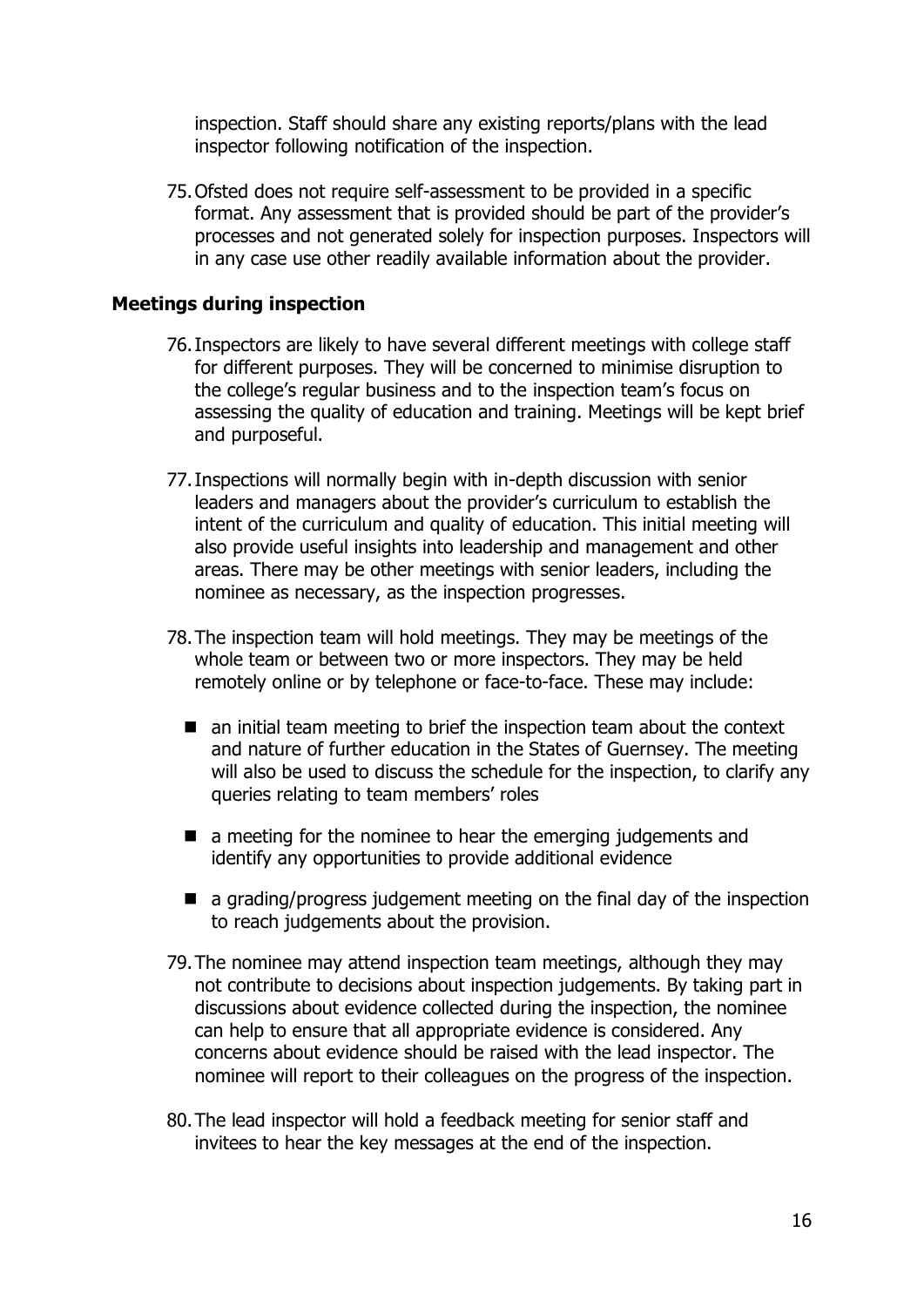# **Reaching final judgements**

- 81.Inspectors will discuss emerging findings with the nominee and, where appropriate, with senior staff.
- 82.The lead inspector will ensure that the inspection team agrees the judgements using the descriptors in part 2 of this handbook. The judgements will reflect all the evidence considered by the inspection team. The evidence base must support the judgements convincingly.

# **Providing feedback**

83.Before leaving, the lead inspector should ensure that the provider is clear:

- about the grades awarded for each judgement area
- that the grades awarded are provisional and, although unlikely, may be subject to change through moderation and quality assurance
- $\blacksquare$  that the points provided in the feedback, subject to any change, will be generally reflected in the report, although the text of the report may differ from the oral feedback
- about the main findings and areas for improvement
- about the procedures that will lead to the publication of the report
- about the complaints procedure.

# <span id="page-16-0"></span>**After the inspection**

## **Arrangements for publishing the report**

- 84.The lead inspector is responsible for writing the inspection report and submitting the evidence to Ofsted shortly after the inspection ends. The text of the report will explain the evaluation outcomes and reflect the evidence. The findings in the report should be consistent with the feedback given to the college at the end of the inspection.
- 85.Inspection reports will be quality assured before we send a draft copy to the college and the Education Office. The draft report is restricted and confidential to the relevant personnel (as determined by the college and agreed by the Education Office) and should not be shared more widely or published.
- 86.The college will be invited to comment on the draft report and informed of the timescales in which to do so.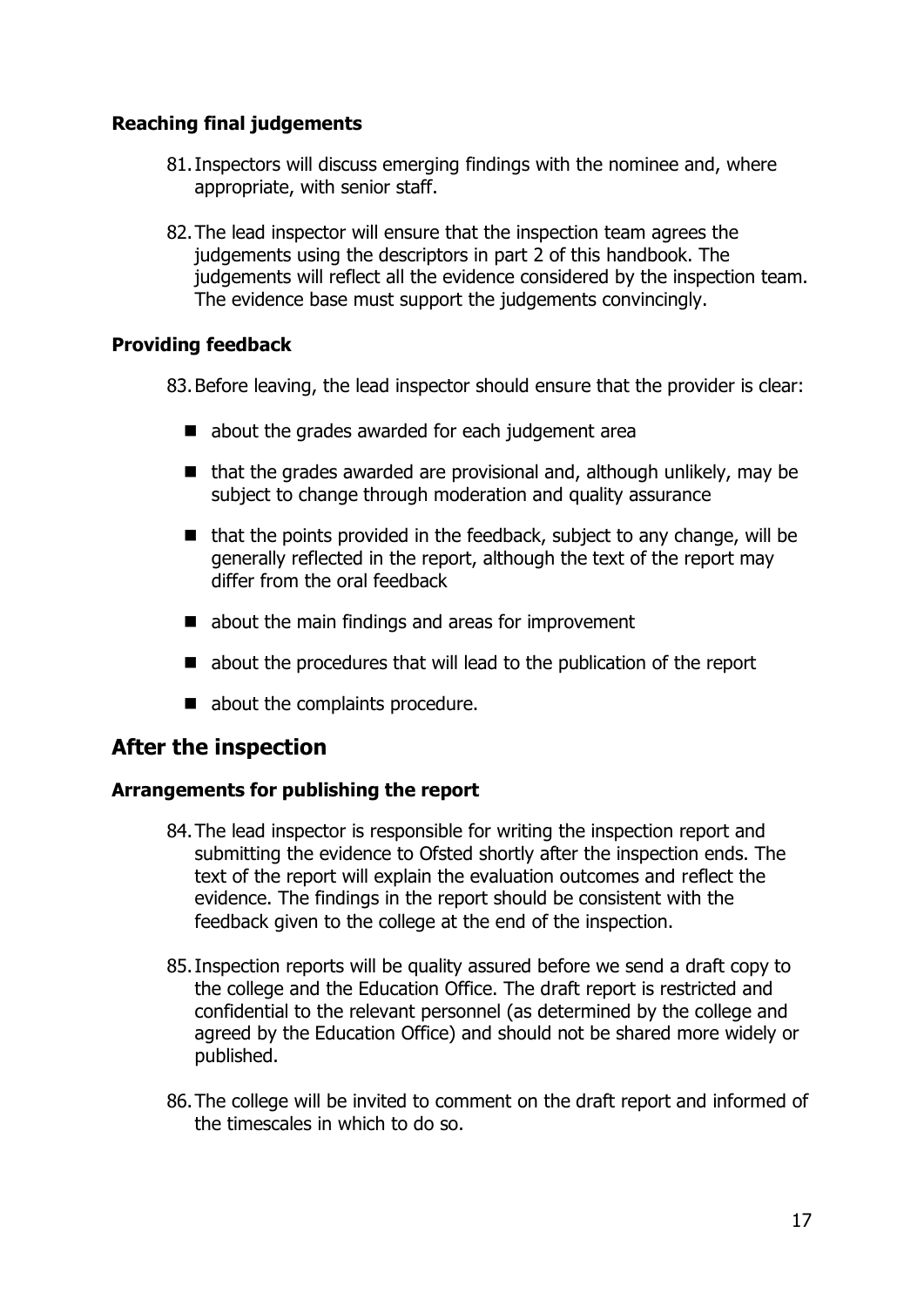- 87.Typically, the college will receive an electronic version of the final draft report within 21 working days of the end of the inspection.
- 88.Usually 25 days after the end of the inspection, the report will be published on the States of Guernsey website.
- 89.In all cases, the inspection process should not be treated as complete until all inspection activity has been carried out and the final version of the report has been sent to the college.

#### **The inspection evidence base**

90.The evidence base for the inspection must be retained for the time specified in Ofsted's quidance.<sup>5</sup>

# <span id="page-17-0"></span>**Quality assurance and complaints**

#### **Quality assurance of inspection**

- 91.All inspectors are responsible for the quality of their work. The lead inspector must ensure that inspections are carried out in accordance with the principles of inspection and the code of conduct set out in the education inspection framework.
- 92.Ofsted monitors the quality of inspections through a range of formal processes. Senior HMI or HMI may visit to quality assure inspections. Inspection evidence bases and reports are subject to quality assurance monitoring and moderation. The lead inspector will be responsible for feeding back to the team inspectors about the quality of their work and their conduct.
- 93.All providers are invited to take part in a post-inspection evaluation in order to contribute to inspection development.

#### **Handling concerns and complaints**

94.The great majority of our work is carried out smoothly and without incident. If concerns do arise during an inspection, they should be raised with the lead inspector as soon as possible, in order to resolve matters before the inspection is completed. The lead inspector will seek advice where necessary. Any concerns raised, and actions taken will be recorded in the inspection evidence.

<sup>5</sup> 'Retention and disposing of information'. Inspectors can access this through the Ofsted engagement hub: [https://ofstedengagement-hub.ofsted.gov.uk/user/login?destination=home.](https://ofstedengagement-hub.ofsted.gov.uk/user/login?destination=home)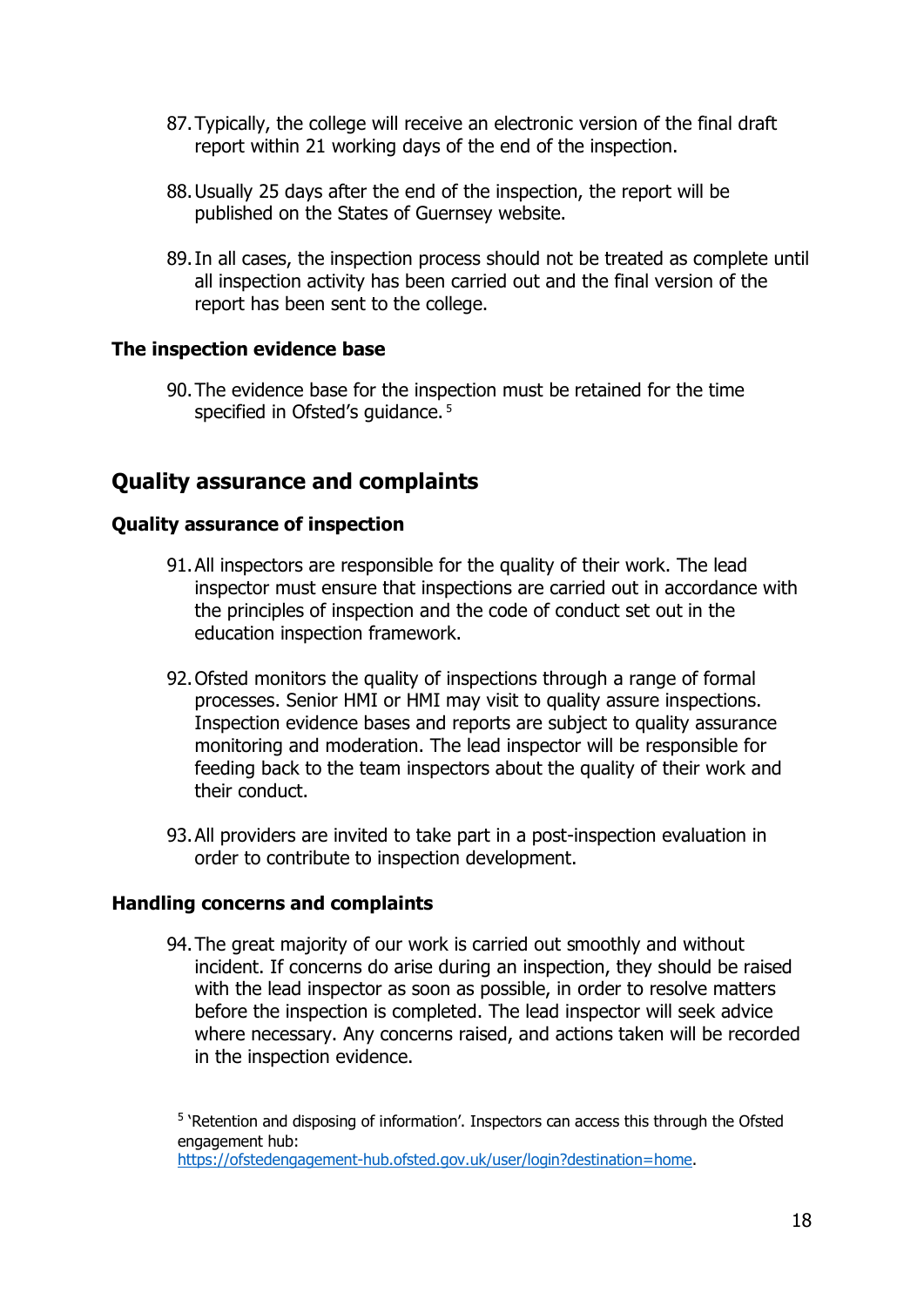95.If it is not possible to resolve concerns during the inspection, the college may wish to lodge a formal complaint. The lead inspector will ensure that the college knows that it is possible to make a formal complaint and that it should liaise with the Education Office in order to do this.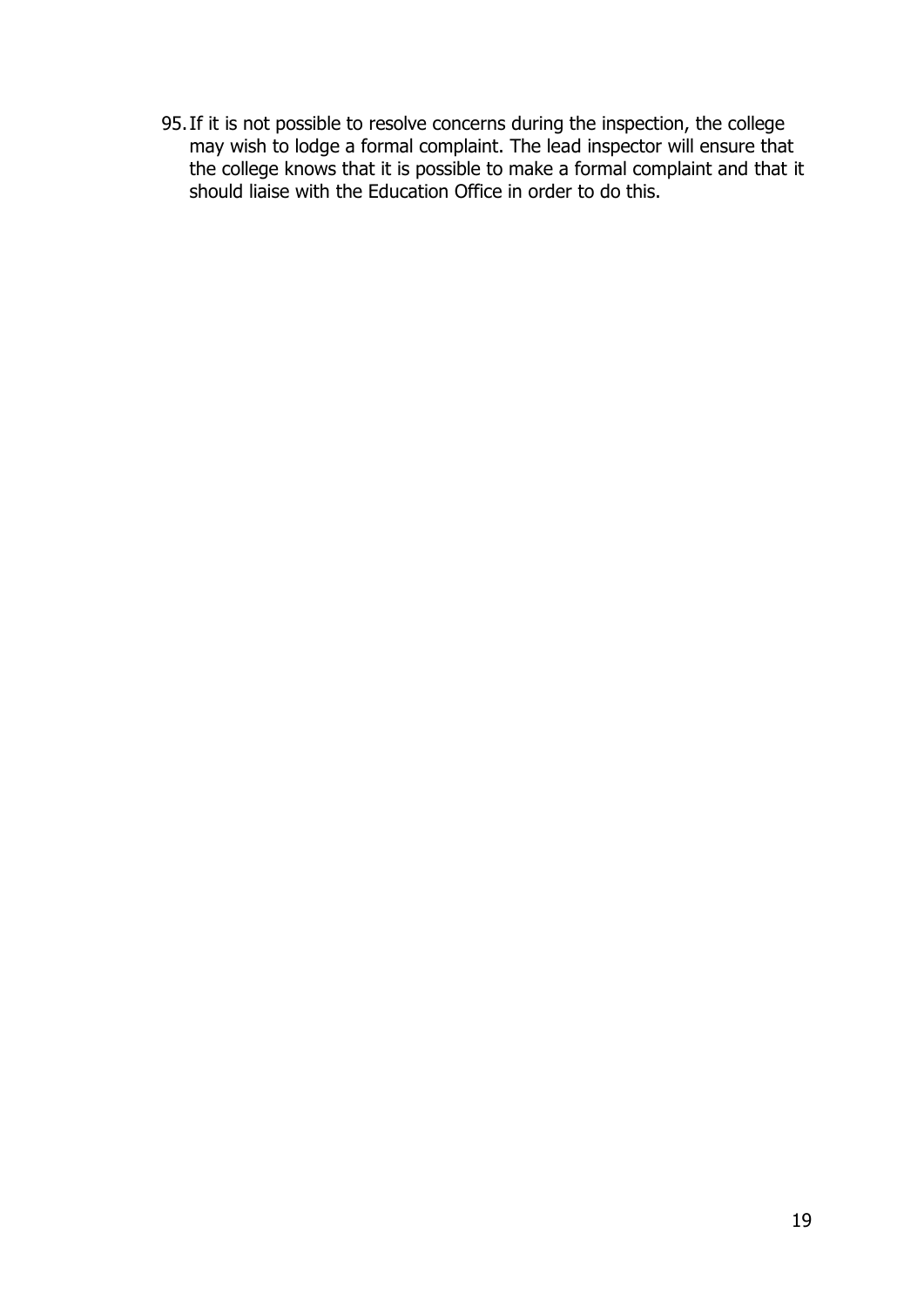# <span id="page-19-0"></span>**Part 2. The evaluation schedule: how further education and skills provision will be judged**

# <span id="page-19-1"></span>**Background to the evaluation schedule**

- 96.Inspectors must use the evaluation schedule alongside the guidance set out in part 1 of this document, 'How further education and skills providers will be inspected', and the inspection framework. Inspectors will also use their professional judgement in the application of criteria and framework.
- 97.The evaluation schedule is not exhaustive. It does not replace the professional judgement of inspectors. Inspectors must interpret grade descriptors in relation to the type(s) of provision inspected and the context of the provision in the States of Guernsey.
- 98.In line with the inspection framework, inspectors will make judgements on the following four key judgement areas and apply these to each provision type:
	- quality of education
	- behaviour and attitudes
	- personal development
	- leadership and management.
- 99.Ofsted has drawn the criteria for each of these judgements from inspection experience, areas of consensus in academic research and research that Ofsted has carried out.
- 100. Inspectors use the following four-point scale to make all judgements, including, where applicable, on the effectiveness of the different types of provision offered:
	- grade 1: excellent
	- grade 2: good
	- grade 3: requires improvement
	- grade 4: inadequate.

# **The evaluation schedule and grade descriptors**

## **Provision types**

<span id="page-19-2"></span>101. Inspectors must use all their evidence to evaluate what it is like to be a learner at the provider. In making their judgements about provision types,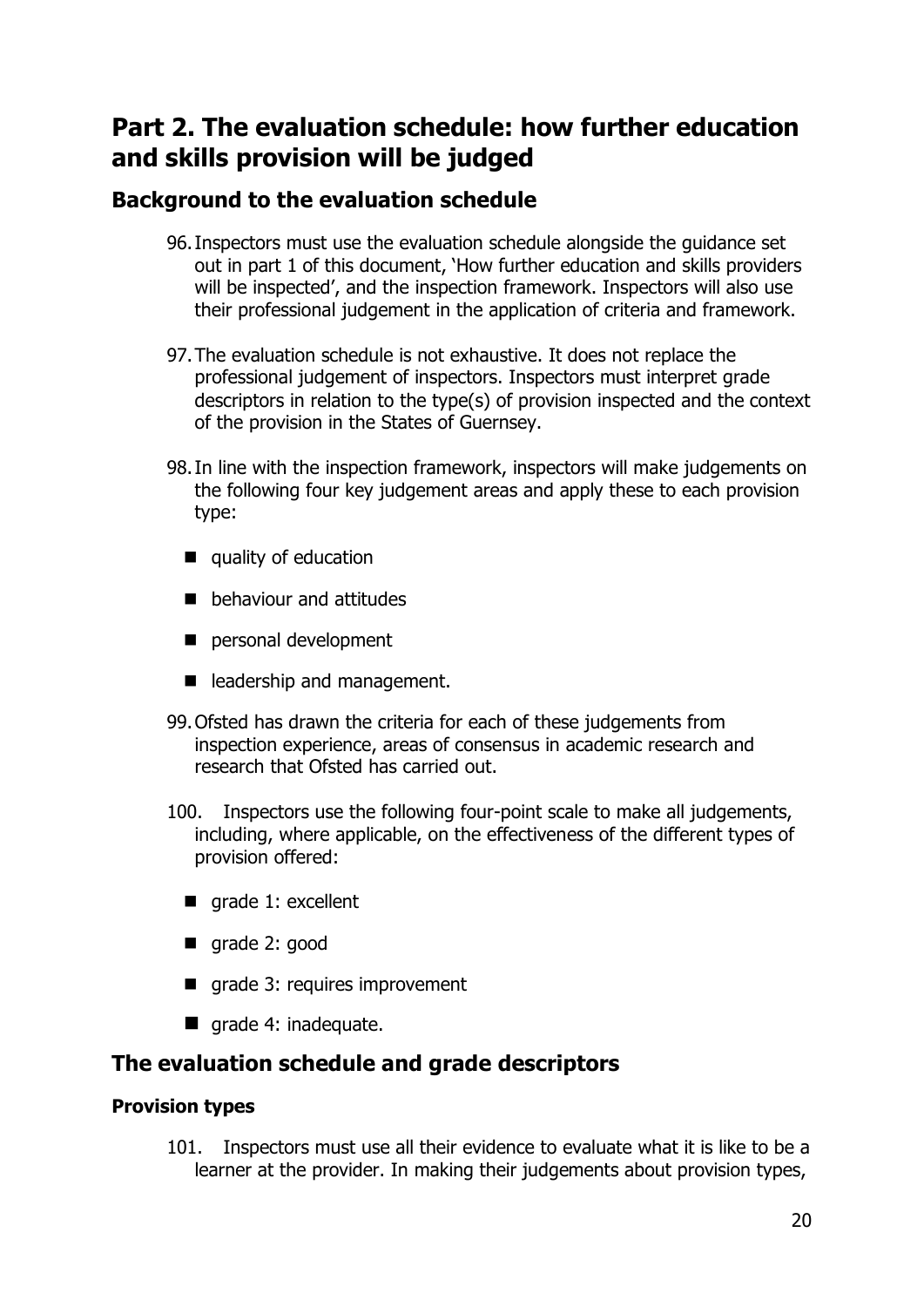inspectors will consider whether the quality of provision is good or whether it exceeds good and is therefore excellent. If it is not good, inspectors will consider whether it requires improvement or is inadequate.

- 102. Inspectors will first judge the overall effectiveness of each type of provision inspected. To do this, they will apply the grading criteria set out in the inspection framework for each key judgement area. The section 'Evaluating types of provision' sets out how inspectors will evaluate the effectiveness of each type of provision. The inspection report will include a numerical grade for each type of provision inspected.
- 103. Inspectors will then grade the four key judgements for provision as a whole. Where there are differences in grades given for types of provision, inspectors will consider the following when awarding the grade for the whole provision:
	- the number of learners in each provision type
	- the impact of the weaker areas on learners' overall experience and the quality of education received. Inspectors will always make a written judgement about the effectiveness of the arrangements for safeguarding learners.

# <span id="page-20-0"></span>**Evaluating types of provision**

## **Education programmes for young people**

- 104. To achieve comparability with the way in which Ofsted inspects and judges 16 to 19 provision in schools, the considerations below align with those in the Guernsey school inspection handbook.
- 105. Inspectors will review any provision for learners aged 14 to 16 enrolled full time at the college and any provision for learners on traineeships aged 16 to 19 as part of this judgement.
- 106. Inspectors will consider how well leaders and teachers promote high expectations for achievement and progress through the systems they use to monitor and develop the quality of provision for learners, including the most disadvantaged and learners with SEND.
- 107. Inspectors will consider how leaders and teachers develop or adopt a purposeful curriculum that provides progression and stretch, as well as mathematics and English for all learners, including those without GCSE legacy grades  $A^*$  to C (reformed grades 9 to 4), as well as, where relevant, work experience or industry placements and non-qualification activities.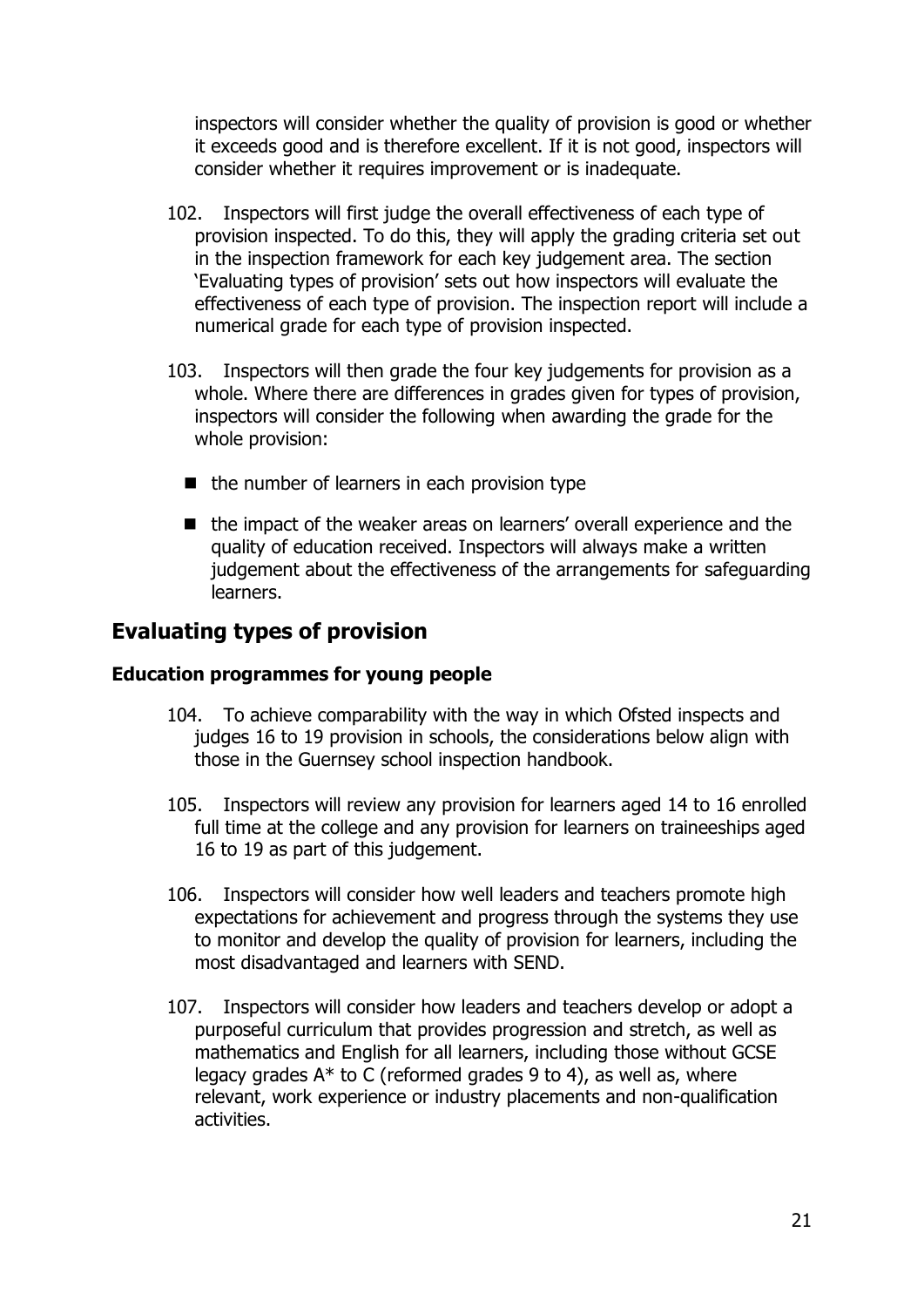- 108. Inspectors will review how high-quality impartial careers guidance enables learners to make progress and move on to a higher level of qualification, employment, further training or independent living when they are ready to do so.
- 109. Inspectors will use observations of teaching and training activities, and discussions with learners, teachers, support staff and, where relevant, employers, to consider how well learners develop personal, social and independent learning skills.
- 110. Inspectors will judge how well learners achieve high levels of punctuality and attendance, and how well their conduct and attitudes, including in non-qualification or enrichment activities and/or work experience, prepare them for employment or for progress to higher levels of study and/or independence.
- 111. Inspectors will also consider whether arrangements for safeguarding learners are appropriate and effective.

# **Adult learning programmes**

- 112. Adult learning comprises a rich variety of learning and training, such as programmes for those with SEND, vocational training, employability training and community learning.
- 113. Inspectors will judge, where appropriate, how well the curriculum, including the wider curriculum, for each strand of adult learning programmes has a clearly defined purpose that is relevant to the education and training needs and interests of learners, to local employment opportunities, and supports the specific needs of the Bailiwick.
- 114. Inspectors will judge how effectively leaders and managers focus public funding on people who are disadvantaged and least likely to participate in education and training, and work with other partners to widen participation and support learners' progression to further learning and/or employment relevant to their personal circumstances.
- 115. Inspectors will assess how well leaders and managers use community learning funding to develop learning programmes and projects that develop stronger communities, where appropriate.
- 116. Inspectors will judge how effectively staff work with learners, employers and other partners to ensure that teaching, learning and assessment enable learners to develop personal, social and employability skills that prepare them well for their intended job role, career aims and/or personal goals.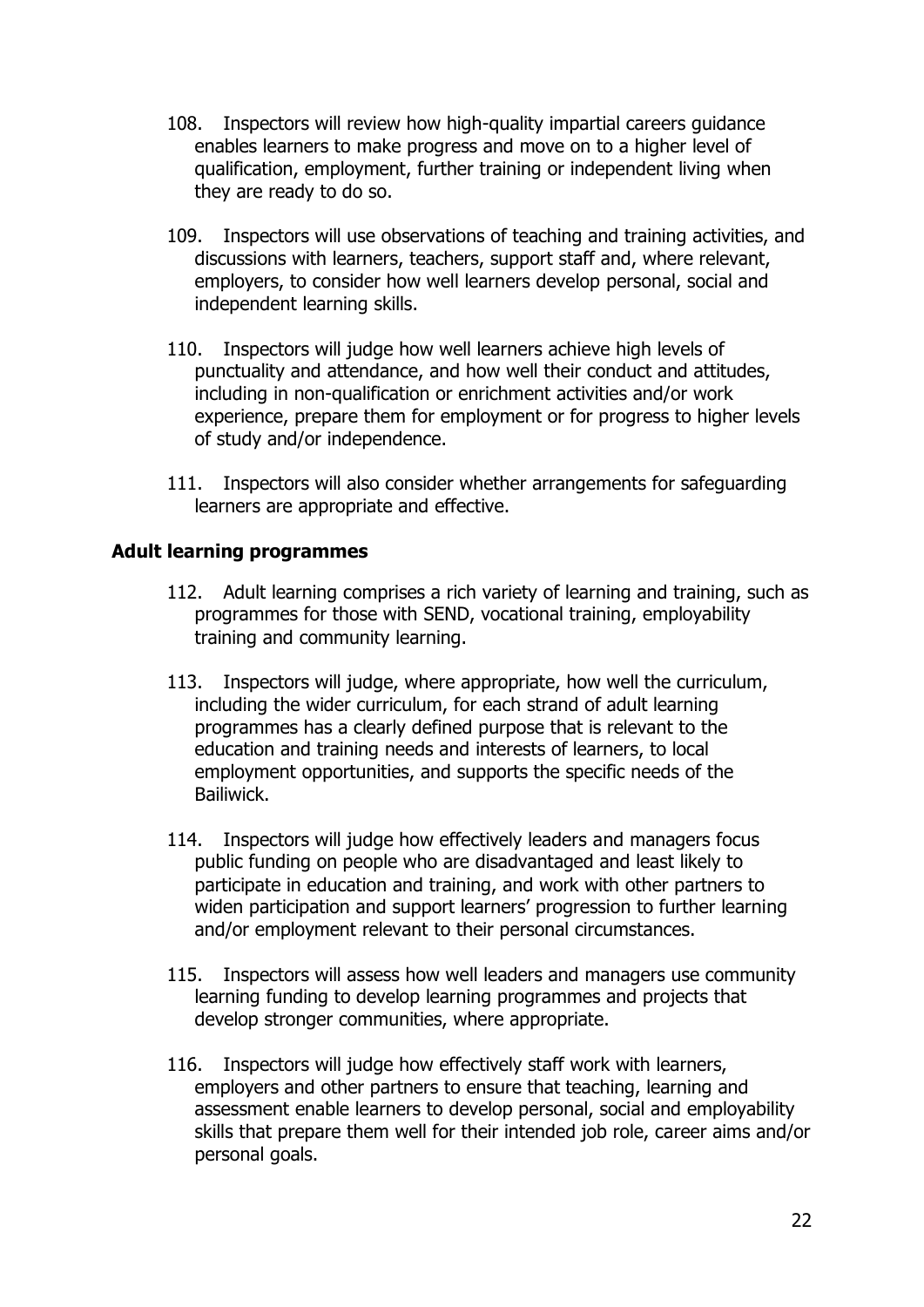- 117. Where appropriate, inspectors will judge how well providers record and recognise learners' progress and achievements to inform teaching and support programmes to help learners reach their goals.
- 118. Inspectors will also consider whether arrangements for safeguarding learners are appropriate and effective.

#### **Apprenticeships**

- 119. Inspectors will consider how well leaders and managers ensure that the apprenticeship curriculum meets the requirements of employers.
- 120. Evidence will include the extent to which the staff engage with employers to:
	- complete an apprenticeship commitment statement or similar
	- plan any initial assessment, training, assessments, review points and milestones throughout
	- $\blacksquare$  agree any additional qualifications to be included, if any, and monitor and support apprentices, including those with SEND, to progress quickly, gain new knowledge, skills and behaviours and achieve to their full potential.
- 121. Inspectors will judge how well trainers, assessors, coaches/mentors and/or other staff communicate up-to-date vocational and technical subject knowledge that reflects expected industry practice and meets employers' needs.
- 122. Inspectors will determine whether apprentices acquire knowledge effectively so that they demonstrate the required skills and behaviours that enable them to complete their apprenticeships, contribute to their workplace and fulfil their career aims through progress to their intended job roles or other sustained employment, promotion or, where appropriate, a move to a higher level of apprenticeship or qualification.
- 123. Inspectors will also consider whether arrangements for safeguarding learners are appropriate and effective.

#### **High Needs provision**

124. Provision identified as being for learners with high needs in the States of Guernsey refers to provision for learners who have transferred from special schools in the States of Guernsey.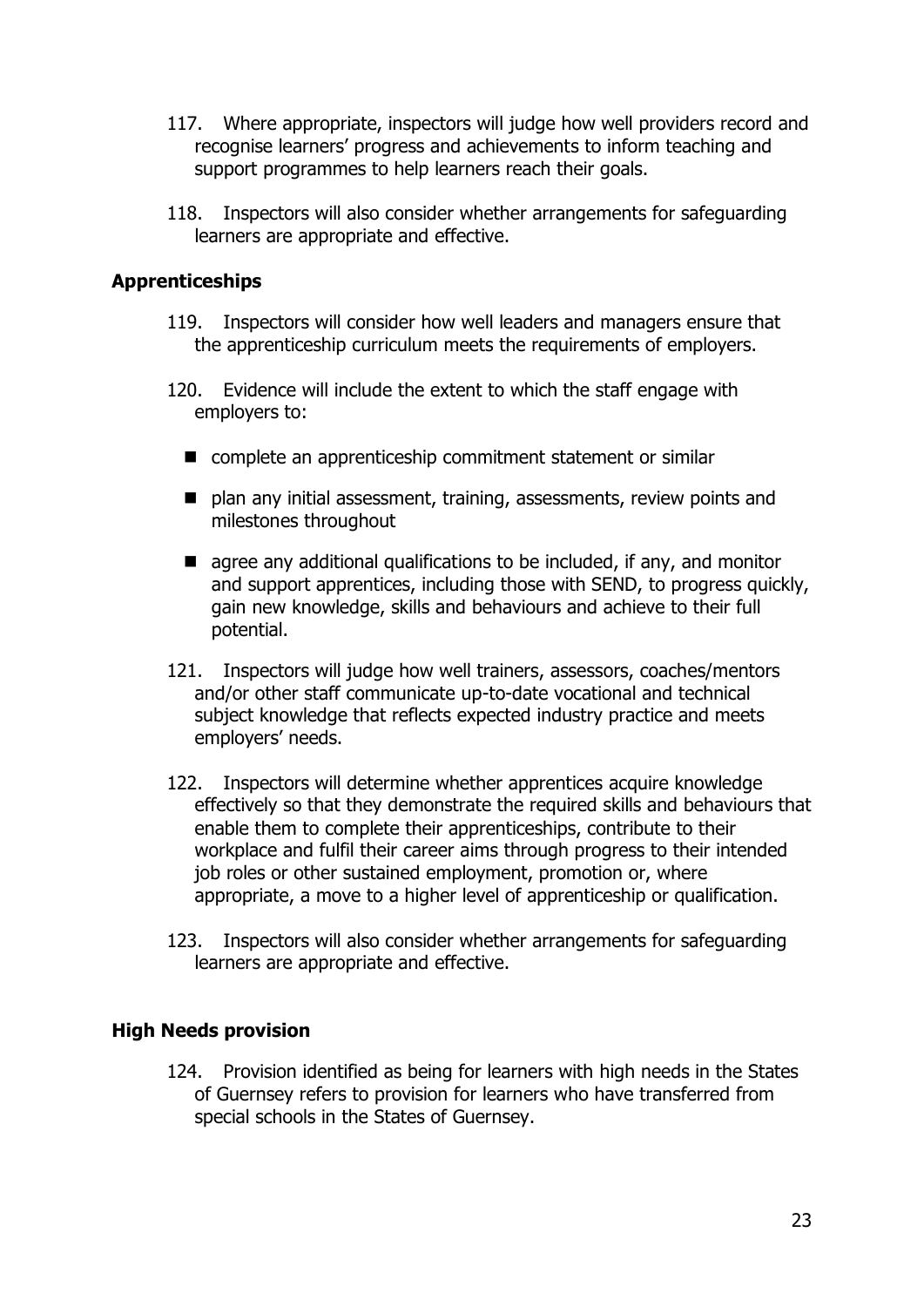- 125. Inspectors will consider the extent to which:
	- leaders, managers and staff challenge learners to develop their independence, improve their communication skills, make relevant personal choices and decisions, and prepare themselves for adult life.
- 126. Inspectors will judge how successfully learners participate in goodquality and individually tailored learning programmes that lead to further training and/or to greater independence in their everyday lives.
- 127. Inspectors will evaluate how effectively leaders and managers coordinate any specialist support, including speech and language development, behaviour management, occupational therapy and physiotherapy, so that learners develop the skills they need.
- 128. Where appropriate, inspectors will determine the extent to which the choice of accreditation helps learners progress towards further learning, vocational training, employment and independent living.
- 129. Inspectors will judge whether procedures for recognising and recording learners' progress and achievement are rigorous and purposeful and support achievement.
- 130. Inspectors will determine whether staff are suitably qualified and/or have appropriate expertise to support learners with high needs. They will determine whether learning resources, including assistive technologies, are to the required standard and whether they are used effectively to support learners to overcome their barriers to achieving their learning goals.
- 131. Inspectors will judge how successfully learners develop skills to enhance their employment opportunities and/or independence in their everyday lives, including through any meaningful work experience, and how well they take an active part in their local communities.
- 132. Inspectors will also consider whether arrangements for safeguarding learners are appropriate and effective within the requirements of the States of Guernsey.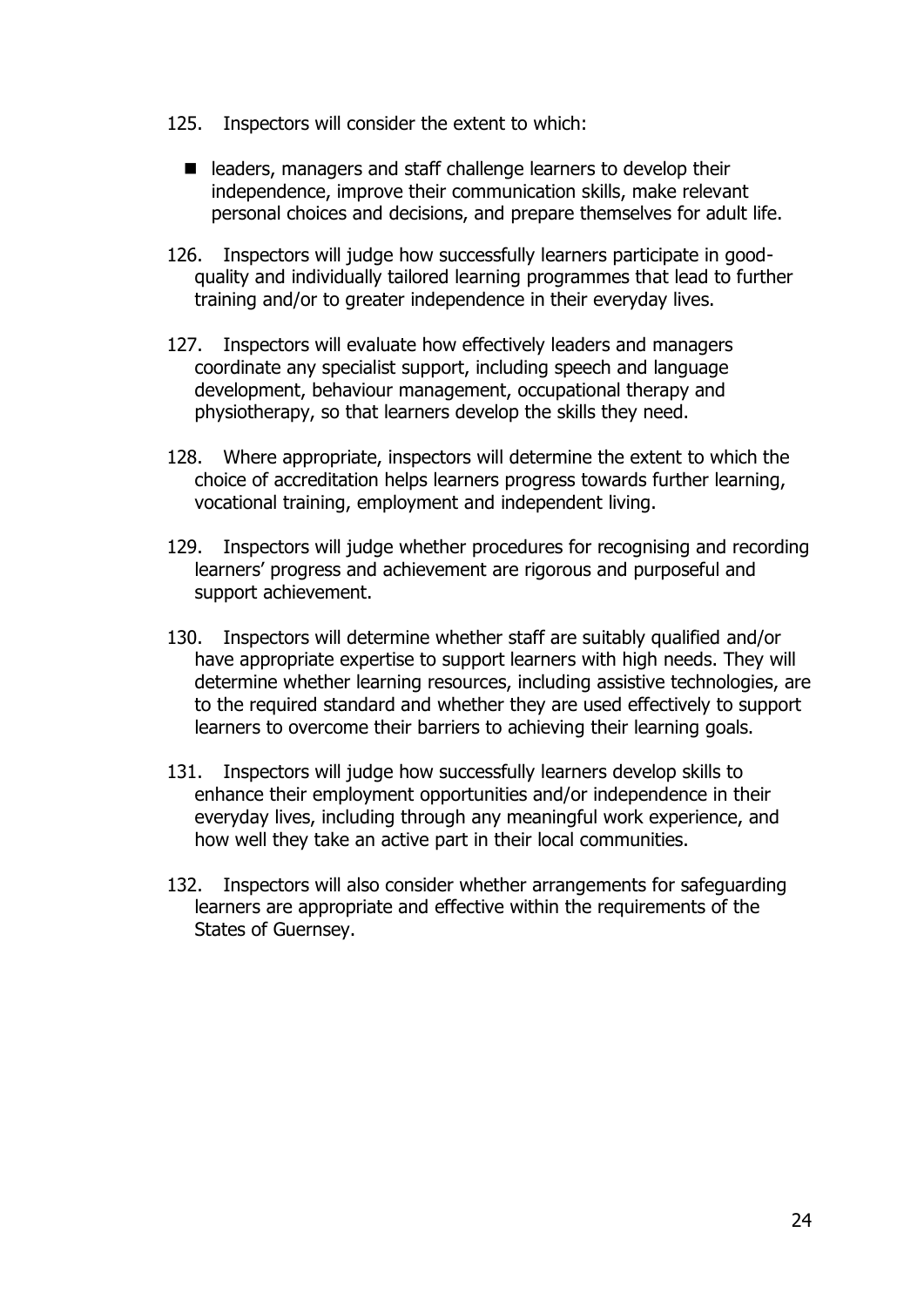# <span id="page-24-0"></span>**Quality of education**<sup>6</sup>

- 133. Inspectors will take a rounded view of the quality of education that a provider delivers to its learners.
	- Inspectors will consider the provider's curriculum, which embodies the decisions the provider has made about the knowledge, skills and behaviours its learners need to acquire to fulfil their aspirations for learning, employment and independence.
	- They will also consider the way teachers teach and assess to support learners to build their knowledge and to apply that knowledge as skills.
	- Finally, inspectors will also consider the outcomes that learners achieve as a result of the education they have received.

## **Intent**

- 134. In evaluating educational intent, inspectors will primarily consider the curriculum leadership provided by senior and subject leaders.
- 135. The evaluation focuses on factors that contribute to learners receiving effective education and training that enables them to achieve highly.
	- Leaders and managers have selected and developed a curriculum that develops the knowledge, skills and behaviours that learners need to take advantage of the opportunities, responsibilities and experiences that prepare them for their next stage. In this way, it can powerfully deal with social disadvantage.
	- It is clear what the curriculum is preparing learners for. It is also clear what learners need to know and do at the end of their learning or training programmes.
	- Leaders, managers and teachers have planned and sequenced the curriculum so that new knowledge and skills build on previous teaching and learning and ensure that learners develop the new knowledge and skills they need.
	- The curriculum reflects the provider's local and regional context by dealing with learners' typical gaps in knowledge and skills.
	- The provider's curriculum intent will have regard to the needs of learners, employers, and the specific needs of the Bailiwick, and the regional and national economy as necessary.

 $6$  This covers the quality of education and training. Where teachers and teaching are referred to, this should be understood to cover trainers and training too.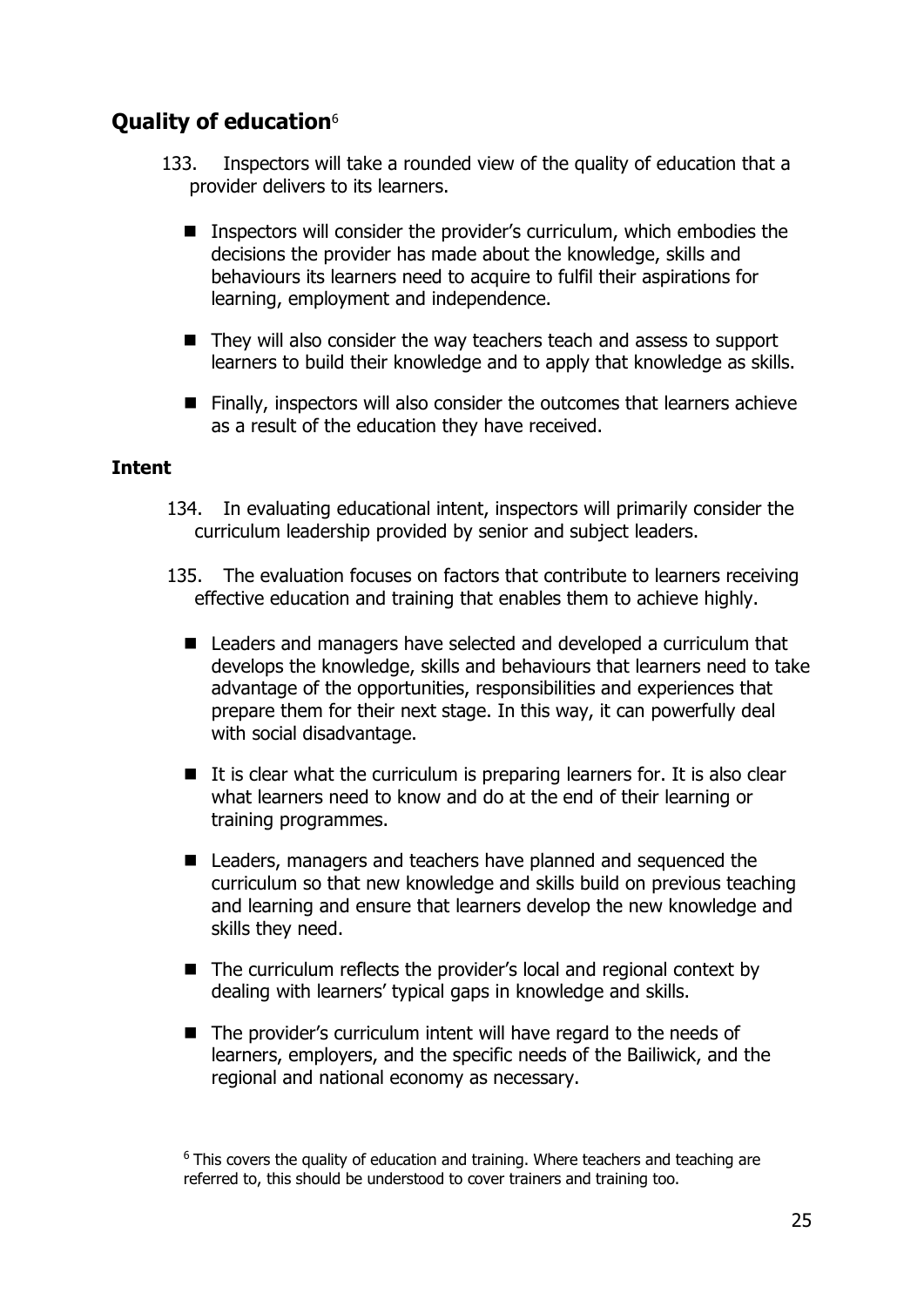■ The curriculum ensures that all learners benefit from high academic, technical and vocational ambitions. This means that the curriculum should be ambitious for disadvantaged learners or those with SEND and meets their needs.

## **The curriculum**

- 136. The curriculum sets out the aims of a programme of education and training. It also sets out the structure for those aims to be implemented, including the knowledge, skills and behaviours to be gained at each stage. It enables the evaluation of learners' knowledge and understanding against those expectations.
- 137. Providers taking radically different approaches to the curriculum will be judged fairly. The inspectorate recognises the importance of providers' autonomy to choose their own curriculum approaches. If leaders are able to show that they have thought carefully, that they have built a curriculum with appropriate coverage, content, structure and sequencing and are able to show that it has been implemented effectively, then inspectors will assess a provider's curriculum favourably.

# **Sources of evidence specific to curriculum intent**

- 138. Inspectors will draw evidence about leaders' intent for the curriculum principally from discussion with senior and subject leaders. Inspectors will explore:
	- how leaders have ensured that a subject curriculum includes content identified as most useful and that this content is taught in a logical progression, systematically for all learners to acquire the intended knowledge, skills and behaviours based on their starting points
	- how leaders ensure the curriculum supports learners' progression and provides knowledge and/or skills for the future (including through nonqualification activity where relevant)
	- how learners see links between different areas of knowledge and skills and recognise that some knowledge and skills are transferable
	- how carefully leaders have thought about the sequence of teaching knowledge and skills to build on what learners already know and can do. Inspectors will also consider any documentary evidence that leaders wish to provide in the format that the provider normally uses. Inspectors will not request materials to be produced or provided in any specific format for inspection.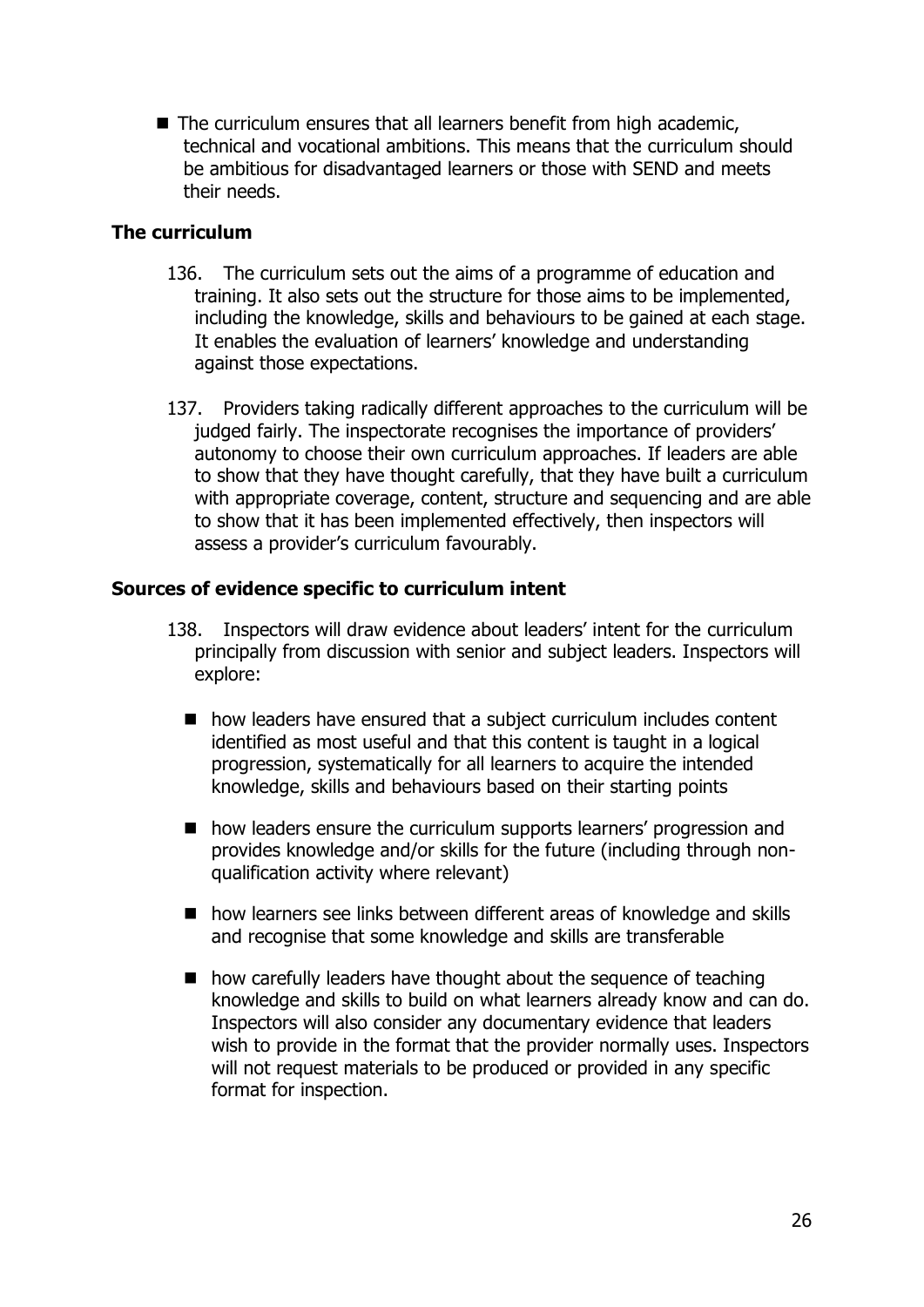## **Implementation**

- 139. In evaluating the implementation of the curriculum, inspectors will focus on how the curriculum is taught.
- 140. We will focus on the following factors:
	- teachers have expert knowledge of the subjects they teach and, where they do not, leaders support them to deal with gaps so that learners are not disadvantaged by ineffective teaching
	- teachers enable learners to understand key concepts, presenting information clearly and promoting discussion
	- teachers check learners' understanding effectively, identifying and correcting misunderstandings
	- teachers ensure that learners embed key concepts in their long-term memory and apply them fluently and consistently
	- leaders and staff have designed and deliver the subject curriculum in a way that allows learners to transfer key knowledge to long-term memory; it is sequenced so that new knowledge and skills build on what learners know and can do and towards defined end points
	- teachers use assessment to check learners' understanding to inform teaching
	- teachers use assessment to help learners embed and use knowledge fluently, develop their understanding, gain, extend and improve their skills and not simply memorise disconnected facts.

## **Assessment**

- 141. When used effectively, assessment can help learners to embed and use knowledge fluently and show that they are competent in their application of skills. The results of effective assessment help teachers to produce clear and actionable next steps for learners. However, assessment is too often carried out in a way that creates unnecessary burdens on staff and learners. It is therefore important that leaders and teachers understand its limitations and avoid its excessive use in producing data that serves little purpose.
- 142. Inspectors will evaluate how assessment supports the teaching of the curriculum, while not driving teachers towards excessive individualisation, differentiation or interventions that are almost impossible to deliver without lowering expectations of some learners and/or driving up teacher workload.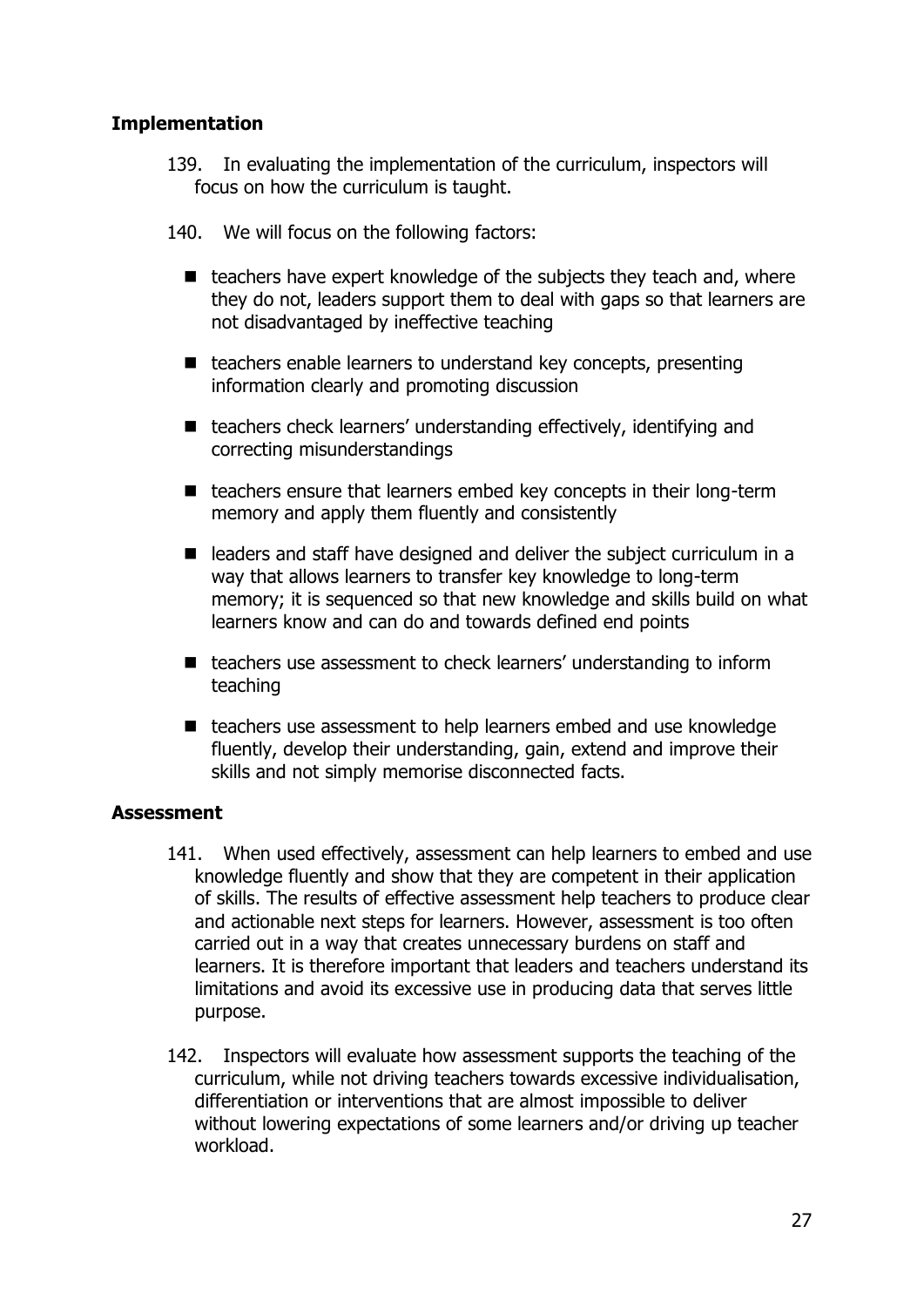# **Sources of evidence specific to curriculum implementation**

- 143. The following activities will provide inspectors with evidence about the provider's implementation of its intended curriculum:
	- discussions with subject specialists, subject leaders and teachers about the curriculum that learners follow, the intended end points towards which those learners are working, and their view of how those learners are progressing through the curriculum
	- reviews of curriculum plans or other long-term planning in whatever form teachers and/or subject leaders usually produce and use them
	- observations of classes, workshops and other activities
	- scrutiny of work produced by learners
	- interviews with learners
	- $\blacksquare$  discussions with teachers
	- discussions with subject specialists and leaders about the pedagogical content knowledge of teachers, and what is done to support them
	- discussions with staff, including specialist staff, who support learners in the development of their knowledge, skills and behaviours.
- 144. To allow the effective triangulation of evidence, inspectors will ensure that they gather a variety of these types of evidence in relation to the same sample of learners. Inspectors will also ensure that the samples of learners they choose are sufficient to allow them to reach a valid and sufficiently reliable judgement on the quality of education offered.

## **Impact**

- 145. When inspectors evaluate the impact of the education provided by the provider, they will focus on what learners have learned, and the skills they have gained and can apply.
- 146. Inspection will consider the following factors:
	- A well-constructed, well-taught curriculum will lead to good results because those results will reflect what learners have learned. There need be no conflict between teaching a broad, rich curriculum and achieving success in examinations, end-point assessments and tests.
	- Inspection will focus on whether the provider ensures that the most disadvantaged learners and learners with SEND gain the knowledge and skills they need to succeed in life.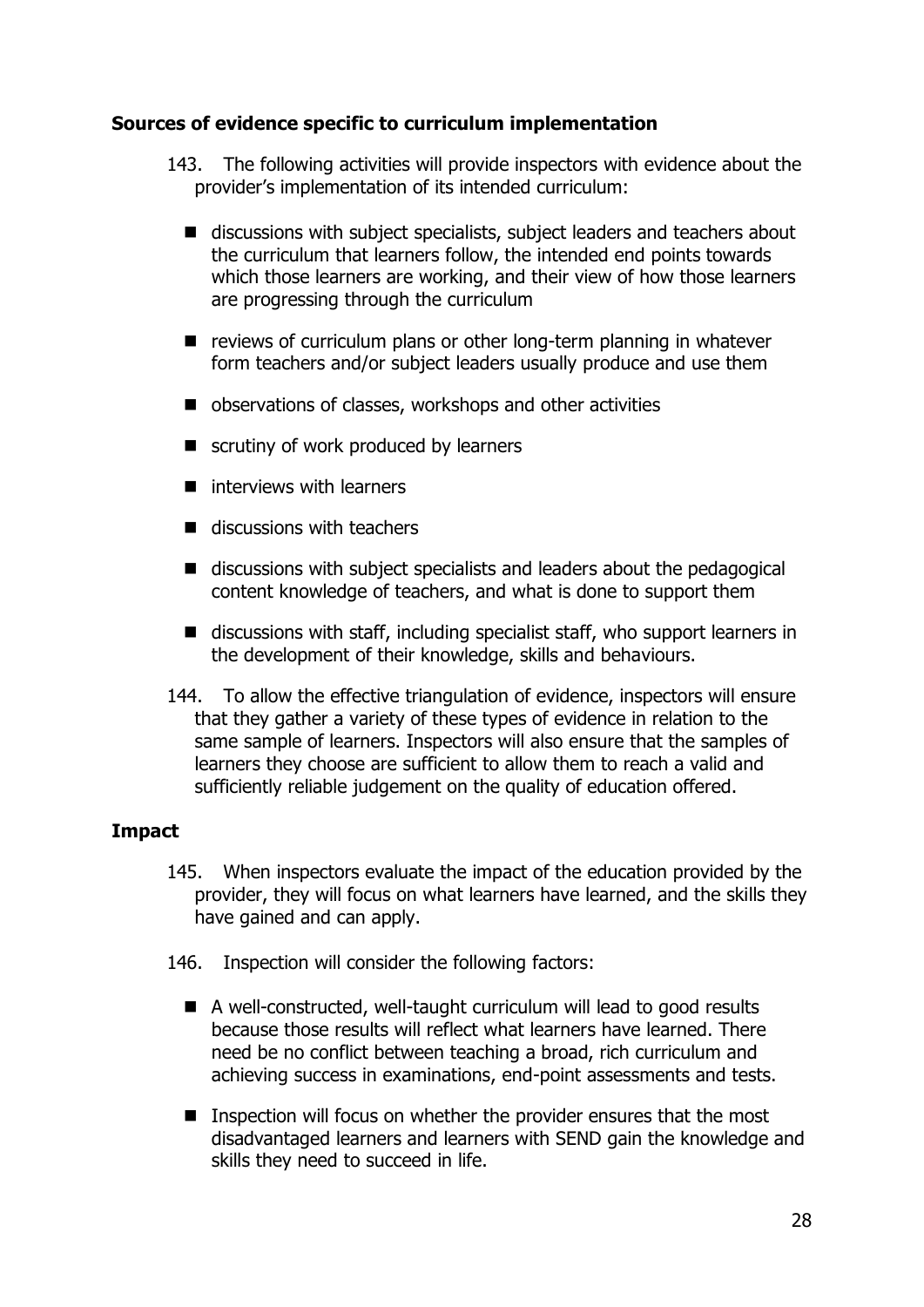- Assessments and examinations are useful indicators of the outcomes learners achieve, but they only represent a sample of what learners have learned. Inspectors will balance these with their assessment of the standard of learners' work from the evidence they gather on inspection.
- Learning must build towards a goal. At each stage of learners' education, they are being prepared for the next stage of education, training or employment. Inspectors will consider whether learners are ready for their next steps.
- Inspectors will also consider whether learners are ready for the next stage and are going to appropriate, high-quality destinations.

## **Sources of evidence specific to curriculum impact**

- 147. Inspectors will gather evidence of the impact of the education offered by the provider from the following sources:
	- any performance information about learners' progress and attainment
	- evaluations of learners' progress in relation to their starting points, based on their rate of learning, acquisition of knowledge, skills and behaviours and whether they have achieved their individual, challenging targets
	- evidence of the progress that learners make, drawing together the evidence from the interviews, observations, work scrutiny and documentary review described above (see 'Sources of evidence specific to curriculum implementation')
	- $\blacksquare$  any information provided by the college about the destinations to which their learners progress when they leave the provision
	- discussions with learners about what they remember of the knowledge and skills they have acquired and how their learning enables them to connect ideas.
- 148. Inspectors will not look at internal progress and attainment data on GCSE and A-level courses where fixed-time final examinations make up the entire assessment of the course. Similarly, inspectors will not normally look at predicted in-year achievement and attainment data.
- 149. Inspectors will put more focus on the curriculum and less on providers' generation, analysis and interpretation of performance data. Inspectors will be interested in the conclusions drawn and actions taken from any internal assessment information, but they will not examine or verify that information.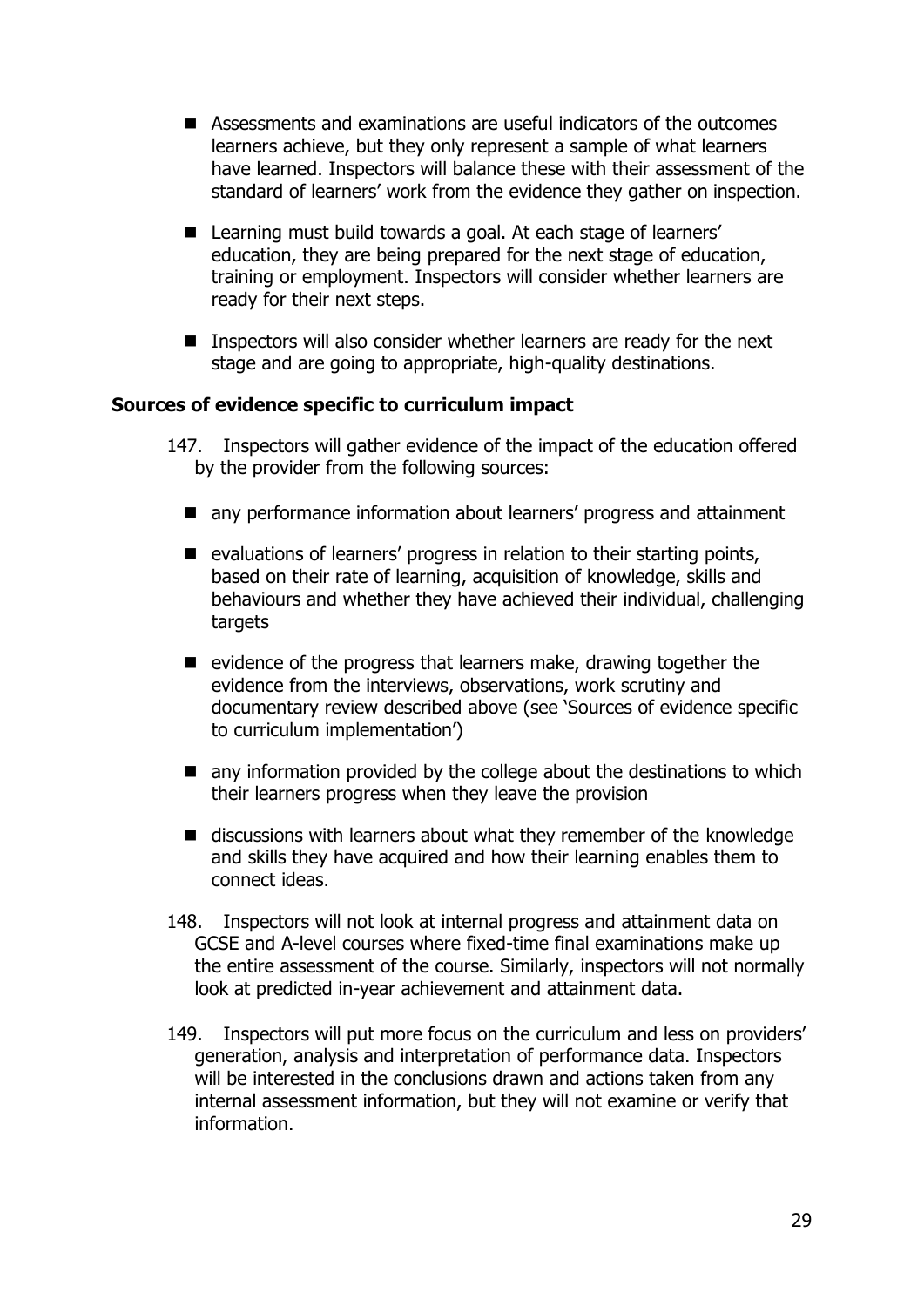## **Balancing intent, implementation and impact to reach a quality of education judgement**

150. Inspectors will not grade intent, implementation and impact separately. They will reach a single-graded judgement for the quality of education and training, drawing on all the evidence they have gathered, and using their professional judgement.

# **Grade descriptors for quality of education**

151. For the quality of education provided to be judged excellent, it must meet the following criteria:

# **Excellent (1)**

The provider meets **all** the criteria for a good quality of education securely and consistently; and

- The quality of education provided by this provider is exceptional.
- In addition, all the following apply.

## **Intent**

■ The provider's curriculum intent is strong. Teachers have a firm and common understanding of the intended curriculum and what it means for their practice.

## **Implementation**

- The provider's implementation of the curriculum is consistently strong. Across all parts of the provider, including in any subcontracted provision, and for learners with SEND, teaching and training are of a high quality, and training activities contribute well to delivering the curriculum intent.
- The work that learners do over time embodies consistently demanding curriculum goals and matches the aims of the curriculum in being coherently planned and sequenced towards cumulatively sufficient knowledge and skills for future learning and employment.

## **Impact**

- The impact of the taught curriculum is strong. Learners acquire and develop high-quality skills and produce work of a consistently high standard.
- Learners consistently achieve highly, particularly the most disadvantaged. Learners with SEND achieve the best possible outcomes.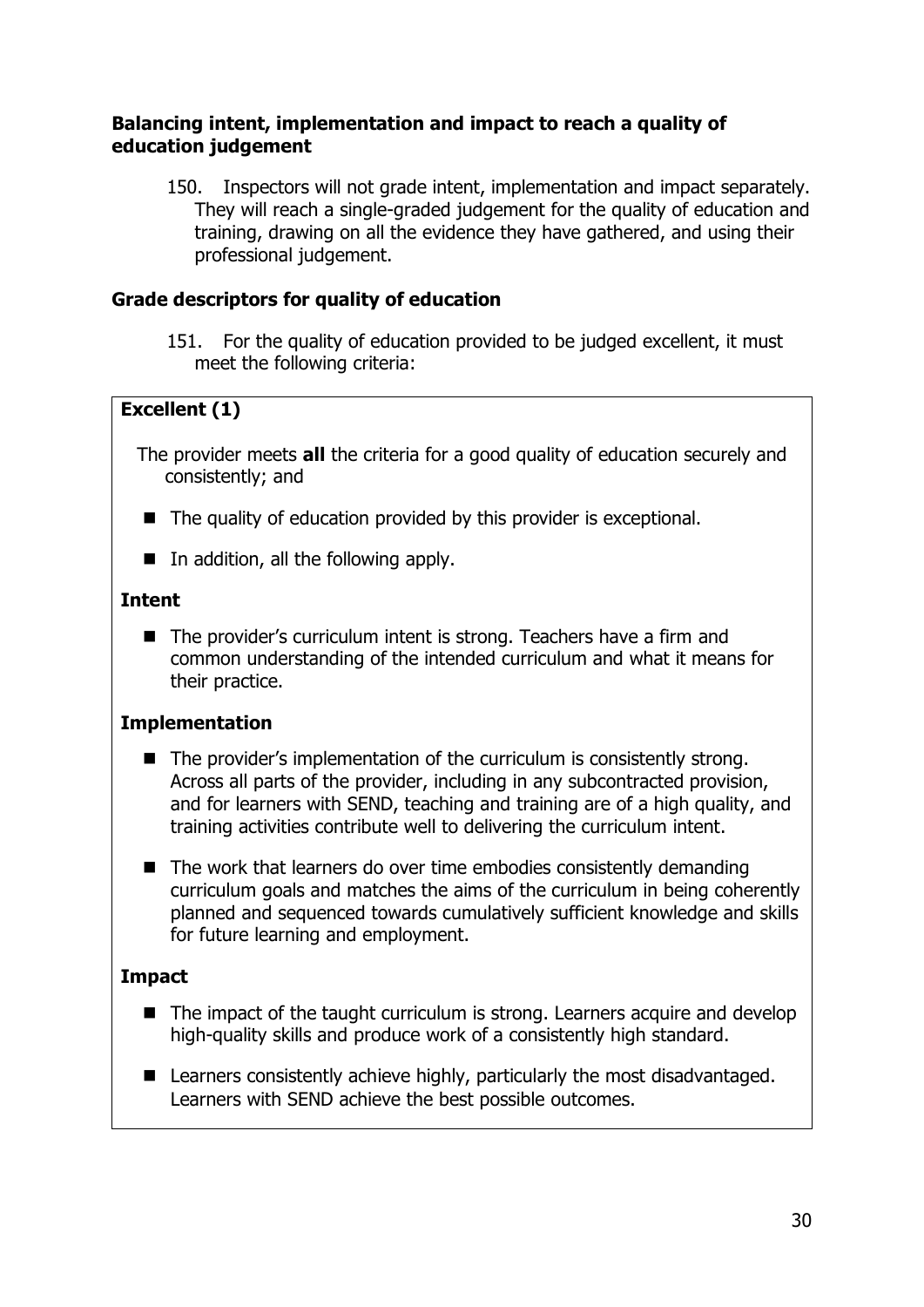152. To judge whether the quality of education is good, requires improvement or is inadequate, inspectors will adopt a 'best fit' approach, relying on the professional judgement of the inspection team.

# **Good (2)**

# **Intent**

- Leaders adopt or construct a curriculum that is ambitious, appropriately relevant to local and regional employment and training priorities and designed to give learners, particularly the most disadvantaged, the knowledge and skills they need to succeed in life. (If this is not yet fully the case, it is clear from leaders' actions that they are in the process of bringing this about.)
- The curriculum is coherently planned and sequenced towards cumulatively sufficient knowledge and skills for future learning and employment. (If this is not yet fully the case, it is clear from leaders' actions that they are in the process of bringing this about.)
- The provider is ambitious for all its learners, including those with SEND, and this is reflected in the curriculum. The curriculum remains ambitious and is tailored, where necessary, to meet individual needs. (If this is not yet fully the case, it is clear from leaders' actions that they are in the process of bringing this about.)
- Learners study the intended curriculum; providers ensure this by teaching all components of the full programmes of study.

# **Implementation**

- Teachers have expert knowledge of the subject(s) and courses they teach. Leaders provide effective support for those teaching outside their main areas of expertise. Where relevant, teachers have extensive and up-to-date vocational experience.
- Teachers present information and/or demonstrate skills clearly, promoting appropriate consideration of the subject matter being taught. They check learners' understanding systematically, identify misconceptions and provide clear, direct feedback. In doing this, they respond and adapt their teaching as necessary, but without having to use unnecessary, time-consuming, individual approaches to presenting subject matter.
- The work that teachers give to learners is demanding and ensures that learners build knowledge and acquire skills, improving what they already know and can do.
- Teachers encourage learners to use subject-specific, professional and technical vocabulary well.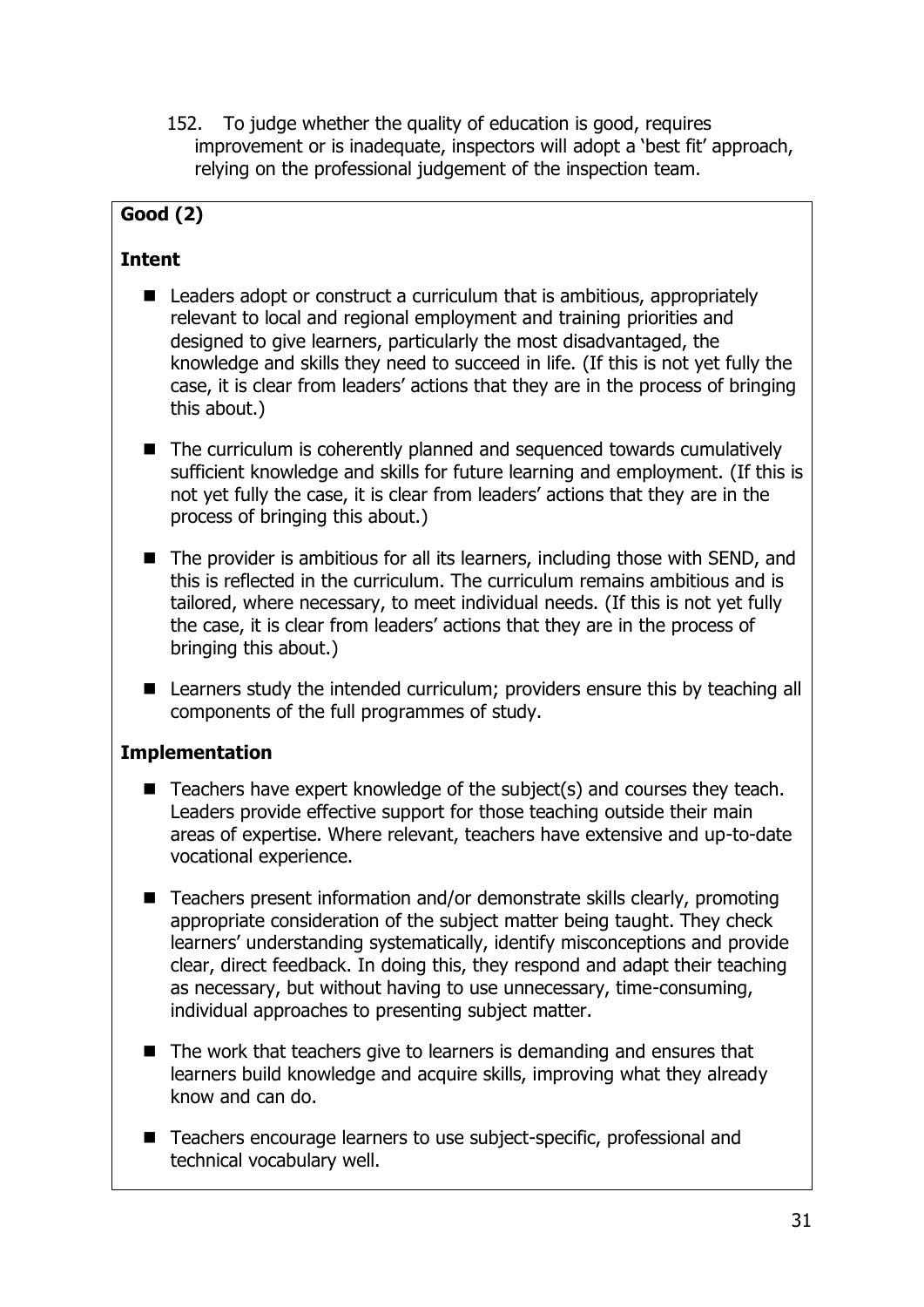- Teachers work effectively with support staff to ensure that all learners achieve as they should.
- Over the course of study, teachers design and use activities to help learners remember long term the content they have been taught, to integrate new knowledge into larger concepts and to apply skills fluently and independently.
- Teachers and leaders use assessment well, for example to help learners embed and use knowledge fluently and flexibly, to evaluate the application of skills, or to check understanding and inform teaching. Leaders understand the limitations of assessment and do not use it in a way that creates unnecessary burdens for staff or learners.
- Teachers create an environment that allows the learner to focus on learning. The resources and materials that teachers and trainers select and produce reflect the provider's ambitious intentions for the course of study. This clearly supports the intent of a coherently planned curriculum, sequenced towards cumulatively sufficient knowledge and skills for future learning, independent living and employment.

# **Impact**

- Learners develop detailed knowledge across the curriculum and, as a result, achieve well across all areas of their study. Learners make substantial and sustained progress from their identified and recorded starting points in each of their courses and, where applicable, across the curriculum. Where appropriate, this is reflected in results from national examinations, or in the qualifications or apprenticeship standards obtained.
- Learners are ready for the next stage of education, employment or training. They have gained qualifications or have met the standards and go on to destinations that meet their interests and aspirations and the goal of their course of study. Learners with SEND have greater independence in making decisions about their lives.

# **Requires improvement (3)**

■ The quality of education is not yet good.

#### **Inadequate (4) The quality of education is likely to be inadequate if any one of the following applies:**

■ The curriculum has little or no structure or coherence, and leaders have not appropriately considered sequencing. Learners experience a jumbled,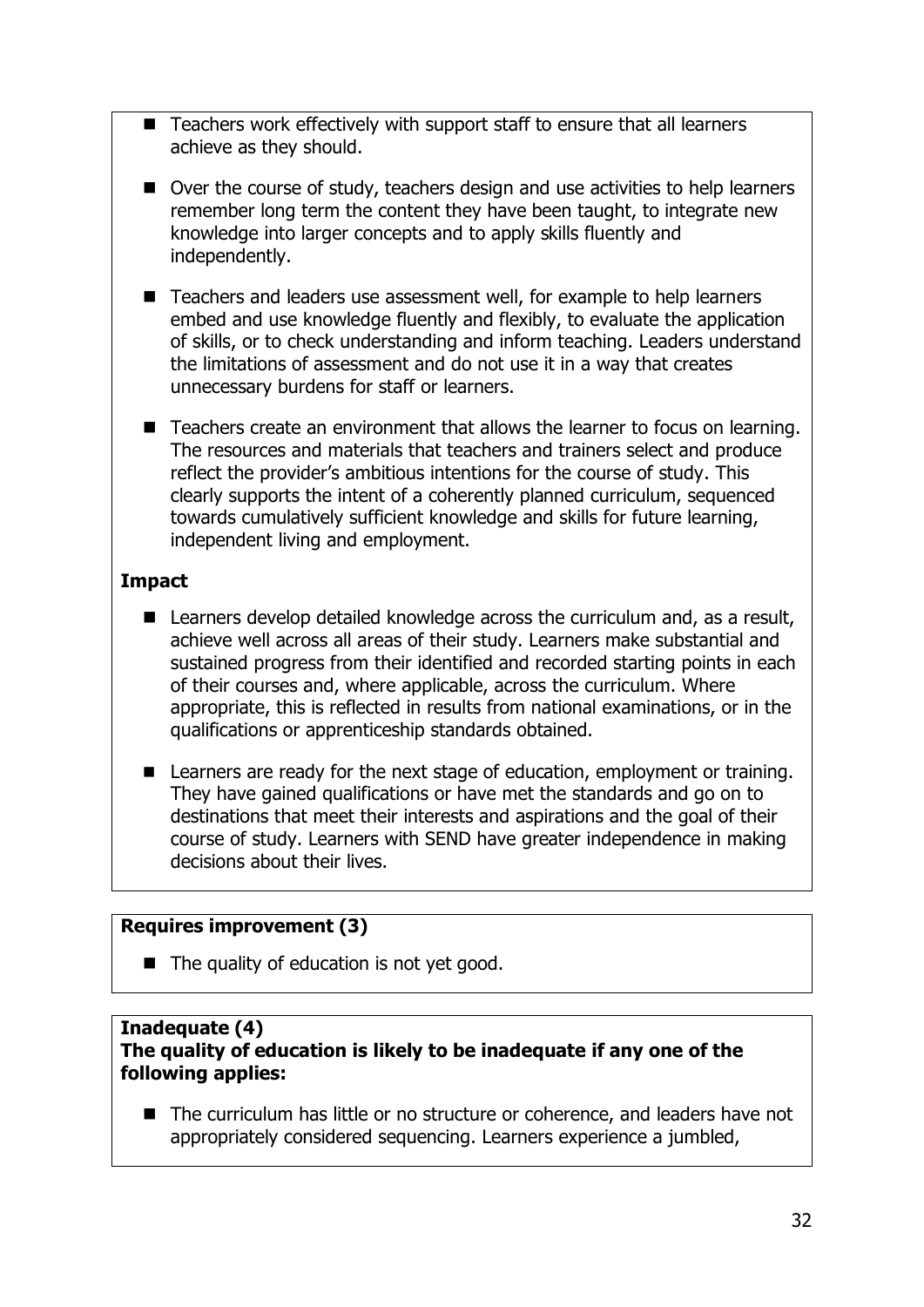- disconnected series of lessons/training that do not build their knowledge, skills or understanding.
- Learners' experiences in lessons or sessions contribute weakly to their learning of the intended curriculum.
- The curriculum does not prepare learners for the opportunities, responsibilities and experiences of life in modern society.
- Weak assessment practice results in teaching that fails to meet learners' needs.
- Learners do not develop or improve the English and mathematical skills they need to succeed in their next stage, whether their next stage of education, or in training or employment or greater independence.
- The attainment and progress of learners are consistently low and show little or no improvement over time, indicating that learners are underachieving considerably.
- Learners with SEND do not benefit from a good-quality education. Staff expectations of them are low. Staff do not identify learners' needs accurately and are therefore unable to support learners' development effectively.
- Learners have not attained the qualifications, skills or behaviours appropriate for them to progress to their next stage of education, training or employment.

# <span id="page-32-0"></span>**Behaviour and attitudes**

- 153. This judgement considers how leaders and staff create a safe, disciplined and positive environment within the provider and the impact this has on the behaviour and attitudes of learners.
- 154. The judgement focuses on the factors that research and inspection evidence indicate contribute most strongly to learners' positive behaviour and attitudes, thereby giving them the greatest possible opportunity to achieve positive outcomes. These factors are:
	- a calm and orderly environment in the provider, classroom, workshop and workplace as an essential factor for learners to be able to learn
	- the setting of clear expectations for behaviour across all aspects of provider life, including at work
	- a strong focus on attendance at and punctuality to learning and work settings so that disruption is minimised, and learners gain valuable employability skills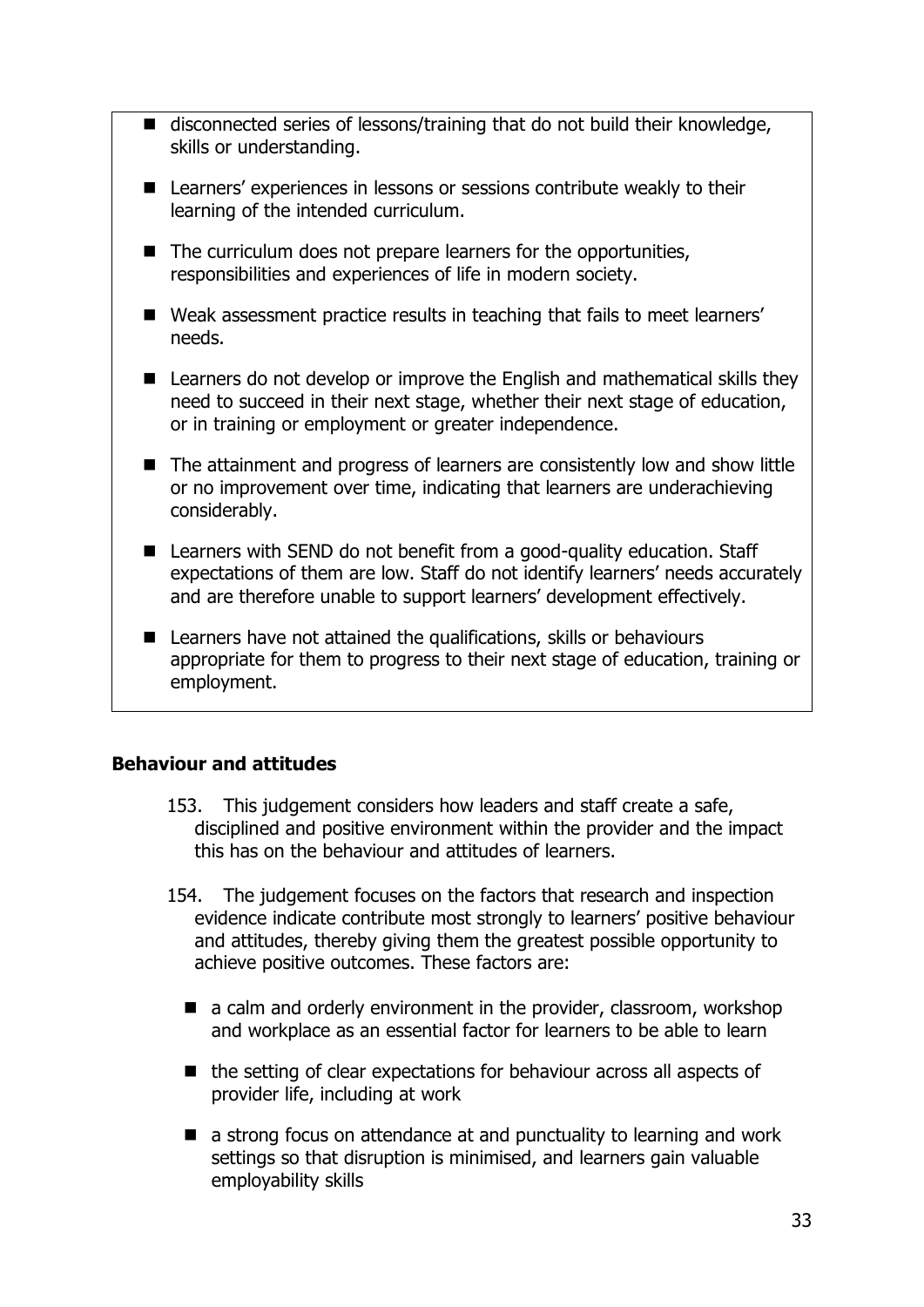- learner motivation and positive attitudes to learning are important predictors of attainment
- a positive and respectful provider culture in which staff know and care about learners
- an environment, where learners feel safe because staff and learners do not accept bullying, harassment or discrimination. Staff deal with such matters quickly and effectively whenever they occur.

## **Learners with particular needs**

- 155. The provider may be working with learners with particular needs to improve their behaviour or their attendance. Where this is the case, behaviour and conduct that reflect the provider's high expectations and their consistent, fair implementation are likely to indicate improvement in the attendance, punctuality and conduct of these learners.
- 156. Some learners, or groups of learners, who have particular needs may have weak attendance or display challenging behaviour. When this is the case, inspectors will evaluate the impact of the provider's high expectations, the consistent, fair implementation of policies, the support given by the provider to the learners, and their impact on the sustained improvement of the attendance and behaviour of these learners.

## **Sources of evidence specific to behaviour and attitudes**

- 157. Inspectors will use evidence gathered during the inspection as well as evidence of trends in learners' behaviour and attitudes. Inspectors will use evidence from visits to learning sessions and training workshops, including visits to learners at work or on work placements. Inspectors will also gather evidence from interviews with learners, staff, employers and other partners, for which documents such as attendance registers may also be used.
- 158. Inspectors' judgements about learners' behaviour and attitudes are concerned with their attitudes to learning and, where appropriate, to work, and the development of the skills relevant to their learning programme. Inspectors' judgements also take account of learners' ability to demonstrate appropriate behaviour for the learning and the work environments. Inspectors will consider the main purpose of the type of provision when they prioritise the impact that each of the criteria has on learners' behaviour and attitudes.
- 159. The learner and staff surveys used in inspection contain questions about safeguarding, how respondents feel about the provider and how well supported and respected they feel they are. Inspectors will meet leaders to account for the results of the learner and staff interviews and surveys.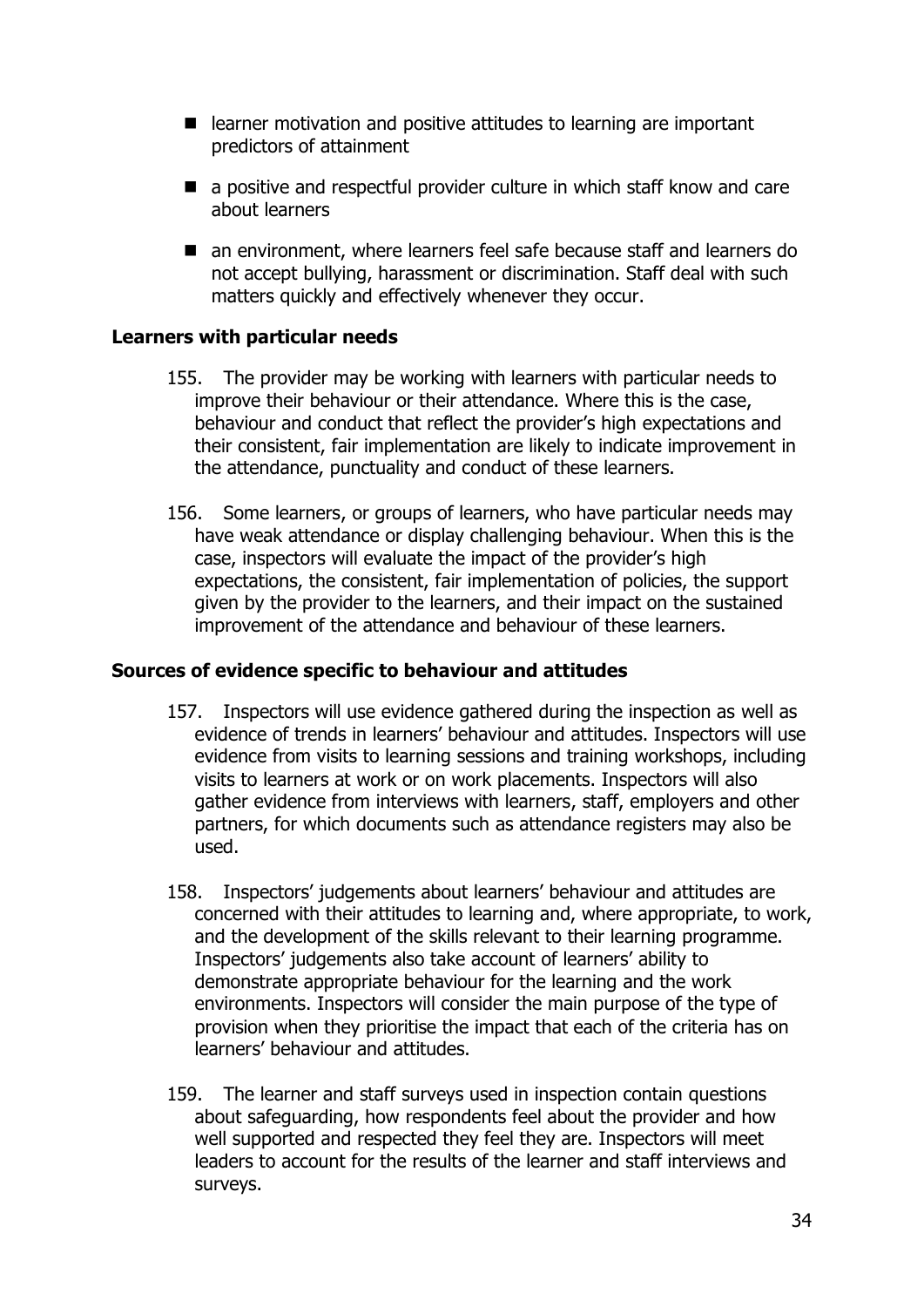- 160. Inspectors will carry out other evidence-gathering activities that include, but are not limited to:
	- observing learners' behaviour in a range of learning environments at different times of the day
	- observing learners' punctuality in arriving at learning sessions and to work
	- observing learners' courtesy, respect for and good manners towards each other and adults, and pride in themselves and their provider and/or employer
	- reviewing documentary evidence about behaviour, including how the provider tackles challenging behaviour
	- gathering the views of learners, employers, parents, staff, and other stakeholders
	- gathering evidence about the typical behaviour of learners who are not on site during the inspection
	- balancing evidence seen during the inspection and evidence of trends.

#### **Grade descriptors for behaviour and attitudes**

161. For the behaviour and attitudes of a provider to be judged excellent, it must meet the following criteria:

## **Excellent (1)**

- The provider must meet **all** the criteria for good behaviour and attitudes, securely and consistently; and
- Behaviour and attitudes at this provider are exceptional.

In addition, the following apply.

- Learners have consistently high levels of respect for others. They play a highly positive role in creating an environment in which they value and nurture difference. Bully and harassment are never tolerated.
- Learners demonstrate consistent and highly positive attitudes and commitment to their education and/or training. They are persistent in the face of difficulties. Where learners struggle with this, the provider takes intelligent, swift and highly effective action to support them.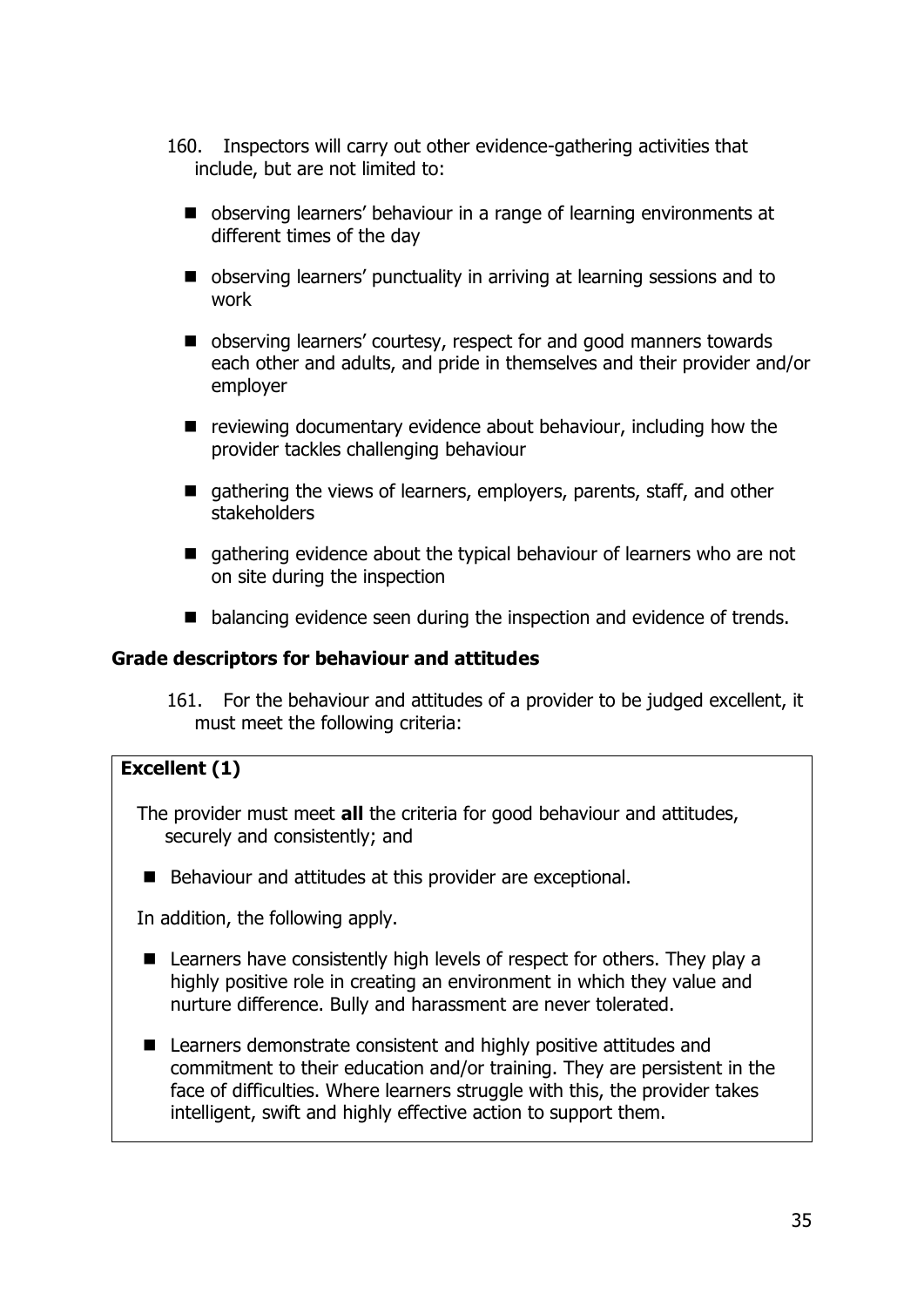- There are many examples of commitment beyond the basics, for example, high participation in skills competitions or social action projects.
- Learners behave consistently well, demonstrating high levels of self-control and consistently positive attitudes to their education and/or training. Where learners struggle with this, the provider takes intelligent, fair and highly effective action to support them to succeed in their programme of learning.
	- 162. To judge whether behaviour and attitudes are good, requires improvement or are inadequate, inspectors will adopt a 'best fit' approach, relying on the professional judgement of the inspection team.

# **Good (2)**

- Providers have high expectations of learners' behaviour and conduct and these are applied consistently and fairly. This is reflected in learners' behaviours and conduct.
- Learners' attitudes to their education or training are positive. They improve their attitudes over time. They understand their rights and responsibilities as learners. They are committed to their learning, know how to study effectively, are resilient to setbacks and take pride in their achievements.
- Learners have high attendance and are punctual. This includes participation in any distance learning activities, such as online learning and the use of virtual learning environments.
- Relationships among learners and staff reflect a positive and respectful culture where the principles of equality and diversity are nurtured. Learners feel safe and rarely experience bullying, harassment or discrimination. If incidents occur, learners feel safe and confident to report them, knowing that staff will take swift and appropriate action.

#### **Requires improvement (3)**

- Behaviour and attitudes are not yet good.
- Learners feel safe and confident in reporting incidents of bullying, harassment or discrimination, knowing that staff will take swift and appropriate action.

#### **Inadequate (4) Behaviour and attitudes are likely to be inadequate if any one of the following applies:**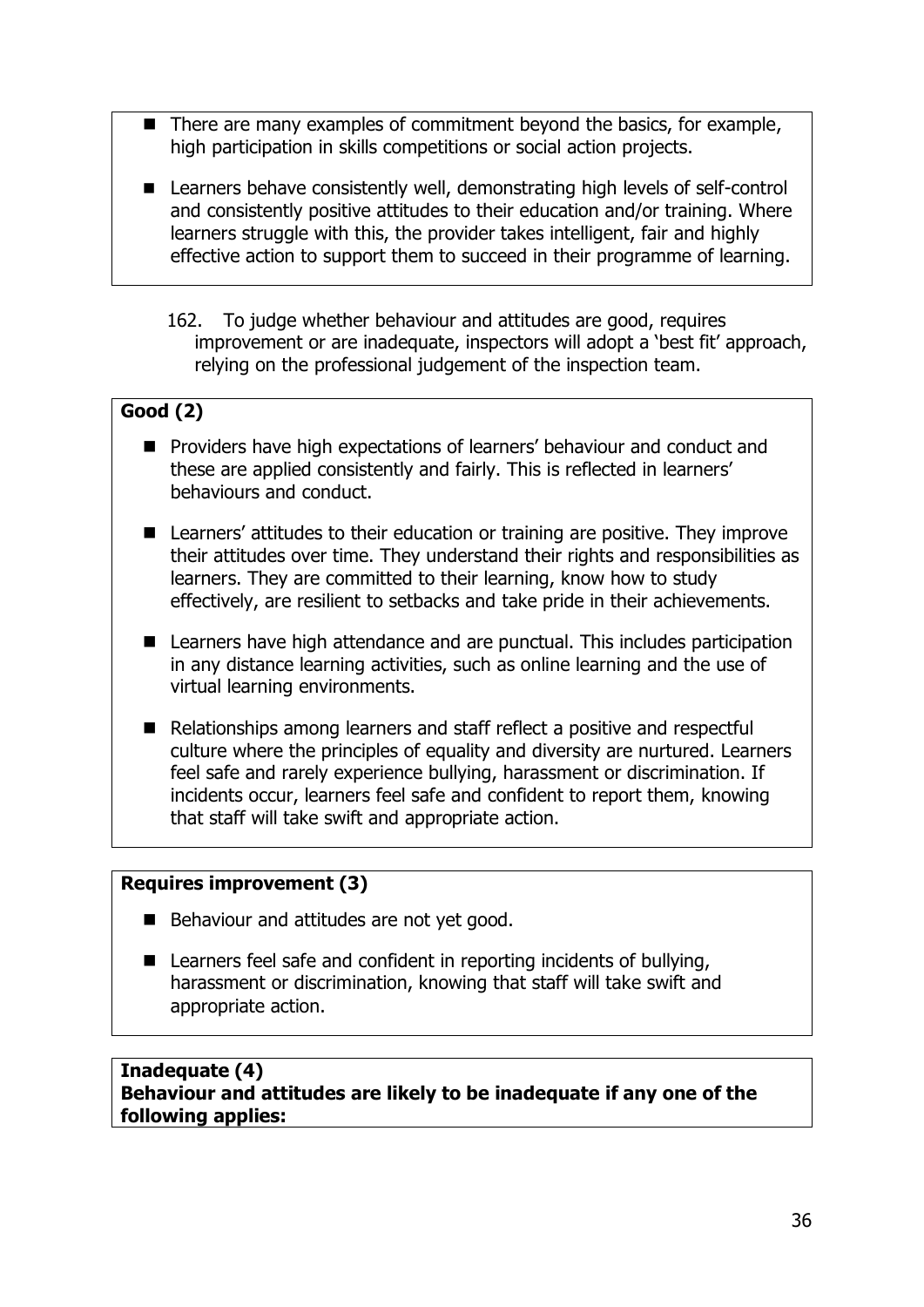- Learners' lack of engagement, motivation or enthusiasm inhibits their progress and development.
- A significant minority of learners show a lack of respect and self-discipline. Learners ignore or rebut requests to moderate their conduct and are not ready for progression or the world of work.
- Attendance is consistently low and shows little sign of sustained improvement.
- Incidents of bullying, harassment or prejudiced and discriminatory behaviour, both direct and indirect, are frequent.
- Learners have little confidence in the provider's ability to tackle bullying, harassment or discrimination successfully.
- Learners are not safe, or do not feel safe, at the provider or at work or subcontractor settings.

#### <span id="page-36-0"></span>**Personal development**

- 163. The curriculum should support learners to develop their knowledge and skills beyond the purely academic, technical or vocational. This judgement evaluates the provider's intent to provide for the personal development of learners, and the quality of the way in which they do this.
- 164. As the provider is working with learners, those learners are also being influenced by other factors in their home environment, their community and elsewhere. Providers can teach and train learners how to build their confidence and resilience, for example, but they cannot determine how well young people and adult learners draw on this. Similarly, providers cannot make their learners active, engaged citizens, but they can help them understand how to engage with society and provide them with plentiful opportunities to do so.
- 165. Providers can take effective action to prepare learners for many aspects of life, but the impact of this work may not be seen until many years later. In this judgement, therefore, inspectors will seek to evaluate the quality and intent of what a provider offers and will look to see what learners know but will not attempt to measure the impact of the provider's work on the lives of individual learners.
- 166. The judgement focuses on the dimensions of the personal development of learners that our education system has agreed, either by consensus or statute, are the most significant: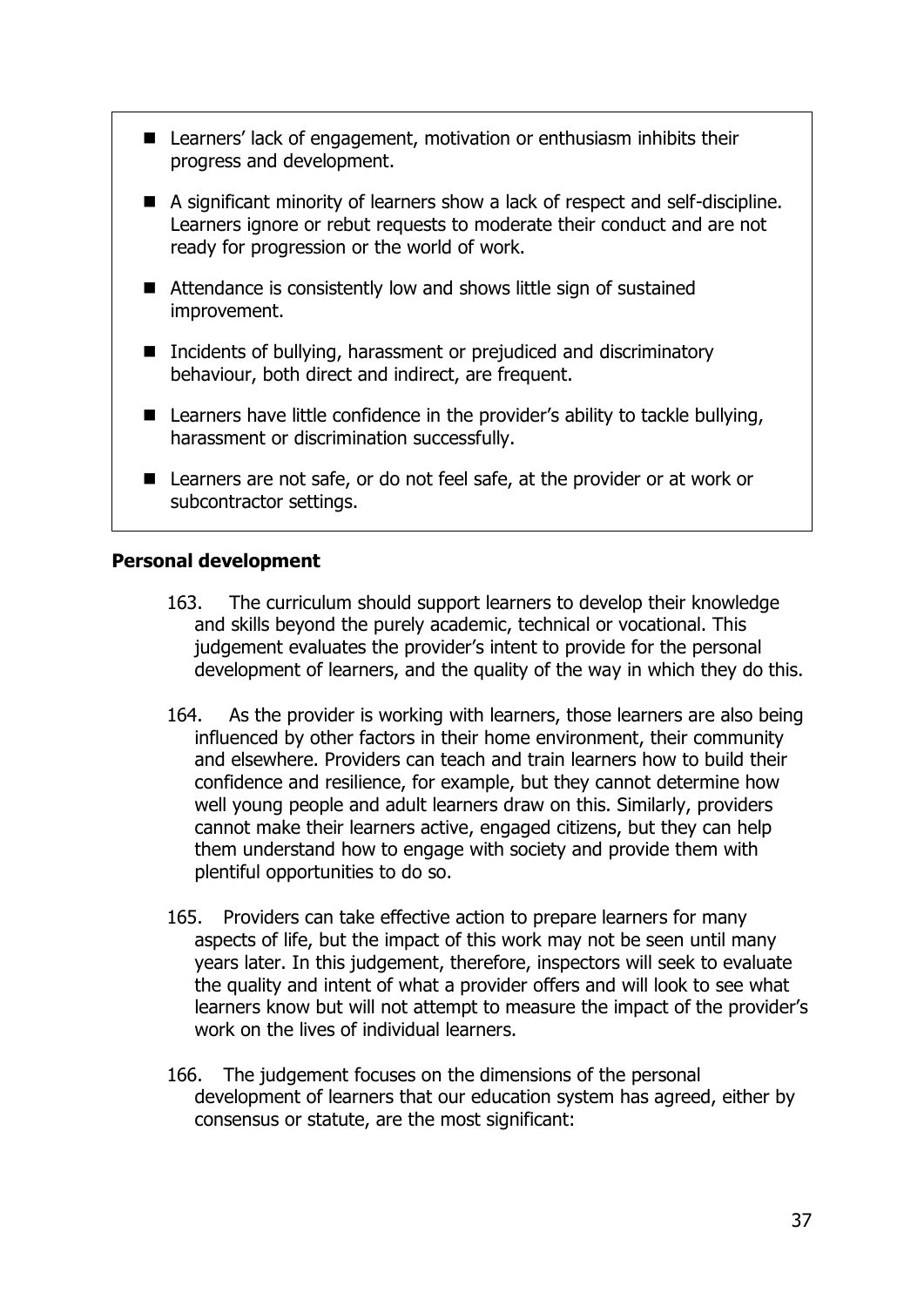- developing responsible, respectful, active citizens who can play their part and know how to become involved in public life
- promoting equality of opportunity so that all learners can thrive together, understanding that difference is a positive, not a negative, and that individual characteristics make people unique
- promoting an inclusive environment that meets the needs of all learners, irrespective of age, disability, gender reassignment, race, religion or belief, sex or sexual orientation, relationship status or pregnancy
- developing learners' character, the set of positive personal traits, dispositions and virtues that informs their motivation and guides their conduct so that they reflect wisely, learn eagerly, behave with integrity and cooperate consistently well with others. This gives learners the qualities they need to flourish in society
- developing learners' confidence, resilience and knowledge so that they can keep themselves mentally healthy
- developing learners' understanding of how to keep physically healthy and maintain an active lifestyle
- developing an age-appropriate understanding of healthy relationships through appropriate relationship and sex education
- providing an effective careers programme that offers advice, experience and contact with employers to encourage learners to aspire, make good choices and understand what they need to do to reach and succeed in their chosen career
- supporting readiness for the next phase of education, training or employment so that learners can make the transition to the next stage successfully.

#### **Sources of evidence specific to personal development:**

- 167. To inform this judgement, inspectors will use evidence gathered during the inspection and evidence of trends in learners' personal development over time. Inspectors will use evidence from visits to learning sessions and training workshops, including visits to learners at work or on work placements. Inspectors will gather evidence from interviews with learners, staff, employers and other partners. Evidence will also include information provided through learner, employer and parent questionnaires.
- 168. Inspectors will use a range of evidence to evaluate personal development, including:
	- the range, quality and take-up of extra-curricular activities offered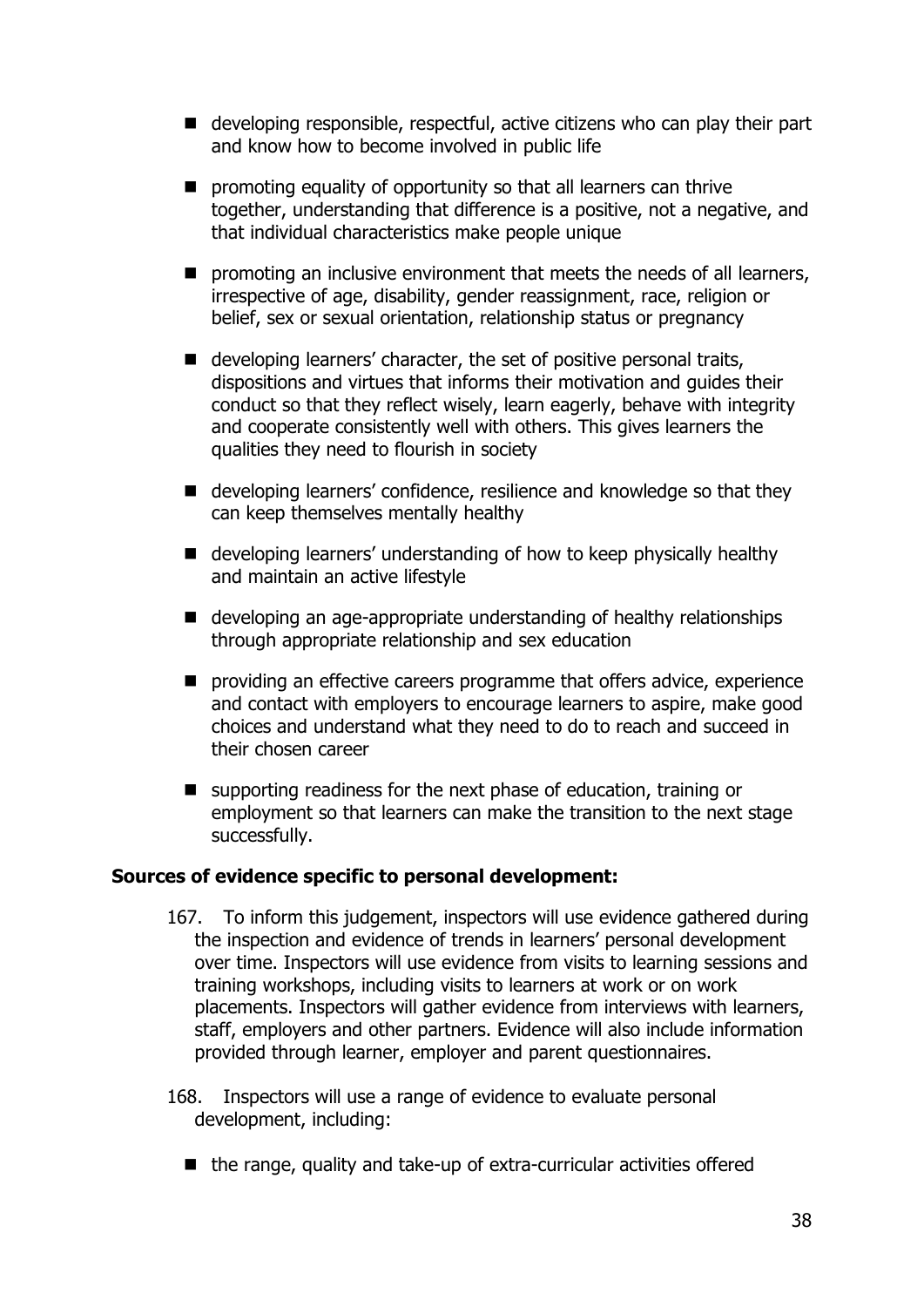- how well leaders develop learners' character through the quality of education that they provide
- where appropriate, the quality of debate and discussions that learners have
- learners' understanding of the protected characteristics and how they can promote equality and diversity, and how they celebrate the things we have in common
- the quality of careers information, education, advice and guidance, and how well these benefit learners in choosing and deciding on their next steps.

# **Grade descriptors for personal development**

169. For personal development to be judged excellent, it must meet the following criteria:

# **Excellent (1)**

- The provider meets **all** the criteria for good in personal development securely and consistently; and
- Personal development at this provider is exceptional.

In addition, the following applies:

- The provider consistently and extensively promotes the personal development of learners. The provider goes beyond the expected, so that learners have access to a wide, rich set of experiences that teach them why it is important to contribute actively to society. Opportunities for learners to develop their talents and interests are of exceptional quality.
- The provider ensures that participation in these activities is very high, particularly among those from disadvantaged backgrounds, and all benefit from these opportunities and experiences.
	- 170. To judge whether personal development is good, requires improvement or is inadequate, inspectors will adopt a 'best fit' approach, relying on the professional judgement of the inspection team.

# **Good (2)**

■ The curriculum extends beyond the academic/technical/vocational and provides for learners' broader development, enabling them to develop and discover their interests and talents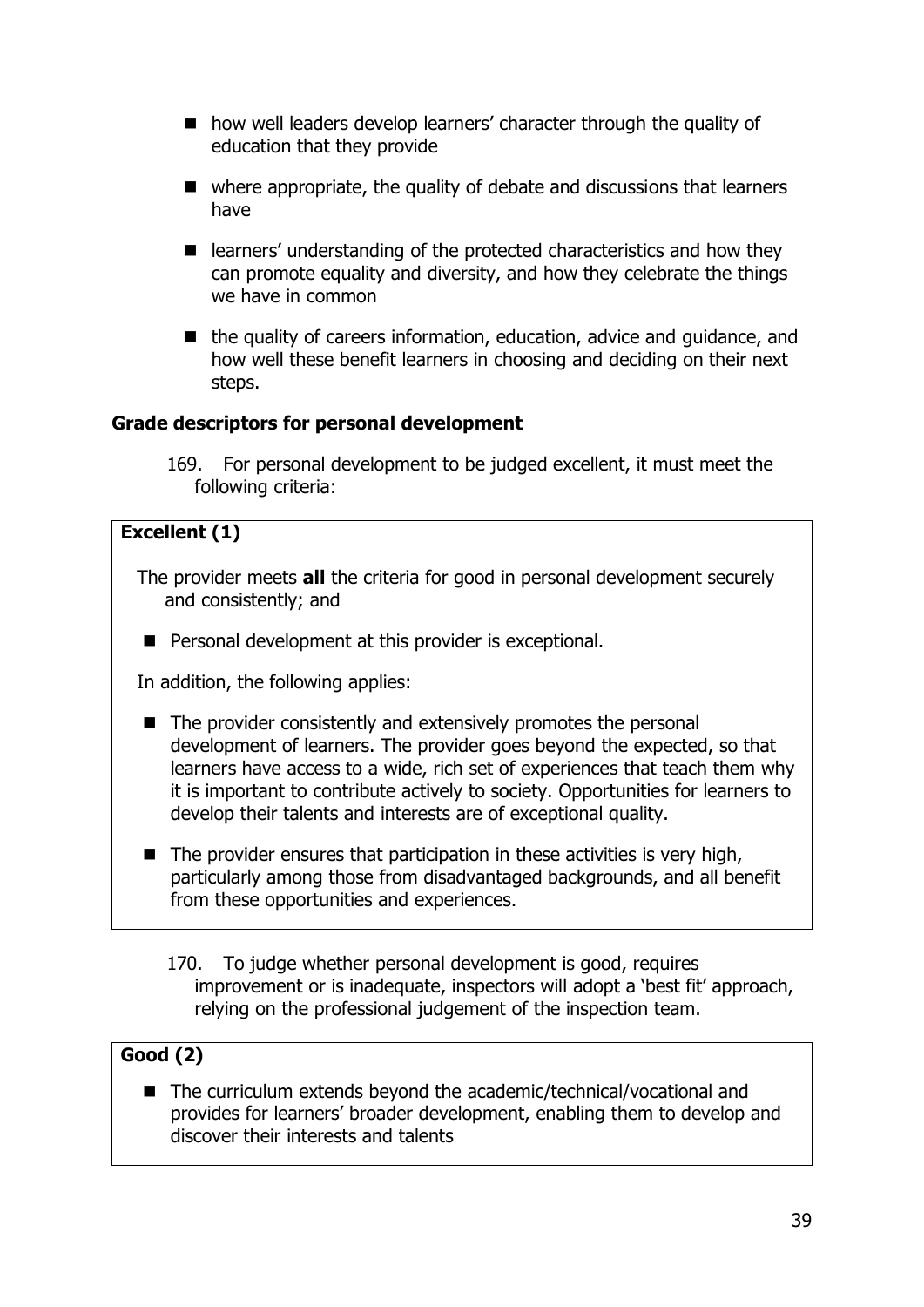- The curriculum and the provider's wider work support learners to develop their character – including their resilience, confidence and independence and, where relevant, help them know how to keep physically and mentally healthy.
- The provider prepares learners for future success in education, employment or training by providing: unbiased information to all about potential next steps; high-quality, up-to-date and locally relevant careers guidance, and opportunities for encounters with the world of work.
- The provider prepares learners for life in modern society by: teaching them how to protect themselves from radicalisation and extremist views, helping to equip them to be responsible, respectful, active citizens who contribute positively to society; developing their understanding and appreciation of diversity.

#### **Requires improvement (3)**

■ Personal development is not yet good.

#### **Inadequate (4) Personal development is likely to be inadequate if any one of the following applies:**

- A significant minority of learners do not understand how and why to live healthy, positive lives.
- Leaders and staff, through their words, actions or influence, directly and/or indirectly, undermine or fail to promote equality of opportunity.
- Leaders and staff do not protect learners from radicalisation and extremist views when learners are vulnerable to these. Policy and practice are poor, which means that learners are at risk.
- The provider does not ensure that learners have access to unbiased information about potential next steps, high-quality careers guidance, and opportunities to experience the world of work.

## <span id="page-39-0"></span>**Leadership and management**

- 171. Inspectors will look at the work of senior leaders, subject leaders and others with leadership and management roles when reaching this judgement.
- 172. This judgement is about how leaders and managers ensure that the education and training delivered by the provider have a positive impact on all learners, including those with SEND. It focuses on the areas in which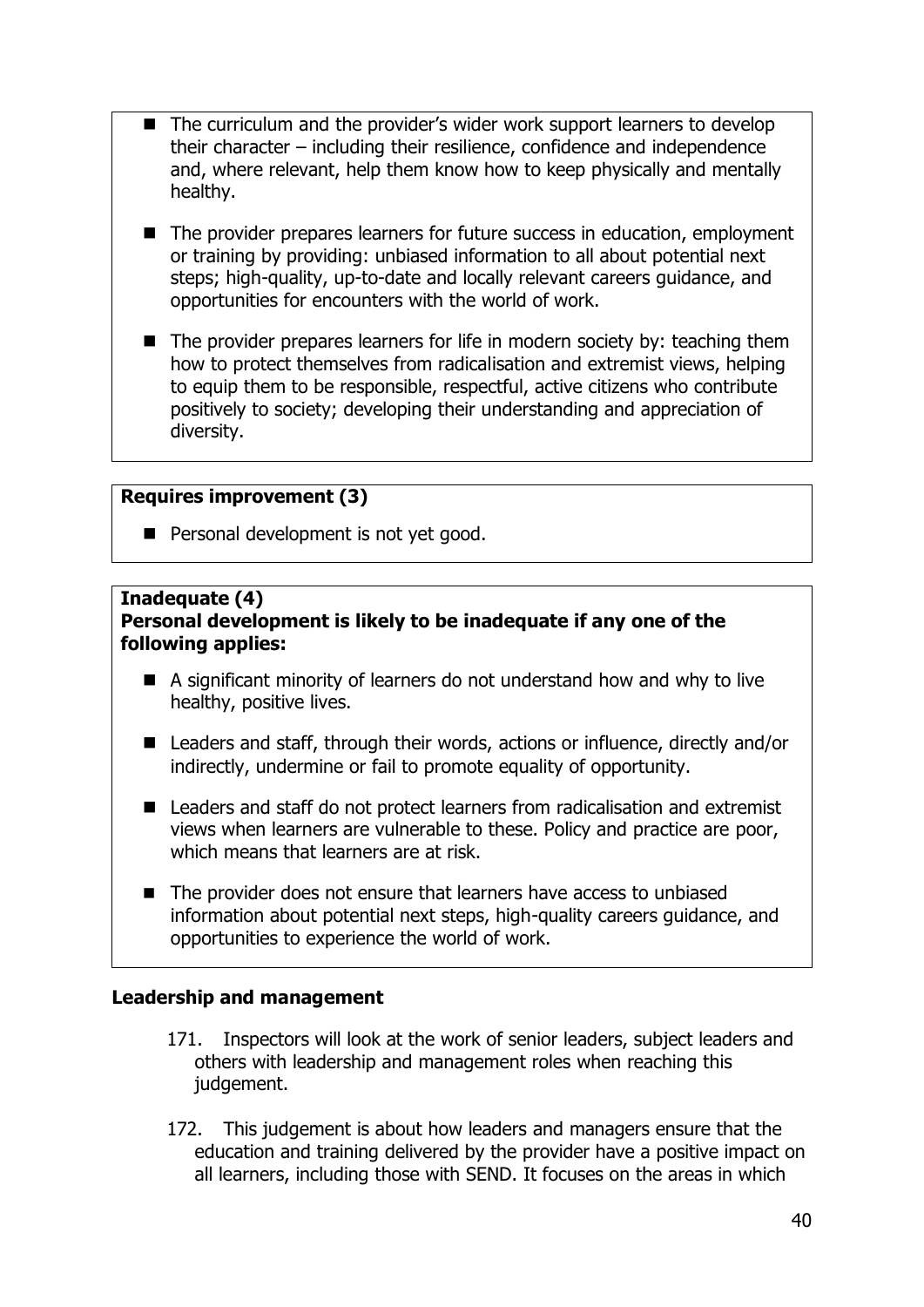inspection evidence and research show that leaders and managers can have the strongest impact on the quality of education and training provided. Important factors include:

- leaders' high expectations of all learners and the extent to which these are embodied in day-to-day interactions with and support for learners
- the extent to which leaders focus their attention on the education and training they provide, leading to better outcomes for learners and continued and sustainable improvement
- the alignment of continuing professional development for teachers, trainers and other staff with the curriculum, and the extent to which it develops teachers' subject expertise and pedagogical knowledge, so that they deliver a high quality of education and training
- the extent to which leaders ensure that learners benefit from effective teaching and high expectations in classrooms, in workshops or other learning environments and at work
- whether leaders engage with learners, parents, their community and employers to plan and support the education and training that learners receive
- the extent to which leaders consider the workload and well-being of their staff to enable them to deliver a high-quality education and to develop and strengthen the quality of the workforce
- the extent to which leaders' and managers' high ambitions are for all learners, including those who are difficult to engage.

## **Evaluating the impact of external support**

173. If the college has received support, inspectors will not evaluate and report on the quality or nature of the support. They will comment on any action that the college has taken as a result of support and the impact that this has had on the quality of provision.

#### **Safeguarding**

- 174. Inspectors will always have regard for how well providers help and protect learners so that they are kept safe.
- 175. Although inspectors will not provide a separate grade for this aspect of a provider's work, they will always make a written judgement in the leadership and management section of the inspection report about whether the arrangements for safeguarding the learners are effective.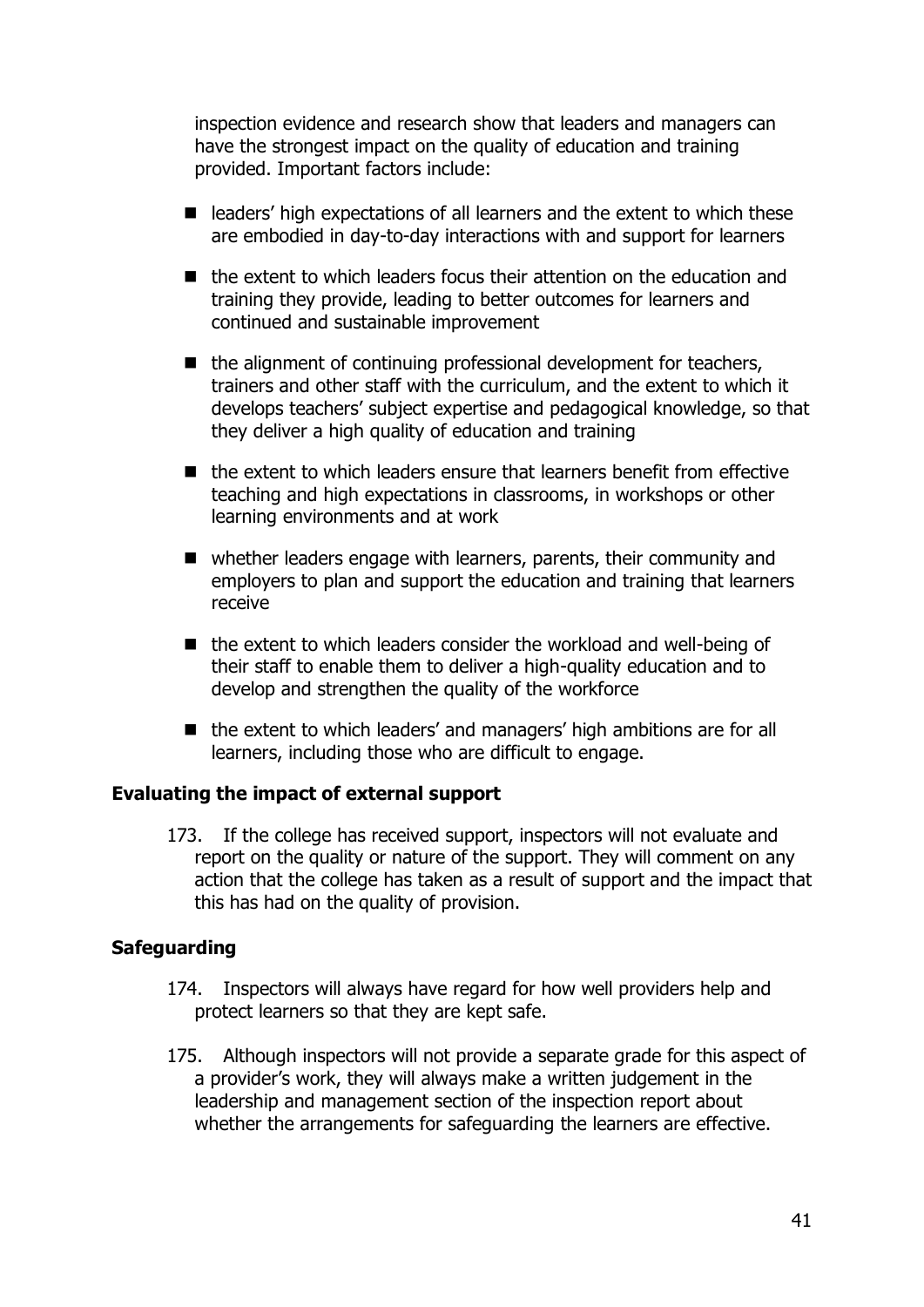- 176. Where safeguarding is ineffective, this is likely to lead to a judgement of inadequate leadership and management. The following are examples of what ineffective safeguarding might include:
	- learners' behaviour towards each other is unsafe, putting learners at risk of harm
	- incidents of bullying or prejudiced and discriminatory behaviour, either direct or indirect, are common
	- learners or groups of learners do not feel safe in the provider, the workplace or in a subcontractor's premises
	- leaders and managers do not handle safeguarding allegations about staff members and adults who may be a risk to learners and vulnerable adults appropriately
	- leaders and managers do not have suitable arrangements for learners to raise concerns, for identifying vulnerable adults or for ensuring that safer recruitment approaches are followed
	- leaders and managers do not always act in the best interests of learners to protect them, including online
	- $\blacksquare$  leaders and managers do not identify learners who may need early help, and who are at risk of harm or have been harmed
	- leaders and managers do not secure the help that learners need, and do not refer in a timely way to those who have the expertise to help
	- leaders fail to protect learners from the dangers of radicalisation and extremism.
- 177. There may be circumstances when it is appropriate to judge a provider as requires improvement, rather than inadequate, when there are minor weaknesses in safeguarding arrangements that are easy to put right.
- 178. 'Inspecting Safeguarding in Early Years, Education and Skills Settings'<sup>7</sup> sets out the approach that inspectors should take to inspecting safeguarding in providers. This should be read alongside the framework and this handbook.

<sup>&</sup>lt;sup>7</sup> 'Inspecting safeguarding in early years, education and skills settings', Ofsted, 2019: [www.gov.uk/government/publications/inspecting-safeguarding-in-early-years-education-and-skills.](http://www.gov.uk/government/publications/inspecting-safeguarding-in-early-years-education-and-skills)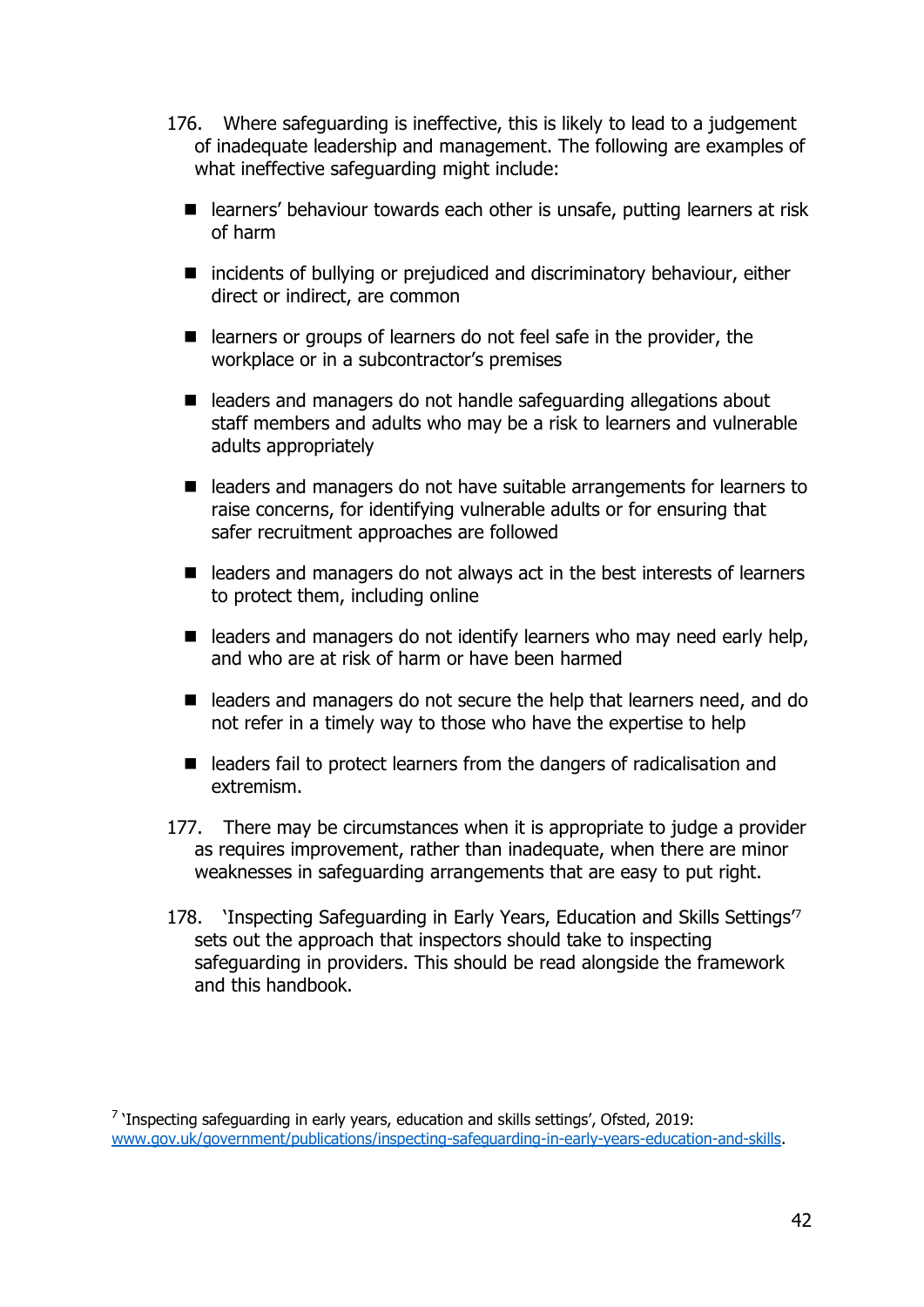- 179. In addition, inspectors should be familiar with relevant guidance on safeguarding:
	- 'Keeping children safe in education: statutory guidance for schools and colleges'<sup>8</sup>
	- 'Working together to safeguard children<sup>'9</sup>
	- 'Positive environments where children can flourish'.<sup>10</sup>

Inspectors will always have regard for how well learners are helped and protected so that they are kept safe. Inspectors will be familiar with the Bailiwick Care and Support Framework $11$ , the Guernsey and Alderney Children's Law 200812, the Capacity (Bailiwick of Guernsey) Law, 2020 and relevant local policy guidance relating to safeguarding in schools and colleges.

#### **Sources of evidence specific to leadership and management**

- 180. Inspectors will gather a range of evidence from meetings with leaders, managers and staff and evidence of their work across the provider, including in any subcontracted provision.
- 181. Inspectors will use documentary evidence to evaluate the impact of the work of leaders and managers, currently and over time, in conjunction with evidence gathered from staff, learners, employers and relevant partners. This includes, but is not limited to:
	- Information from meetings with leaders to evaluate how well they fulfil their duties
	- documentary evidence that demonstrates the effectiveness of the provision for all learners and its continuous and sustainable improvement

<sup>&</sup>lt;sup>8</sup> 'Keeping children safe in education', Department for Education, October 2019; [www.gov.uk/government/publications/keeping-children-safe-in-education--2](http://www.gov.uk/government/publications/keeping-children-safe-in-education--2)

<sup>&</sup>lt;sup>9</sup> 'Working together to safeguard children', Department for Education, February 2019; [www.gov.uk/government/publications/working-together-to-safeguard-children--2](http://www.gov.uk/government/publications/working-together-to-safeguard-children--2)

<sup>&</sup>lt;sup>10</sup> 'Positive environments where children can flourish: a guide for inspectors about physical intervention and restrictions of liberty', Ofsted, March 2018; [www.gov.uk/government/publications/positive-environments-where-children-can-flourish](http://www.gov.uk/government/publications/positive-environments-where-children-can-flourish)

<sup>&</sup>lt;sup>11</sup> The Guernsey Care and Support Framework; <http://iscp.gg/CHttpHandler.ashx?id=113753&p=0>

<sup>&</sup>lt;sup>12</sup> The Children (Guernsey and Alderney) Law 2008 <http://www.guernseylegalresources.gg/CHttpHandler.ashx?id=70711&p=0>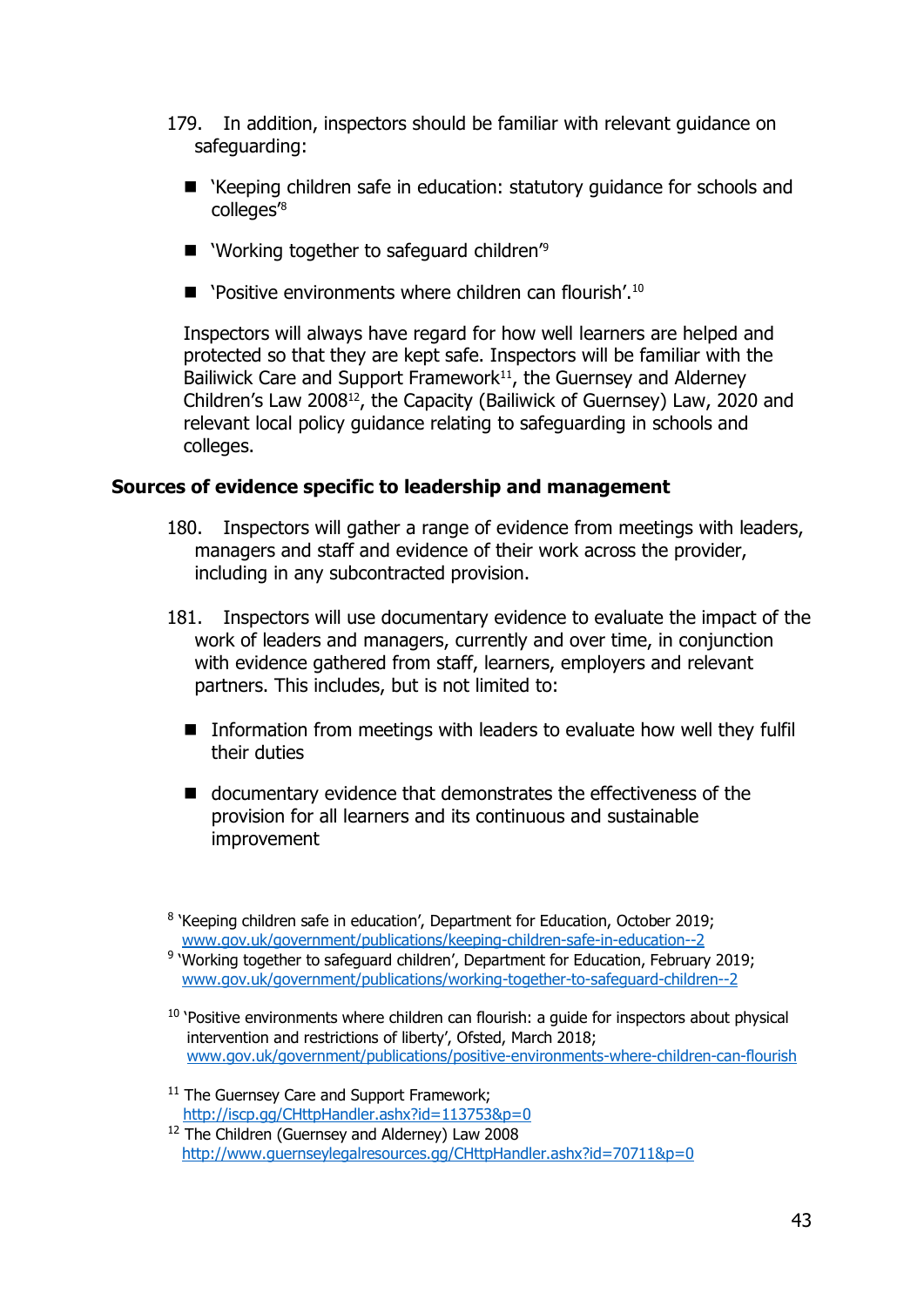- information from interviews with staff and learners to evidence how well leaders have created a positive culture
- any evidence the provider has from regularly surveying staff and the way in which leaders and managers have responded to concerns raised by staff, parents or employers
- responses to any staff, learner, employer and parent/carer questionnaires.

# **Grade descriptors for leadership and management**

182. For the leadership and management of a provider to be judged excellent, it must meet the following criteria.

# **Excellent (1)**

- The provider meets **all** the criteria for good leadership and management securely and consistently; and
- The leadership and management of this provider is exceptional.

In addition, the following apply:

- Leaders ensure that teachers receive focused and highly effective professional development. Teachers' subject, vocational, technical, and pedagogical content knowledge builds and develops over time and improves the quality of education provided to learners.
- Leaders' engagement with learners, employers, parents and the local community/economy is very effective. They provide clear and direct evidence of how this engagement benefits learners and ensures continuous and sustainable improvement.
- Leaders ensure that frequent and meaningful engagement takes place with staff at all levels, so they can be confident that concerns will be identified. When concerns are identified, in particular about workload, leaders deal with them appropriately and quickly.
- Staff consistently report high levels of support for well-being concerns.
	- 183. To judge whether leadership and management are good, requires improvement or inadequate, inspectors will adopt a 'best fit' approach, relying on the professional judgement of the inspection team.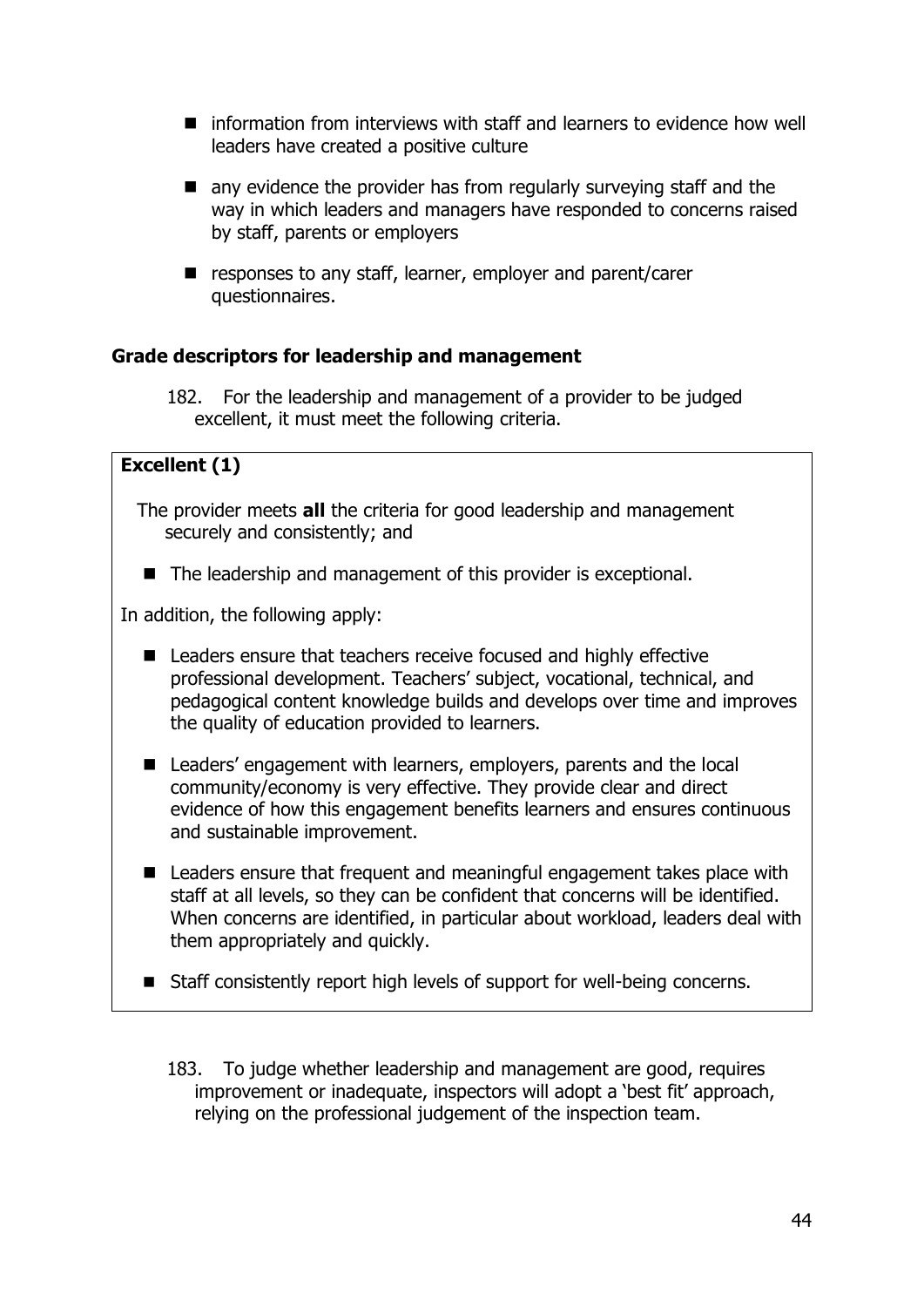# **Good (2)**

- Leaders have a clear and ambitious vision for providing high-quality, inclusive education and training to all. This is realised through strong, shared values, policies and practice.
- Leaders focus on improving teachers' subject and teaching knowledge to enhance the teaching of the curriculum and the appropriate use of assessment. The practice and subject knowledge, and up-to-date vocational expertise of staff build and improve over time.
- Leaders ensure that all learners, including those with SEND and disadvantaged learners, get the information, advice, guidance and support to achieve their next steps and move on to positive destinations. Leaders provide the support for staff to make this possible.
- $\blacksquare$  Leaders engage effectively with their community, including, where relevant, parents/carers, employers, local services and organisations responsible for local and regional economic planning.
- Leaders engage with their staff and are aware and take account of the main pressures on them. They are realistic and constructive in the way they manage staff including their workload.
- Leaders protect staff from harassment, bullying and discrimination.
- The provider has an effective culture of safeguarding that enables staff to: identify, help and protect learners who may need early help or who are at risk of neglect, abuse, grooming, exploitation, radicalisation or extremism. Leaders help learners to reduce their risk of harm by securing the support they need or referring in a timely way to those who have the expertise to help. Leaders ensure safer recruitment procedures have been followed and allegations about adults and learners who may be a risk to others have been shared with appropriate Guernsey agencies.

## **Requires improvement (3)**

- Leadership and management are not yet good.
- Safeguarding is effective. If any weaknesses in safeguarding exist, these are not difficult to rectify, and there are no serious failings that leave learners being harmed or at risk of harm.

#### **Inadequate (4) Leadership and management are likely to be inadequate if any one of the following applies:**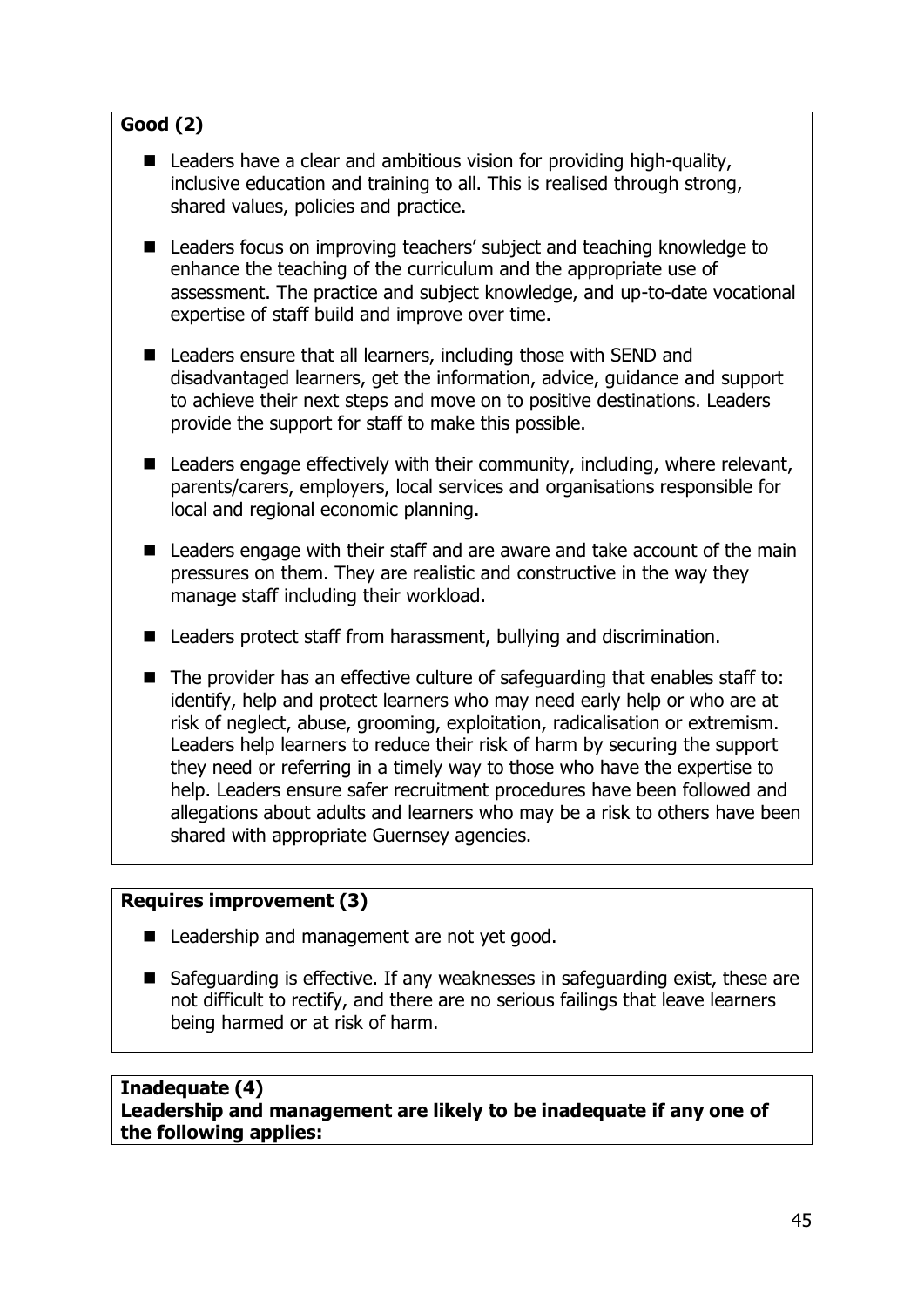- Leaders are not doing enough to tackle a poor quality of education or training. This significantly impairs the progress of learners, including the most disadvantaged and learners with SEND.
- Leaders are not aware of, or do not take effective action to stem, the decline in the quality of provision.
- The curriculum fails to meet the needs of learners, employers, the local community or local and regional economies, reflected in the low proportion of learners who progress to destinations relevant to their career or learning aims.
- The curriculum does not equip learners with the skills, knowledge or understanding required to prepare them for life or enable them to progress to their next steps.
- Leaders and managers, through their words, actions or influence, directly and/or indirectly undermine or fail to promote equality of opportunity. They do not prevent discriminatory behaviour or prejudiced actions and views.
- Safeguarding is ineffective. The provider's arrangements for safeguarding learners do not meet statutory requirements and do not protect learners, or the provider takes insufficient action to remedy weaknesses following a serious failure of safeguarding arrangements.
- Leaders and managers are not protecting learners from exploitation or abuse. Policy and practice are poor, which means that learners are at risk.